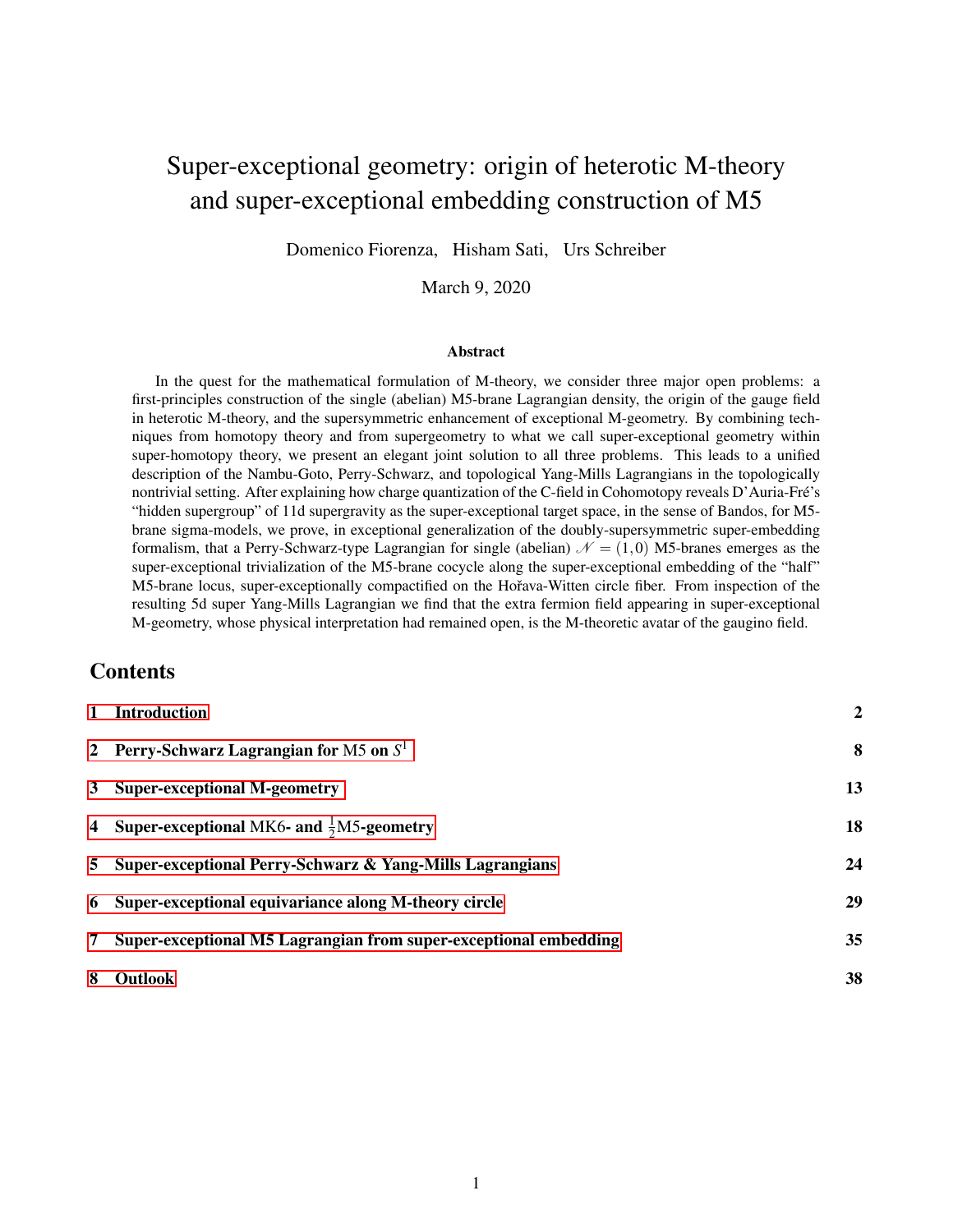## <span id="page-1-0"></span>1 Introduction

An actual formulation of *M-theory* remains a fundamental open problem from physical and mathematical points of view (see [\[Mo14,](#page-42-0) Sec. 12][\[HSS18,](#page-42-1) Sec. 2]). We had initiated in [\[FSS13b\]](#page-40-0) a program of attacking this problem, based on universal constructions in *super-homotopy theory* (see [\[FSS19a\]](#page-41-0) for review), and used this to find firstprinciples derivations of various aspects expected of M-theory (see [\[FSS16b\]](#page-41-1)[\[FSS19b\]](#page-41-2)[\[FSS19c\]](#page-41-3)). In this paper we look to carry this further and consider the following three major sub-problems:

- 1. [Provide a systematic construction of M5-brane Lagrangians.](#page-1-1)
- 2. [Identify M-theory avatar degrees of freedom of the gauge field and gaugino field appearing on MO9-planes.](#page-1-2)
- 3. [Extend exceptional M-geometry to the supergeometric setting in a natural and constructive manner.](#page-1-3)

We present a unified approach which leads to an elegant [joint solution](#page-2-0) to all three at once, using the two principles, [super-geometry](#page-2-1) and [super-homotopy theory,](#page-3-0) explained below.

<span id="page-1-1"></span>First open problem: M5-brane Lagrangians. A widely recognized open sub-problem is the identification of the 6d superconformal field theory (see [\[Mo12\]](#page-42-2)) on coincident M5-branes (see [\[La19,](#page-42-3) Sec. 3]), whose dimensional reduction to four dimensions is expected to elucidate deep aspects of non-perturbative 4-dimensional Yang-Mills theory; and not only those of theoretical interest such as  $\mathcal{N} = 1$  Montonen-Olive duality (see [\[Wi07\]](#page-44-0)), but also of profound interest in phenomenology, such as for the prediction of hadron spectra in confined quantum chromodynamics ([\[Wi98b,](#page-44-1) Sec. 4][\[SS04\]](#page-43-0)[\[SS05\]](#page-43-1), see [\[Re14\]](#page-43-2)[\[Gu16\]](#page-41-4)[\[Su16\]](#page-43-3)).

- Typically, it is asserted that this is an open problem only for *N* > 2 coincident M5-branes, while the special case of a single M5-brane is well-known. Indeed, there is a non-covariant Lagrangian formulation [\[PS97\]](#page-42-4) [\[Sc97\]](#page-43-4)[\[APPS97a\]](#page-39-0) adapted to M5-s wrapped on the M-theory circle fiber, as well as a covariant version at the cost of introducing an auxiliary field [\[PST97\]](#page-42-5)[\[BLNPST97\]](#page-39-1). Both of these involved some ingenuity in their construction which makes them look somewhat baroque. Indeed, their double dimensional reduction reproduces the D4-brane Lagrangian, and hence the 5d super Yang-Mills + topological Yang-Mills Lagrangian, only up to an intricate field redefinition [\[APPS97a,](#page-39-0) Sec. 6][\[APPS97b,](#page-39-2) Sec. 6 & App. A].
- Such complications, already in the formulation of the base case of a theory whose expected generalization remains elusive, may indicate that the natural perspective on the problem has not been identified yet. What has been missing is a derivation of the M5-brane Lagrangian systematically from first principles of M-theory, with manifest dimensional reduction to the D4-brane.

<span id="page-1-2"></span>Second open problem: Heterotic gauge enhancement. The non-perturbative completion of heterotic string theory has famously been argued [\[HW95\]](#page-41-5)[\[HW96\]](#page-41-6) to be given by the M-theoretic completion of 11-dimensional supergravity KK-compactified on a  $\mathbb{Z}_2$ -orbifolded circle fiber, where the  $\mathbb{Z}_2$ -action on the circle has two fixed points, hence two fixed planes as an action on spacetime: the *MO9-planes*.

- With an actual formulation of M-theory lacking, the argument for this is necessarily indirect, and it goes as follows. Plain 11*d* supergravity turns out to have a gravitational anomaly when considered on such MO9 boundaries, hence to be inconsistent in itself. Thus, if the putative M-theory completion indeed exists and hence is consistent, it must *somehow* introduce a further contribution to the total anomaly such as to cancel it. The form of that further anomaly contribution inferred this way is the same as that of a would-be field theory of charged chiral fermions on the MO9-planes, just as found in heterotic string theory.
- This suggests that if M-theory actually exists, it must include avatars of these super gauge field theory degrees of freedom appearing on MO9-branes. While many consistency checks for this assumption have been found, it remained open what the M-theoretic avatar of the heterotic gauge field actually is. In [\[HW95\]](#page-41-5)[\[HW96\]](#page-41-6) the 10d SYM action on the MO9s is just added by hand to that of 11d supergravity.

<span id="page-1-3"></span>Third open problem: Super-exceptional M-geometry. The Kaluza-Klein (KK) compactifications of 11d supergravity on *n*-tori have a rich space of scalar moduli fields invariant under ever larger exceptional Lie groups as *n* increases [\[CJ79\]](#page-40-1), reflecting just the expected duality symmetries acting on the corresponding string theories [\[HT95\]](#page-42-6). This led to the proposal [\[Hul07\]](#page-42-7) (see also [\[KNS00\]](#page-42-8)[\[We03\]](#page-43-5)[\[PW08\]](#page-42-9)[\[We11\]](#page-43-6)[\[Ba17\]](#page-39-3)) that M-theory is an enhancement of  $D = 11$  supergravity to a theory of "exceptional geometry" with a "generalized tangent bundle" of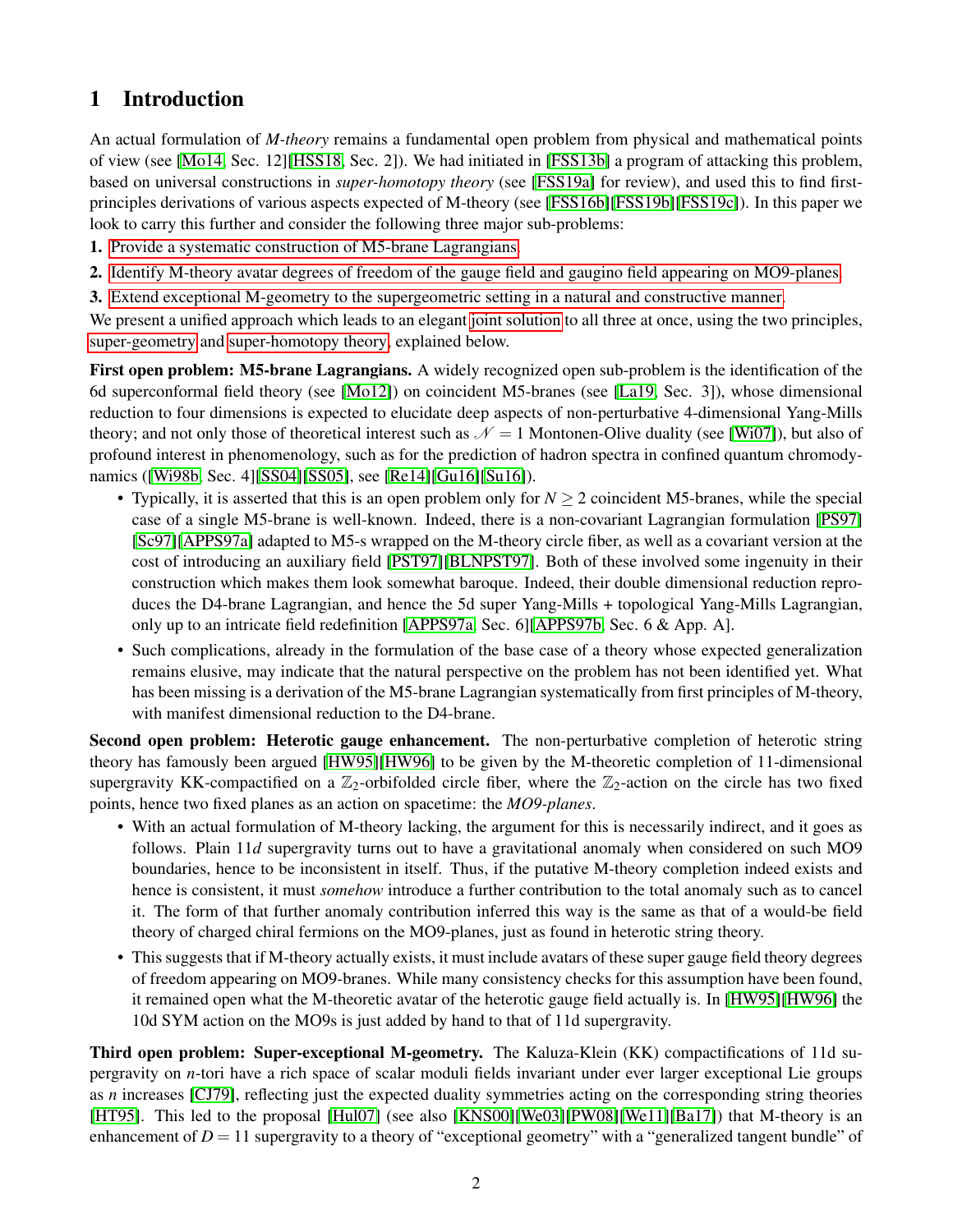the form

<span id="page-2-2"></span>
$$
\underbrace{T_{\text{ex}}X^n}_{\text{itional tangent bundle}} := TX^n \oplus \underbrace{\wedge^2_X T^* X^n}_{\text{M2 wrapping modes}} \oplus \underbrace{\wedge^5_X T^* X^n}_{\text{MS wrapping modes}} \oplus \cdots
$$
\n(1)

locally encoding wrapping modes of the M2- and the M5-brane already before KK-compactification.

• While the exceptional generalized geometry enhancements of the bosonic sector of 11d supergravity is well studied (see, e.g., [\[Fe18\]](#page-40-2) and references therein), the inclusion of fermionic exceptional coordinates, hence a unification of supergeometry with exceptional generalized geometry to "super-exceptional generalized geometry", had remained an open problem [\[Ce14,](#page-40-3) p. 39][\[CEK13,](#page-40-4) pp. 4, 7]. Arguments were given in [\[Va07\]](#page-43-7)[\[Ba17\]](#page-39-3)[\[FSS18\]](#page-41-7)[\[SS18\]](#page-43-8) that the super-exceptional geometry for maximal  $n = 11$  is to be identified with what was called the "hidden supergroup of 11d supergravity" in [\[D'AF82\]](#page-40-5)[\[BAIPV04\]](#page-39-4)[\[ADR16\]](#page-39-5), but open questions remained. In particular, the physical meaning of

(a) the extra fermion field  $\eta$  on super-exceptional spacetime (see Def. [3.3](#page-13-0) below),

**(b)** the parameter  $s \in \mathbb{R} \setminus \{0\}$  for decompositions of the C-field (see Prop. [3.5](#page-14-0) below)

had remained open.

exceptional tangent bundle

• It may seem that supersymmetrization is but an afterthought once the bosonic sector of exceptional geometry is understood, (e.g. [\[BuSS18\]](#page-40-6) for  $n = 7$ ). But most aspects of M-theory are controlled by – and are emergent from – its local supersymmetry structure (see, e.g., [\[To97\]](#page-43-9)[\[FSS19a\]](#page-41-0)), with the bosonic sector being implied by the spin geometry, instead of the other way around. The lift of this *supersymmetry first principle* to exceptional generalized geometry had remained open.

<span id="page-2-0"></span>**The joint solution.** In [\[FSS18,](#page-41-7) 4.6][\[SS18\]](#page-43-8) we had already observed that a supersymmetric enhancement of  $n = 11$ exceptional M-geometry is provided by what [\[D'AF82\]](#page-40-5) called the "hidden supergroup" of 11d supergravity. With [\[FSS19b,](#page-41-2) Prop. 4.31][\[FSS19c,](#page-41-3) Prop. 4.4], it follows that this must be the correct target space for M5-brane sigmamodels, as we explain in [§3.](#page-12-0) Accordingly, in [§4](#page-17-0) we consider super-exceptional 5-brane embeddings and find in [§5](#page-23-0) that this induces the Perry-Schwarz Lagrangian (reviewed in [§2\)](#page-7-0) and, after super-exceptional equivariantization along the M-theory circle fiber introduced in [§6,](#page-28-0) the full super-exceptional M5-brane Lagrangian, in [§7.](#page-34-0) The resulting D4-brane Lagrangian with its 5d SYM+tYM Lagrangian is manifest (Remark [7.5\)](#page-36-0) and identifies the super-exceptional fermion as the M-theoretic avatar of the heterotic gauge field (Remark [5.4\)](#page-25-0).

Before giving more detail in the [Outline of results,](#page-5-0) we recall the two foundational principles of our development:

<span id="page-2-1"></span>Principle 1: Super-geometry. Despite the evident relevance of super-geometry for the foundations of M-theory, many constructions in the literature start out with the bosonic data (e.g. [\[APPS97a,](#page-39-0) Sec. 2]) and relegate supergeometrization to an afterthought (e.g. [\[APPS97a,](#page-39-0) Sec. 3]). Countering this tendency, the "doubly supersymmetric" approach of [\[BPSTV95\]](#page-39-6)[\[HS97\]](#page-41-8), reviewed under the name "super-embedding approach" in [\[So99\]](#page-43-10)[\[So01\]](#page-43-11), shows that seemingly mysterious, or at least convoluted-looking, aspects of traditional constructions find their natural meaning and more elegant formulation when strictly everything is systematically internalized into supergeometry. In particular, the all-important "κ-symmetry" of super *p*-brane sigma-models, which, following [\[GS84\]](#page-41-9), is traditionally imposed by hand onto the action principle, is revealed by the superembedding approach to be ([\[STV89\]](#page-43-12), see [\[So99,](#page-43-10) Sec. 4.3][\[HS05,](#page-42-10) Sec. 4.3]) nothing but the super-odd-graded component of the superworldvolume super-diffeomorphism symmetry – hence a consequence of the fundamental principle of general covariance internal to super-geometry.

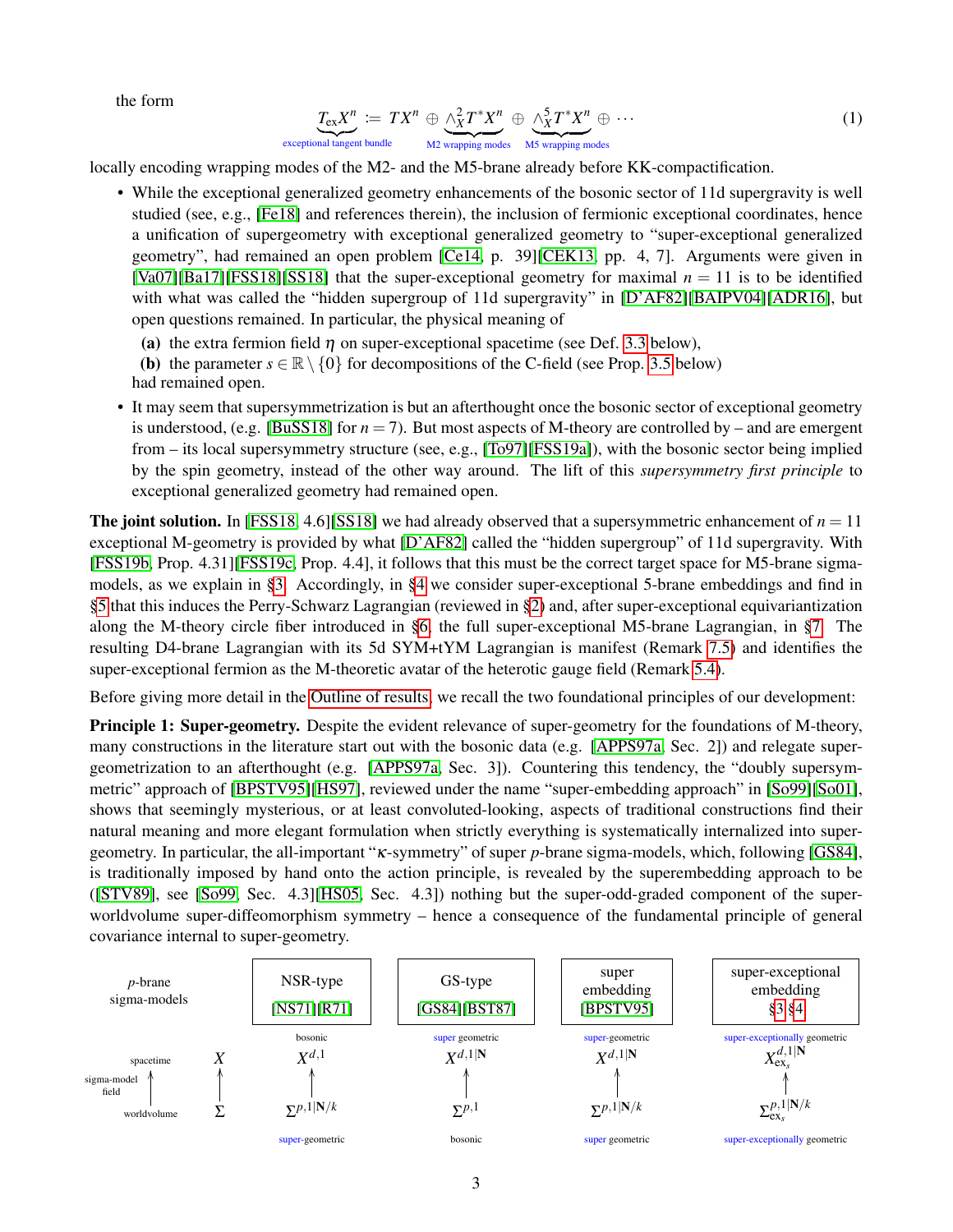Indeed, all of the following has been systematically obtained from the superembedding approach: The equations of motion of the superstring [\[BPSTV95,](#page-39-6) Sec. 4] of the M2-brane [\[BPSTV95,](#page-39-6) Sec. 3] and of the M5-brane [\[HS97\]](#page-41-8) [\[HSW97\]](#page-42-12)[\[So99,](#page-43-10) 5.2], as well as the Lagrangian density of the superstring and of the M2-brane [\[BSV95\]](#page-39-7)[\[HS05\]](#page-42-10). But an analogous derivation of the M5-brane's Lagrangian density had remained open. Notice that it is the Lagrangian density which gives the crucial instanton contributions for these branes [\[BBS95\]](#page-39-8)[\[HM99\]](#page-41-10).

<span id="page-3-0"></span>Principle 2: Homotopy theory. The *gauge principle* of physics – read as saying that no two things (e.g. field configuratons) are ever equal or not, but that we have to ask for gauge transformations between these, and higher order gauge-of-gauge transformations between those – is mathematically embodied in *homotopy theory*, these days increasingly referred to as "higher structures" (see [\[BSS18,](#page-40-8) Sec. 2] for a lightning introduction and pointers to details, and see [\[JSSW19\]](#page-42-13) for a gentle invitation). Combining this with super-geometry yields *super-homotopy theory* where *super-geometric* ∞*-groupoids* (super-∞-stacks) unify super moduli spaces for higher super gauge fields with super-orbifolds appearing as super-spacetimes.

|   | <i>Physics</i>            | <i>Mathematics</i>    |
|---|---------------------------|-----------------------|
|   | Gauge principle           | Homotopy theory       |
| & | Pauli exclusion principle | Super-geometry        |
|   |                           | Super-homotopy theory |

Homotopy theory, and more so super-homotopy theory, is extremely rich. But if, for the time being, we ignore torsion cohomology groups, homotopy theory simplifies to *rational homotopy theory* [\[Qu69\]](#page-42-14)[\[Su77\]](#page-43-14) (see [\[Hes06\]](#page-41-11)[\[GM13\]](#page-41-12), and see [\[FSS19a\]](#page-41-0)[\[BSS18,](#page-40-8) Sec. 2] for review in our context). The main result here is that topological spaces, regarded up to rational weak homotopy equivalence, are encoded by their differential gradedcommutative algebra of Sullivan differential forms, regarded up to quasi-isomorphism. If we suppress some technical fine-print (see [\[BSS18,](#page-40-8) (8)] for the precise statement), we may schematically write this as follows:

$$
Spaces\underset{\substack{\text{quasi-nucleon}\\ \text{equivalence}}}{{\rm c}E(\text{I}-)}\rightarrow dgcAlgebras^{op}\underset{\substack{\text{quasi-nucleon}\\ \text{isomorphism}}}{\simeq}.
$$

For super-homotopy theory this yields rational superspaces in *rational super-homotopy theory* [\[HSS18,](#page-42-1) Sec. 2] (see [\[FSS19a\]](#page-41-0) for review) The following table shows the notation which we use, exemplified for key examples of rational super spaces (here for *X* a topological space, we write  $X_{\mathbb{R}}$  for its rationalization over  $\mathbb{R}$ ):

|                                | <b>Rational</b><br>super space                          | Loop<br>super $L_{\infty}$ -algebra | <b>Chevalley-Eilenberg</b><br>super dgc-algebras<br>("FDA's)                                                                                                                                                               |
|--------------------------------|---------------------------------------------------------|-------------------------------------|----------------------------------------------------------------------------------------------------------------------------------------------------------------------------------------------------------------------------|
| General                        | $X_\mathbb{R}$                                          | IX                                  | CE(K)                                                                                                                                                                                                                      |
| Super<br>spacetime             | $\mathbb{T}^{d,1}$  N                                   | $\mathbb{R}^{d,1 \mathbf{N}}$       | $\overline{\mathbb{R}\big[\{\psi^\alpha\}_{\alpha=1}^N,\{e^a\}_{a=0}^d\big]}\Big/\left(\frac{d\,\psi^\alpha}{d\,e^a}\right.\right.=0}{\overline{\psi}\Gamma^a\psi}\,,$                                                     |
| Eilenberg-MacLane<br>space     | $K(\mathbb{R}, p+2)$<br>$\simeq_{\mathbb R} B^{p+1}S^1$ | $\mathbb{R}[p+1]$                   | $\mathbb{R}[c_{p+2}]/(dc_{p+2} = 0)$                                                                                                                                                                                       |
| Odd dimensional<br>sphere      | $S_{\mathbb{D}}^{2k+1}$                                 | $I(S^{2k+1})$                       | $\mathbb{R}[\omega_{2k+1}]/\left(d\omega_{2k+1}=0\right)$                                                                                                                                                                  |
| Even dimensional<br>sphere     | $S^{2k}_{\mathbb{R}}$                                   | $I(S^{2k})$                         | $\mathbb{R} \big[ \omega_{2k}, \omega_{4k-1} \big] \Big/ \left( \begin{array}{l} d \, \omega_{2k} \ \ d \, \omega_{4k-1} = \, - \omega_{2k} \wedge \omega_{2k} \end{array} \right)$                                        |
| M2-extended<br>super spacetime | $T^{10,1 32}$                                           | m2brane                             | $\frac{1}{\mathbb{R}\left[\{\psi^\alpha\}_{\alpha=1}^{32}, \{e^a\}_{a=0}^{10}, h_3\right]}\Bigg/\left(\begin{array}{l} d\,\psi^\alpha=0\ d\,e^a=\overline{\psi}\Gamma^a\psi\ d\,h_3=\mu_{\textrm{M2}} \end{array}\right),$ |

(Here the reader may regard the last column to be the very definition of the second and third columns.)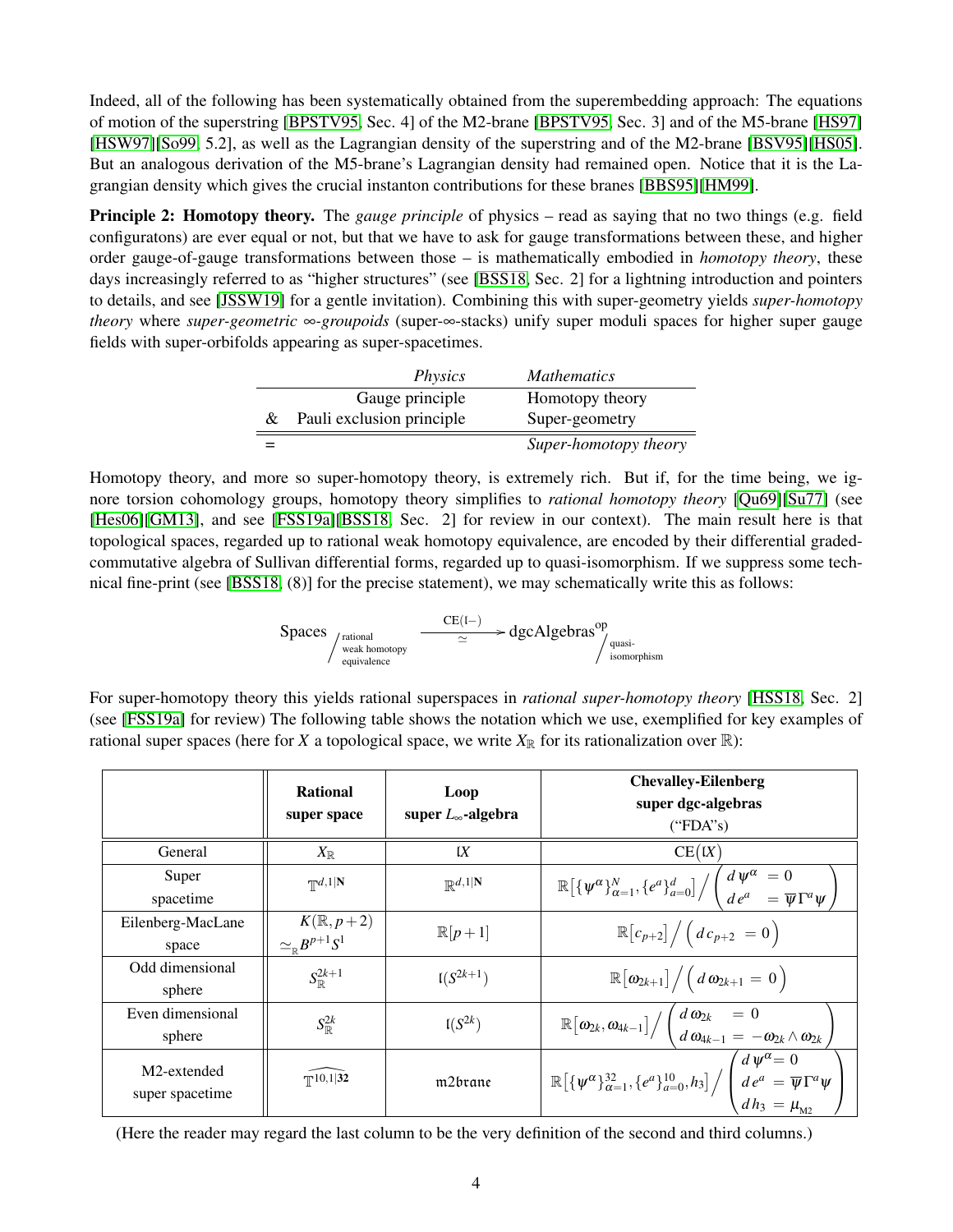One finds that a considerable amount of structures expected in M-theory emerge naturally in rational superhomotopy theory:

- On super-geometric ∞-groupoids, the Sullivan construction of rational homotopy theory (see, e.g., [\[Hes06\]](#page-41-11) [\[GM13\]](#page-41-12)) unifies with higher super Lie integration [\[BM18,](#page-40-9) Sec. 3.1] to exhibit super *L*∞-algebroids as models for rational super-homotopy theory. Their Chevalley-Eilenberg algebras are the "FDA"s as known in the supergravity literature [\[vN82\]](#page-43-15)[\[D'AF82\]](#page-40-5)[\[CDF91\]](#page-40-10).
- Using super-homotopy theory, we had shown [\[FSS13b\]](#page-40-0)[\[FSS16a\]](#page-41-13) that the completion of the "old brane scan" to the full "brane bouquet" emerges from the superpoint  $\mathbb{R}^{0|1}$  as the classification of iterated universal invariant higher central extensions.
- This process culminates [\[FSS19a,](#page-41-0) p. 12] in the  $D = 11$ ,  $\mathcal{N} = 1$  (hence  $N = 32$ ) super-Minkowski spacetime, carrying the super M2-brane cocycle  $\mu_{M2}$  and, on the corresponding higher extension, the super M5-brane cocycle [\[FSS13b\]](#page-40-0) which is the curvature of the M5 Wess-Zumino (WZ) term [\[BLNPST97,](#page-39-1) (8)][\[FSS15\]](#page-41-14) (see [\[FSS19a\]](#page-41-0) for review):

<span id="page-4-0"></span>

- The M2- and M5-brane cocycles unify [\[Sat13,](#page-43-16) 2.5][\[FSS15\]](#page-41-14) into a single non-abelian cocycle  $\mu_{M2/MS}$  [\(2\)](#page-4-0) with coefficients in the rational 4-sphere, hence in rational *Cohomotopy* cohomology theory in degree 4.
- The Bredon-equivariant enhancement of the joint  $\mu_{M2/M5}$  cocycle to rational ADE-equivariant Cohomotopy, amounts [\[HSS18\]](#page-42-1), via Elmendorf's theorem, to relative trivializations along super-embeddings of fixed/singular super-spacetimes:



These trivializations relative to  $\frac{1}{2}$ -BPS super-embeddings constitute the corresponding super *p*-brane Green-Schwarz-type sigma model Lagrangian, at least for branes without gauge fields on their worldvolume [\[HSS18,](#page-42-1) Prop. 6.10]. We recall how this works in the case of the M2-brane:

The M2-brane in super-homotopy theory. [\[HSS18,](#page-42-1) Prop. 6.10] The κ-symmetric Green-Schwarz-type Lagrangian density for the M2-brane [\[BST87\]](#page-40-7) looks intricate when written out in the traditional component formulation (see [\[dWHN88,](#page-40-11) (2.1)][\[DNP03,](#page-40-12) (3)]), but attains a highly elegant form in a fully supergeometric formulation. Indeed, promoting the M2 worldvolume itself to a super-manifold embedded into target super-spacetime, locally of the form shown on the left of the following diagram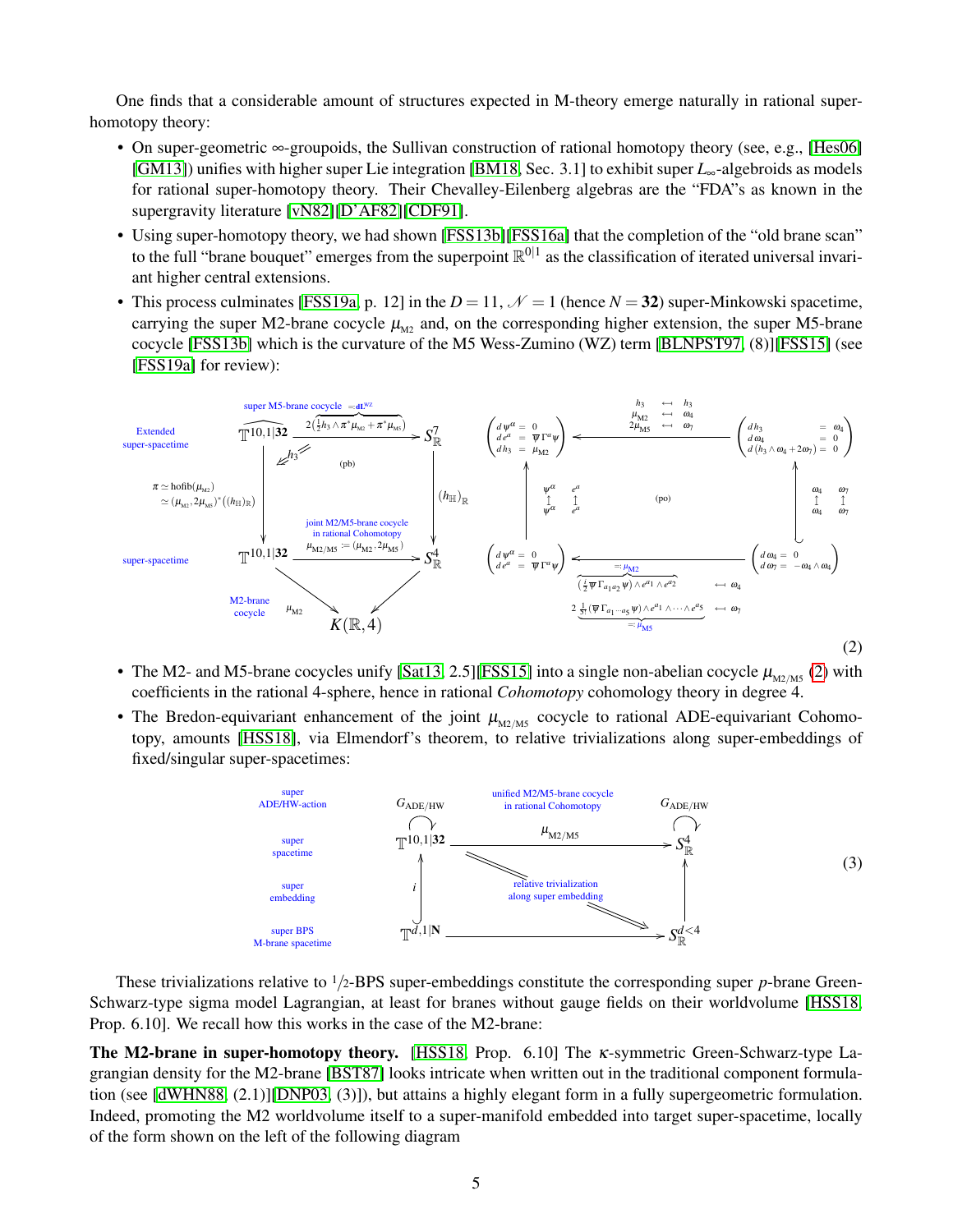<span id="page-5-2"></span>

the M2-brane's Lagrangian density  $L<sup>NG</sup>$  arises simply as the super-homotopy theoretic trivialization of the M2brane cocycle restricted along the super-embedding. Concretely, this identifies the Lagrangian with the *supervolume form*

<span id="page-5-1"></span>
$$
\mathbf{L}^{\text{NG}} \coloneqq \text{svol}_{2+1} \coloneqq e^0 \wedge e^1 \wedge e^2 = \tfrac{1}{3!} \varepsilon_{a_0 a_1 a_1} e^{a_0} \wedge e^{a_1} \wedge e^{a_2} \in \Omega^{\bullet}_{\text{li}}(\mathbb{R}^{2,1|8\cdot 2}) \simeq \text{CE}(\mathbb{R}^{2,1|8\cdot 2}) \tag{5}
$$

on the super M2 worldvolume. Here  $e^a := dx^a + \overline{\theta} \Gamma^a d\theta$  denotes the vielbein 1-forms which are *left-invariant* "li" with respect to the translational supersymmetry action of  $\mathbb{R}^{2,1|8\cdot2}$  on itself (see Remark [3.4](#page-13-1) below). Consequently, the super-volume form [\(5\)](#page-5-1) has as bosonic component the ordinary volume form  $vol_{2+1} \in \Omega^3(\mathbb{R}^{2,1})$ , to which the fermionic components are added, ensuring overall supersymmetry-invariance of the super-volume form

$$
\mathbf{L}^{\text{NG}} \coloneqq \overbrace{e^0 \wedge e^1 \wedge e^2}^{\text{super-volume form}} = \overbrace{dx^0 \wedge dx^1 \wedge dx^2 + \mathcal{O}(\theta \Gamma d\theta)}^{\text{ordinary volume form}} + \overbrace{dx^0 \wedge dx^1 \wedge dx^2 + \mathcal{O}(\theta \Gamma d\theta)}^{\text{fermionic corrections}}
$$

These fermionic correction terms, systematically obtained here simply by expanding out the super-volume form in components, constitute the otherwise intricate-looking components of the Green-Schwarz-type Lagrangian for the M2-brane, which is thereby revealed simply as the super-Nambu-Goto Lagrangian.

What had been left open in [\[HSS18\]](#page-42-1) is the analogous result for brane species with gauge fields on their worldvolume, notably the case of the M5-brane, which is a much richer situation (see [\[FSS13b\]](#page-40-0)). This will be one of the main topics that we address in this paper.

<span id="page-5-0"></span>Outline of results. We establish the following:

- (i) In [§2](#page-7-0) we generalize the bosonic Perry-Schwarz Lagrangian  $L^{PS} = F \wedge \widetilde{F}$  to a coordinate-invariant expression applicable to possibly non-trivial worldvolume circle bundles.
- (ii) In [§3](#page-12-0) we recall super-exceptional M-geometry with the super-exceptional M5-brane cocycle and introduce super-exceptional embedding of M-brane spacetimes.
- (iii) In [§4](#page-17-0) we introduce specifically the super-exceptional embedding of the  $\frac{1}{2}M5 = MK6 \cap MO9$  brane configuration and find the super-exceptional lift of the isometry along the Hořava-Witten-circle  $S_{HW}^1$ :



(iv) In [§5](#page-23-0) we find a natural super-exceptional lift of the bosonic gauge field strength with KK-modes, the bosonic Perry-Schwarz Lagrangian as well as of the topological Yang-Mills Lagrangian: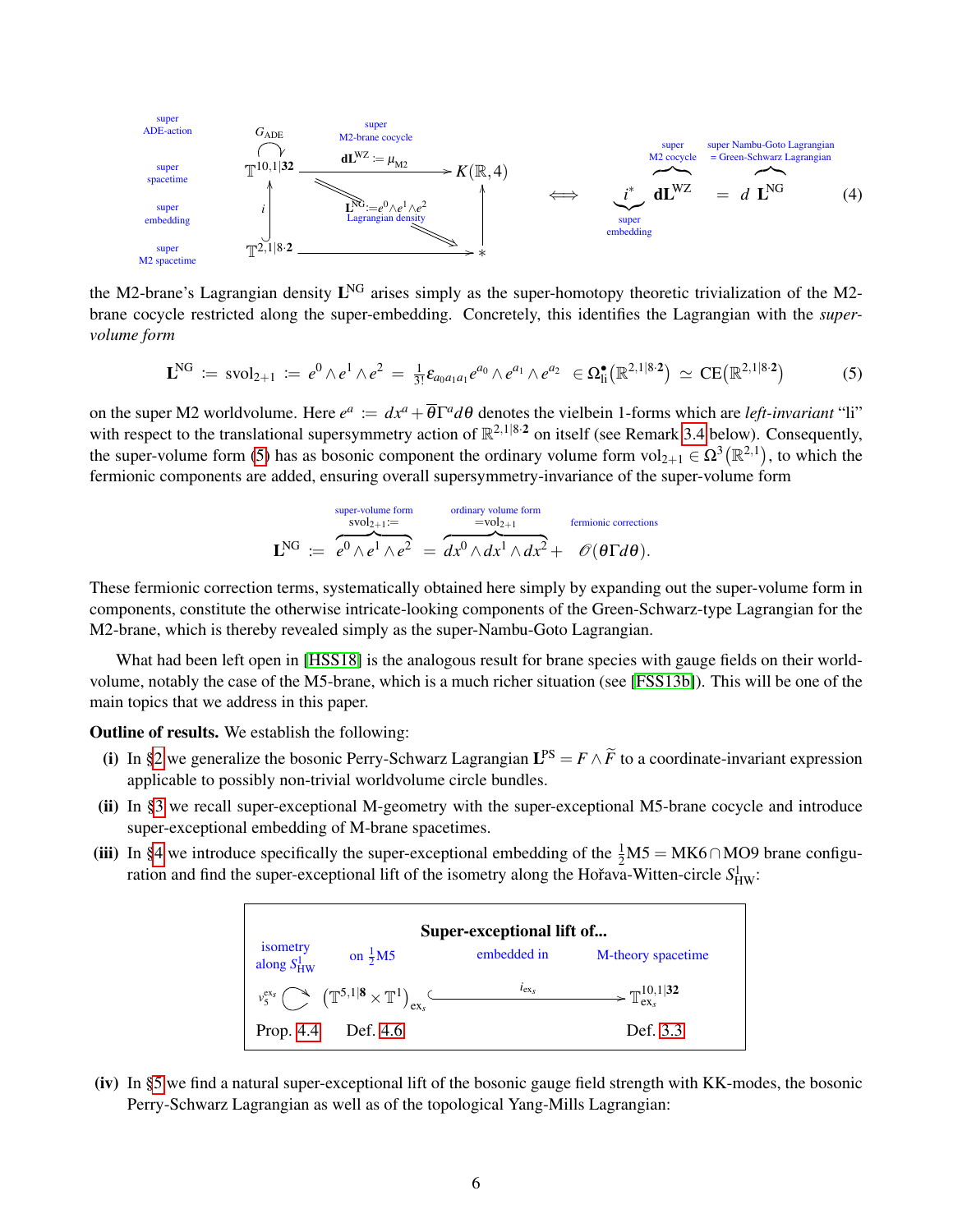|                                                                                      |                                                                                                                                                                          | Super-exceptional lift of               |                                                                                                            |                                                                                                    |
|--------------------------------------------------------------------------------------|--------------------------------------------------------------------------------------------------------------------------------------------------------------------------|-----------------------------------------|------------------------------------------------------------------------------------------------------------|----------------------------------------------------------------------------------------------------|
| M5-worldvolume<br>higher gauge flux                                                  | M5-brane cocycle<br>$= WZW$ curvature:                                                                                                                                   | (dual) gauge flux<br>with KK-modes:     | <b>bosonic</b><br>Perry-Schwarz<br>Lagrangian:                                                             | topological<br>Yang-Mills<br>Lagrangian:                                                           |
| $H_{\rm ex,s}$<br>s.t. $dH_{\rm ex} = (\pi_{\rm ex}^{\rm s})^* \mu_{\rm M2}^{\rm s}$ | $(\pi_{\rm ex_{s}})^{*}\mu_{\rm\scriptscriptstyle MS}^{}+\frac{1}{2}H_{\rm ex_{s}}^{}\wedge dH_{\rm ex_{s}}^{}$<br>$=:\mathbf{d} \mathbf{L}_{\mathrm{ex}}^{\mathrm{WZ}}$ | $F_{\rm ex_s}$ $(\tilde{F}_{\rm ex_s})$ | $-\frac{1}{2}F_{\text{ex}_s}\wedge\widetilde{F}_{\text{ex}_s}$<br>$=$ $\mathbf{L}^{\text{PS}}_{\text{ex}}$ | $-\frac{1}{2}F_{\text{ex}_s}\wedge F_{\text{ex}_s}$<br>$=:\mathbf{L}^{\mathrm{tYM}}_{\mathrm{ex}}$ |
| Prop. 3.5                                                                            | Def. 3.8                                                                                                                                                                 | Def. $5.2(i)$                           | Def. $5.2$ (ii)                                                                                            | Def. 5.5                                                                                           |

In the course of this identification we find that

i) the putative parameter *s* of the super-exceptional geometry is fixed to  $s = -3$  (Prop. [5.1](#page-23-1) [ii\)\)](#page-24-1)

ii) the super-exception fermion  $\eta$  is the M-theory avatar of the heterotic gaugino field (Prop. [5.3,](#page-25-2) Rem. [5.4\)](#page-25-0).

Then we show (Prop. [5.9\)](#page-26-0) that the super-exceptional Perry-Schwarz Lagrangian arises via a super-exceptional analog of the super-embedding mechanism as a trivialization of the  $S_{HW}^1$ -compactified super-exceptional M5brane cocycle after restriction along the super-exceptional embedding of the  $\frac{1}{2}M5$ .

> $\iota_{\nu_5}^{\text{ex}_s}$ |<br>|eptional super-exceptional super-exceptional *S* <sup>1</sup><sub>HW</sub>-compactification  $(i_{ex_s})^*$  ${\bf super-ex}\alpha$ embedding super-exceptional M5-brane cocycle super-exceptional Perry-Schwarz Lagrangian  $\mathcal{L}$   $\mathcal{L}$  $dL_{\text{ex}_s}^{WZ} = d$  $\sum_{\alpha}$  $\mathbf{L}_{\textrm{ex}_{s}}^{\textrm{PS}}$  .

This is a partial analog for the M5-brane of the super-embedding construction of the M2-brane [\(4\)](#page-5-2). To get the full statement we need not just compactify but *equivariantize* along  $S_{HW}^1$ :

(v) In [§6](#page-28-0) we show that an equivariant enhancement of the super-exceptional M5-cocycle with respect to superexceptional  $\Omega S_{HW}^2$ -action exists, where  $\Omega S^2$  is the based loop space of the two-sphere. Furthermore, this unifies it with the super-exceptional Perry-Schwarz and the super-exceptional topological Yang-Mills Lagrangian (Theorem [6.9\)](#page-33-0).

To put this in perspective, we also explain (by Prop. [6.6\)](#page-31-0) how  $\Omega S_{HW}^2 \to S_{HW}^1$  refines the naive circle action by taking the super-cocycle for the little-string in 6d into account. This is a 6d analog to capturing the form fields in 11d M-theory via the Cohomotopical 4-sphere coefficient [\[Sat13\]](#page-43-16)[\[FSS15\]](#page-41-14), leading to a description of type IIA in ten dimensions using a refined variant of the loop space of *S* 4 , namely the cyclic loop space [\[FSS16a\]](#page-41-13)[\[FSS16b\]](#page-41-1) (see [\[FSS19a\]](#page-41-0) for overview).

(vi) In [§7](#page-34-0) we put all the pieces together and establish (Cor [7.4\)](#page-35-0) the full super-exceptional embedding construction of the M5-brane Lagrangian as a sum of the super-exceptional Nambu-Goto Lagrangian and the superexceptional Perry-Schwarz Lagrangian, the analogue of the M2 brane construction [\(4\)](#page-5-2):



Moreover, we show (Theorem [7.3\)](#page-34-1) that the  $\Omega S_{HW}^2$ -equivariant enhancement of the super-exceptional M5brane cocycle, hence the homotopy-theoretic KK-compactification on the  $S^1_{HW}$ -fiber, makes this super-embedding construction pick up the manifest WZ-term of the D4-brane (Remark [7.5\)](#page-36-0):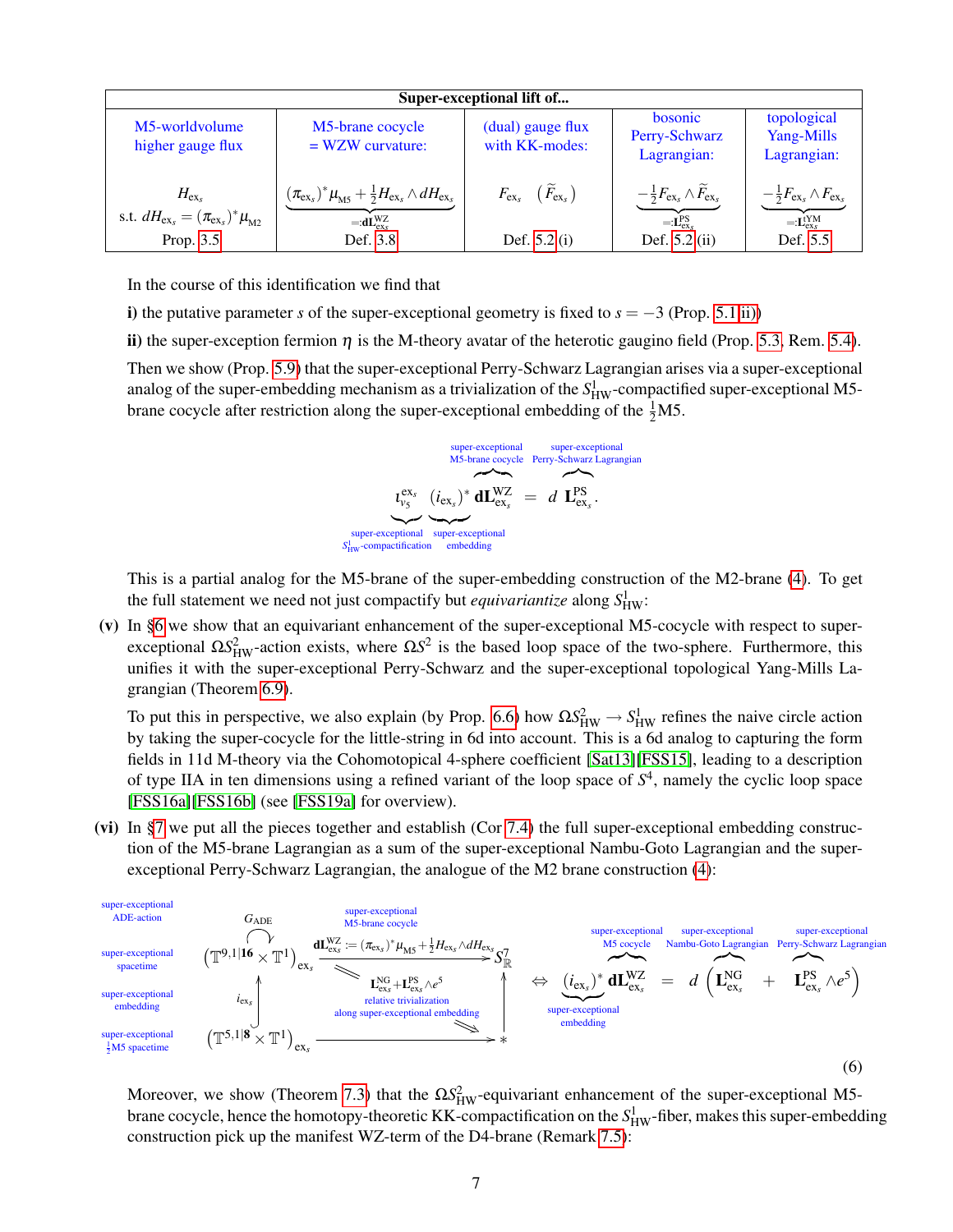$$
\begin{array}{ll}\n\text{super-exceptional} & \text{super-exceptional} & \text{super-exceptional} & \text{super-exceptional} & \text{super-exceptional} & \text{super-exceptional} & \text{toper-exceptional} & \text{topological Yang-Mills Lagrangian} \\
\left(\frac{(\text{i}_{\text{ex}})^* dL_{\text{ex}}^W}{\text{ex}}\right) & \text{MCS}_{\text{HW}}^Z}\right) & \text{MCS}_{\text{HW}}^Z} & = d\left(\text{Vol}_{\text{ex}}^{5+1} + e^5 \wedge \frac{1}{2}F_{\text{ex}} \wedge \widetilde{F}_{\text{ex}}\right) + e^5 \wedge d\left(\text{C}_1 \wedge \frac{1}{2}F_{\text{ex}} \wedge F_{\text{ex}}\right) + \underbrace{\mu_{\text{LI}}^{5d} \wedge \frac{1}{2}F_{\text{ex}} \wedge F_{\text{ex}}}_{\text{enhaacement}}\right) \\
\text{super-exceptional} & \frac{\text{super-exceptional}}{\text{anhaecment}} \\
& = H^7 \left(\frac{\pi^{5,1|8} \times \mathbb{T}^1}{\pi^{5,1|8} \times \mathbb{T}^1}\right)_{\text{ex}} \wedge \text{C5}_{\text{triv}} \\
\text{super-exceptional} & \frac{1}{2}M5\text{-spacetime}} \\
& = H^7 \left(\frac{\pi^{5,1|8} \times \mathbb{T}^1}{\pi^{5,1|8} \times \mathbb{T}^1}\right)_{\text{ex}} \wedge \text{C5}_{\text{triv}} \\
& \text{super-exceptional homotopy-reductional homotopy-reduction} \\
\text{Solve-receptional homotopy-reductional homotopy-reductional homotopy-reduction} \\
\end{array}
$$

Here and in the following the double slash  $\#$  denotes a *homotopy quotient*, which may be represented as an ordinary quotient via the Borel construction:

$$
X \mathbin{\textit{\#}} G \mathrel{\underset{\text{hmtpy}}{\simeq}} (X \times EG) / G \, .
$$

Finally, we observe (Remark [7.6\)](#page-36-1) that there are two extensions of the compactified super-exceptional  $\frac{1}{2}$ M5spacetime on which the D4 WZ-term becomes exact already before dimensional reduction: one of these implements the heterotic Green-Schwarz mechanism and the WZ-term of the heterotic NS5-brane (Remark [7.8\)](#page-36-2).

With this, we may sum up the whole picture elegantly in the following homotopy diagram:

<span id="page-7-1"></span>

## <span id="page-7-0"></span>2 Perry-Schwarz Lagrangian for M5 on *S* 1

For ease of reference and in order to introduce notation needed in later sections, we review here the bosonic part of the Perry-Schwarz-Lagrangian from [\[PS97\]](#page-42-4), re-cast in coordinate-independent Cartan calculus and generalized to possibly non-trivial circle fibrations. We try to bring out the logic that motivated the construction in [\[PS97\]](#page-42-4), but below in [§6](#page-28-0) and [§7](#page-34-0) we re-derive the Perry-Schwarz Lagrangian systematically from first principles. Readers familiar with this material may want to skip this section and just follow pointers to it from the main text when needed.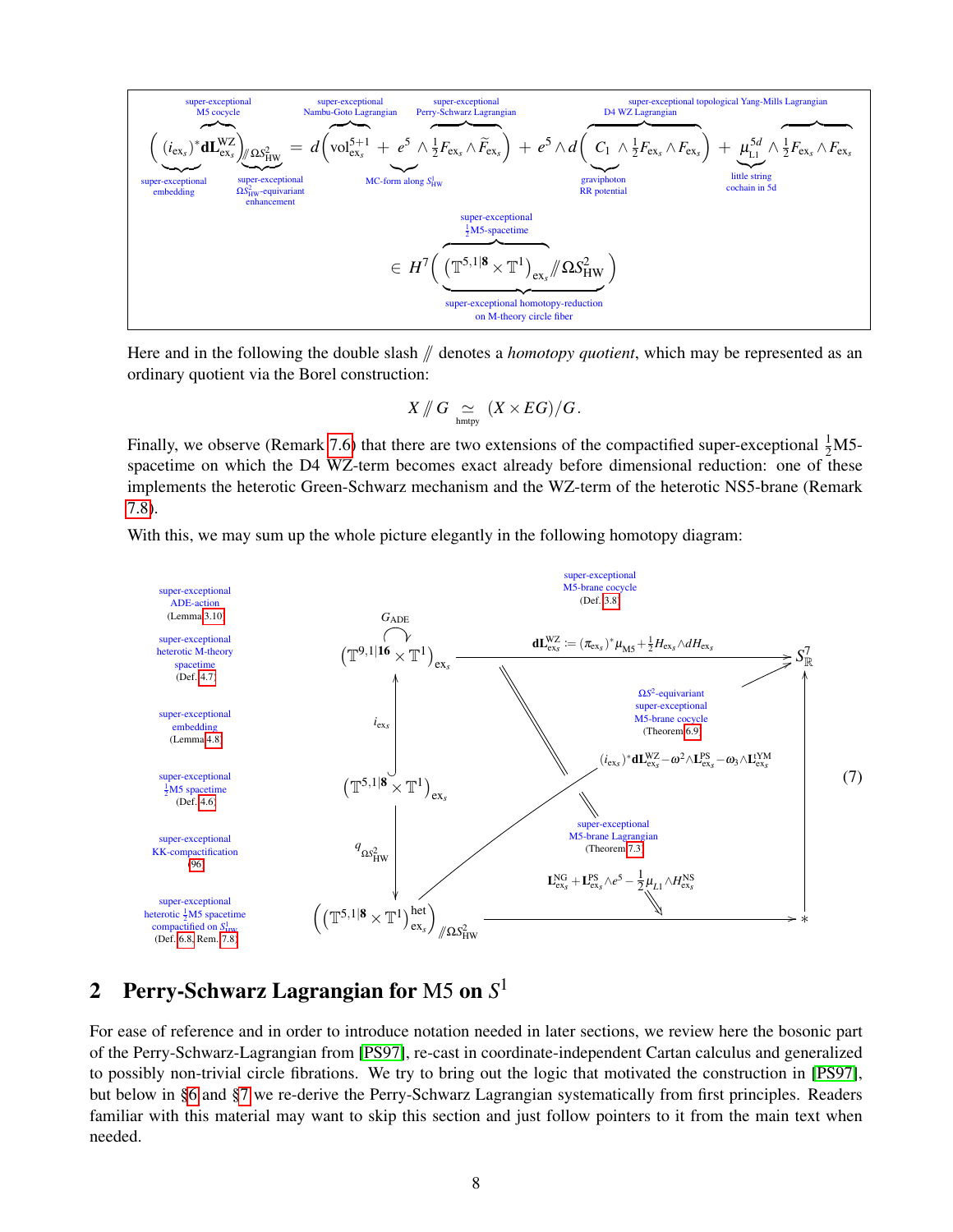The formulation of a manifestly covariant Lagrangian for the self-dual higher gauge field without further auxiliary fields in 6 dimensions (and generally in  $4k + 2$ -dimensions), and hence in particular for the single M5brane sigma-model, is famously subtle, at best (see e.g. [\[Mo12\]](#page-42-2)[\[HR18\]](#page-41-15)). But if one considers breaking manifest Lorentz invariance to 5 dimensions, as befits KK compactification of the theory on a circle fiber, such as for double dimensional reduction of the M5 brane to the D4-brane, then there is a Lagrangian formulation due to Perry-Schwarz [\[PS97\]](#page-42-4)[\[Sc97\]](#page-43-4)[\[APPS97a\]](#page-39-0), following [\[HT88\]](#page-41-16).

This "non-covariant" formulation of self-dual higher gauge theory and specifically of the M5-brane sigmamodel may be covariantized by introducing an auxiliary scalar field [\[PST96\]](#page-42-15) (whose gradient plays the role of the spacetime direction which gets singled out, thus promoting this choice to a dynamical field) which yields the covariant formulation of the M5-brane sigma-model [\[PST97\]](#page-42-5)[\[BLNPST97\]](#page-39-1). This comes with a corresponding auxiliary gauge symmetry that admits a gauge fixing which recovers the non-covariant formulation, rendering the two formulations equivalent, with each "about as complicated" as the other [\[APPS97a,](#page-39-0) p. 3].

Worldvolume and self-duality. Let  $(\Sigma^6, g)$  be a Lorentzian manifold of signature  $(-,+,+,+,+,+)$ , to be called (the bosonic body of) the *worldvolume* of an M5-brane. In this dimension and with this signature, corresponding to the metric *g*, the Hodge star operator on differential forms  $\ast: \Omega^{\bullet}(\Sigma^6) \to \Omega^{6-\bullet}(\Sigma^6)$  squares to +1. This allows for considering on a differential 3-form

$$
H \in \Omega^3(\Sigma^6) \tag{8}
$$

the condition that it be self-dual

<span id="page-8-4"></span>
$$
H = *H. \tag{9}
$$

We will assume that *H* is exact and pick a trivializing 2-form

<span id="page-8-5"></span>
$$
B \in \Omega^{2}(\Sigma^{6}) \qquad \text{such that} \qquad H = dB. \tag{10}
$$

**Compactification on**  $S^1$ . Consider then on the worldvolume  $\Sigma^6$  the structure of an  $S^1 = U(1)$ -principal bundle

<span id="page-8-1"></span>
$$
S^1 \longrightarrow \sum_{\psi}^6
$$
 (11)

We write  $v_5 \in \Gamma(T\Sigma^6)$  for the vector field which encodes the infinitesimal  $S^1$ -action, hence the derivative of the circle action  $U(1) \times \Sigma^6 \longrightarrow \Sigma^6$  at the neutral element, along a chosen basis element  $t \in T_e(U(1)) \simeq \mathfrak{u}(1) \simeq \mathbb{R}$ :

<span id="page-8-0"></span>
$$
\nu_5\colon \Sigma^6 \simeq \{(e,t)\}\times \Sigma^6 \longrightarrow TS^1\oplus_{\Sigma^6} T\Sigma^6 \simeq T\left(S^1\times \Sigma^6\right) \xrightarrow{d\rho} TS^6. \tag{12}
$$

Accordingly, we write

<span id="page-8-2"></span>
$$
\mathcal{L}_{\nu_5} := \underbrace{[d, \iota_{\nu_5}]}_{d \circ \iota_{\nu_5} + \iota_{\nu_5} \circ d} : \Omega^{\bullet}(\Sigma^6) \longrightarrow \Omega^{\bullet}(\Sigma^6)
$$
\n(13)

for the Lie derivative of differential forms along the vector field [\(12\)](#page-8-0), where *d* denotes the de Rham differential and where under the brace we are using Cartan's magic formula.

Next, consider an Ehresmann connection on the S<sup>1</sup>-bundle [\(11\)](#page-8-1), hence a differential 1-form which satisfies the Ehresmann conditions in that it is normalized and invariant:

<span id="page-8-3"></span>
$$
\theta^5 \in \Omega^1(\Sigma^6) \qquad \text{such that} \qquad \iota_{\nu_5} \theta^5 = 1 \quad \text{and} \quad \mathscr{L}_{\nu_5} \theta^5 = 0 \,. \tag{14}
$$

Here on the left we have the operation of contracting differential forms with vector fields, and on the right we have the Lie derivative from [\(13\)](#page-8-2). So, in particular, the composition

$$
\theta^5 \wedge \circ \iota_{\nu_5} : \Omega^{\bullet}(\Sigma^6) \longrightarrow \Omega^{\bullet}(\Sigma^6)
$$
\n(15)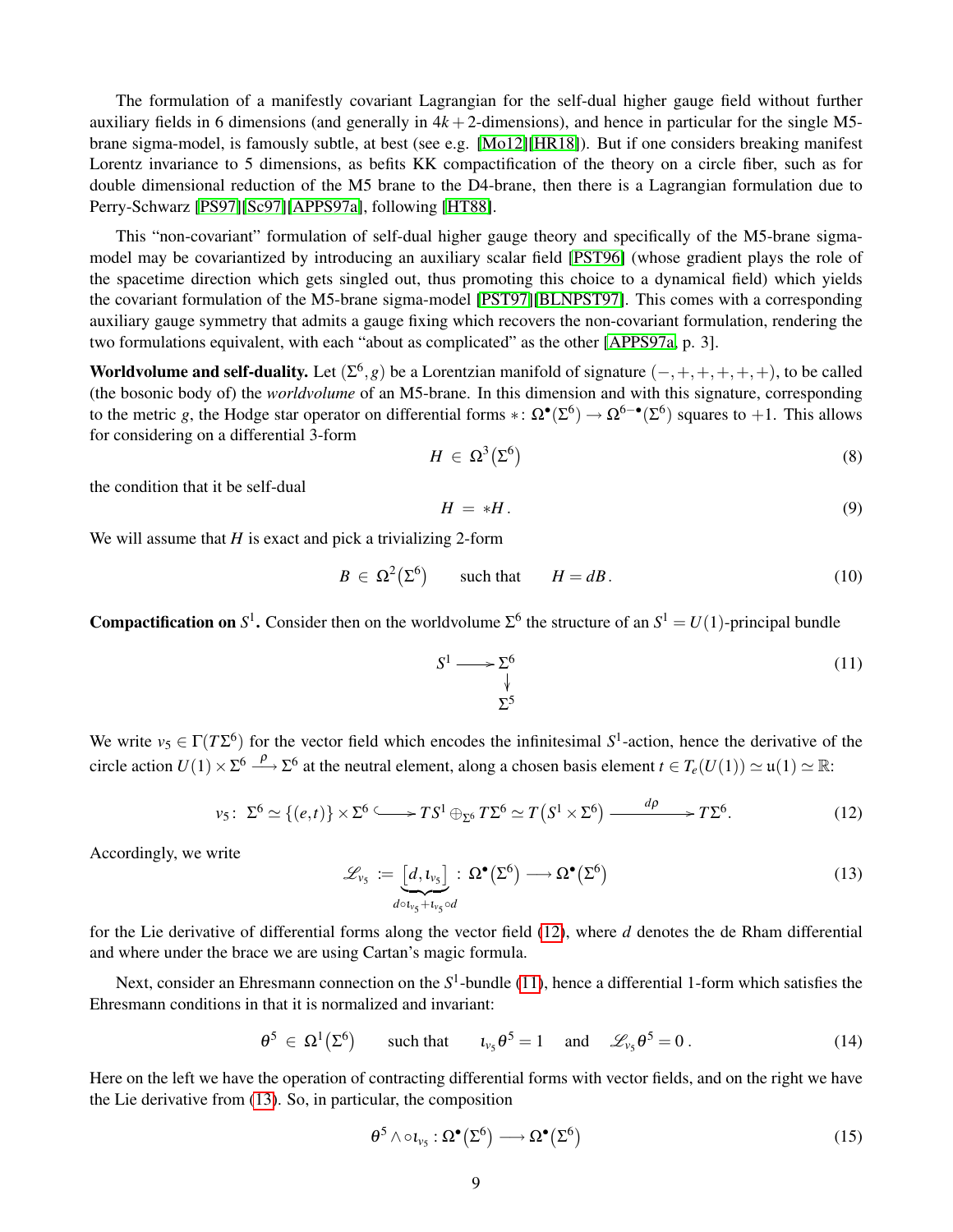is a projection operator:  $\theta^5 \wedge \iota_{v_5} \circ \theta^5 \wedge \iota_{v_5} = \theta^5 \wedge \iota_{v_5}$ . The complementary projection is that onto horizontal differential forms with respect to the bundle structure [\(11\)](#page-8-1):

<span id="page-9-0"></span>
$$
(-)^{\text{hor}} := (\text{id} - \theta^5 \wedge \circ \iota_{\nu_5}) : \Omega^{\bullet}(\Sigma^6) \longrightarrow \Omega^{\bullet}(\Sigma^6). \tag{16}
$$

<span id="page-9-5"></span>Observe that:

Lemma 2.1 (Horizontal vs. vertical differential). *If the Ehresmann connection* [\(14\)](#page-8-3) *on the S*<sup>1</sup> *bundle is flat, in that*

<span id="page-9-4"></span>
$$
d\theta^5 = 0,\t(17)
$$

then for any differential form  $\omega\in\Omega^\bullet(\Sigma^6)$  we have that the vertical component of the differential of its horizontal *component* [\(16\)](#page-9-0) *is the vertical component of its full differential:*

$$
\theta^5 \wedge d\big(\omega^{\rm hor}\big) \,=\, \theta^5 \wedge d\omega \,. \tag{18}
$$

*Proof.* By direct computation, we have:

$$
\theta^5 \wedge d\left(\boldsymbol{\omega}^{\text{hor}}\right) = \theta^5 \wedge d\left(\boldsymbol{\omega} - \theta^5 \wedge \iota_{v_5} \boldsymbol{\omega}\right) \n= \theta^5 \wedge d\boldsymbol{\omega} - \theta^5 \wedge d\left(\theta^5 \wedge \iota_{v_5} \boldsymbol{\omega}\right) \n= \theta^5 \wedge d\boldsymbol{\omega} - \theta^5 \wedge \left(d\theta^5\right) \wedge \iota_{v_5} \boldsymbol{\omega} \n= 0
$$

Finally, we require the vector field  $v_5$  from [\(12\)](#page-8-0) to be a *spacelike isometry*. This means that it interacts with the Hodge star operator as

<span id="page-9-2"></span>
$$
\ast \circ \iota_{\nu_5} = -\theta^5 \wedge \circ \ast : \Omega^3(\Sigma^6) \longrightarrow \Omega^4(\Sigma^6).
$$
 (19)

Self-duality after S<sup>1</sup>-compactification. We introduce notation for the contraction of the 3-form *H* and its Hodge dual with the vector field  $v<sub>5</sub>$  [\(12\)](#page-8-0) as follows (to be called the "compactified fields", a notation that follows [\[PS97,](#page-42-4)  $(5), (6)]$ :

<span id="page-9-1"></span>
$$
\mathscr{F} \coloneqq \iota_{\nu_5} H, \qquad \tilde{H} \coloneqq \iota_{\nu_5} * H. \tag{20}
$$

With this, we get the following immediate but crucially important re-formulation of the self-duality condition after S<sup>1</sup>-compactification (extending [\[PS97,](#page-42-4) (8)]):

**Lemma 2.2** (Self-duality after  $S^1$ -compactification.). *Given an*  $S^1$ -bundle structure [\(11\)](#page-8-1) *on the worldvolume*  $\Sigma^6$ *and any choice of Ehresmann connection* [\(14\)](#page-8-3)*, the self-duality condition* [\(9\)](#page-8-4) *is equivalently expressed in terms of the compactified fields* [\(20\)](#page-9-1) *as:*

<span id="page-9-3"></span>
$$
H = *H \qquad \Leftrightarrow \qquad \mathscr{F} = \tilde{H} \,. \tag{21}
$$

*Proof.* We have the following chain of equivalences:

$$
H = *H \iff \begin{pmatrix} t_{v_5}H = t_{v_5} * H \\ \text{and } \theta^5 \wedge H = \theta^5 \wedge *H \end{pmatrix}
$$
  

$$
\iff t_{v_5}H = t_{v_5} * H
$$
  

$$
\iff \mathscr{F} = \tilde{H}.
$$

Here the first step is decomposition into horizontal and vertical components [\(16\)](#page-9-0), the second step uses the isometry property [\(19\)](#page-9-2) to conclude that the two resulting component equations are equivalent to each other. The last step identifies the compactified fields [\(20\)](#page-9-1).  $\Box$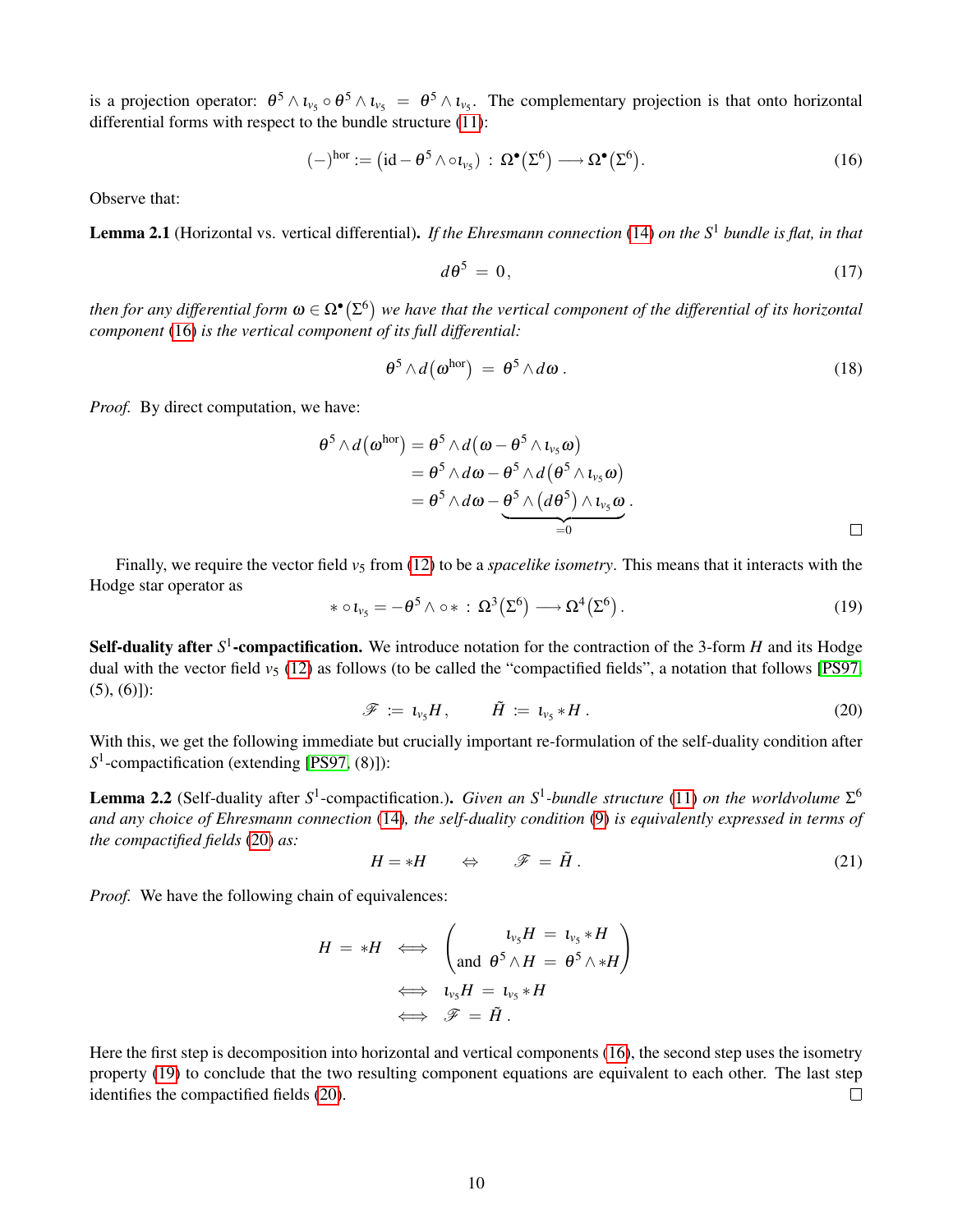**The gauge field.** The contraction of the vector field  $v_5$  from [\(12\)](#page-8-0) with the 2-form potential *B* from [\(10\)](#page-8-5) defines the 1-form potential

<span id="page-10-1"></span>
$$
A \coloneqq -\iota_{v_5} B \,. \tag{22}
$$

Hence we get a decomposition of the 2-form as

$$
B = A \wedge \theta^5 + B^{\text{hor}}, \tag{23}
$$

where on the right we have the horizontal component of *B* according to [\(16\)](#page-9-0). We say that the *2-flux density* encoded by *B* is the horizontal component of the exterior differential of this vector potential

<span id="page-10-0"></span>
$$
F := (dA)^{\text{hor}}.\tag{24}
$$

We will find in a moment that this is the 5d field strength with all higher KK-modes still included, but it is most convenient here (and in all of the following to just call it "*F*" already in the 6d compactification before passing to KK zero-modes. With this we have (cf. [\[PS97,](#page-42-4) (5)]):

<span id="page-10-2"></span>**Lemma 2.3** (Shifted 2-flux). *The 2-flux density F from* [\(24\)](#page-10-0) *equals the compactified field*  $\mathcal F$  *from* [\(20\)](#page-9-1) *up to the Lie derivative* [\(13\)](#page-8-2) *of the horizontal component* [\(16\)](#page-9-0) *of the 2-form* [\(10\)](#page-8-5)*:*

<span id="page-10-6"></span>
$$
F = \mathscr{F} - \mathscr{L}_{\nu_5} B^{\text{hor}}.
$$
 (25)

*Proof.* We compute as follows:

<span id="page-10-5"></span>
$$
\mathscr{F} := \iota_{v_5} H
$$
\n
$$
= \iota_{v_5} dB
$$
\n
$$
= -d\iota_{v_5} B + [\iota_{v_5}, d]B
$$
\n
$$
= dA + \mathscr{L}_{v_5} B
$$
\n
$$
= (dA)^{hor} + \underbrace{\theta^5 \wedge \iota_{v_5} dA}_{=F} + \mathscr{L}_{v_5} B^{hor} + \underbrace{\mathscr{L}_{v_5} \theta^5 \wedge \iota_{v_5} B}_{- \theta^5 \wedge \mathscr{L}_{v_5} A}
$$
\n
$$
= F + \mathscr{L}_{v_5} B^{hor}.
$$
\n(26)

Here the first step is the definition [\(20\)](#page-9-1), while the second step is [\(10\)](#page-8-5). The fourth step uses the definition [\(22\)](#page-10-1) of the vector potential and identifies the Lie derivative [\(13\)](#page-8-2). The fifth step applies vertical/horizontal decomposition [\(16\)](#page-9-0) to both summands and uses [\(24\)](#page-10-0) under the first brace and the expressions [\(14\)](#page-8-3) and [\(22\)](#page-10-1) under the third brace; while under the second brace it uses Cartan's formula [\(13\)](#page-8-2), observing that  $l_{\nu5}A = 0$  by definition [\(22\)](#page-10-1) and by nilpotency of the contraction operation. The last step notices that this makes the second and fourth summands cancel each other.  $\Box$ 

With Lemma [2.3,](#page-10-2) the self-duality condition  $(9)$  in the equivalent form  $(21)$  after  $S<sup>1</sup>$ -compactification says that the combination  $\widetilde{H} - \mathcal{L}_{v_5} B^{\text{hor}}$  is horizontally exact:

<span id="page-10-3"></span>
$$
H = *H \qquad \Leftrightarrow \qquad \widetilde{H} - \mathcal{L}_{\nu_5} B^{\text{hor}} = \underbrace{(dA)^{\text{hor}}}_{=F}.
$$

Weak self-duality and PS equations of motion. In summary, we have the following implication of self-duality after S<sup>1</sup>-compactification (extending [\[PS97,](#page-42-4) (16)]):

Proposition 2.4 (Self-duality for flat circle bundles). *If the worldvolume* Σ 6 *is equipped with an S*<sup>1</sup> *-principal bundle structure* [\(11\)](#page-8-1) *which is flat* [\(17\)](#page-9-4)*, then the self-duality condition H* = ∗*H from* [\(9\)](#page-8-4)*, in its equivalent incarnation on compactified fields* [\(27\)](#page-10-3) *implies the following differential equation:*

<span id="page-10-4"></span>
$$
\theta^5 \wedge d\big(\tilde{H} - \mathscr{L}_{\nu_5} B^{\text{hor}}\big) = 0. \tag{28}
$$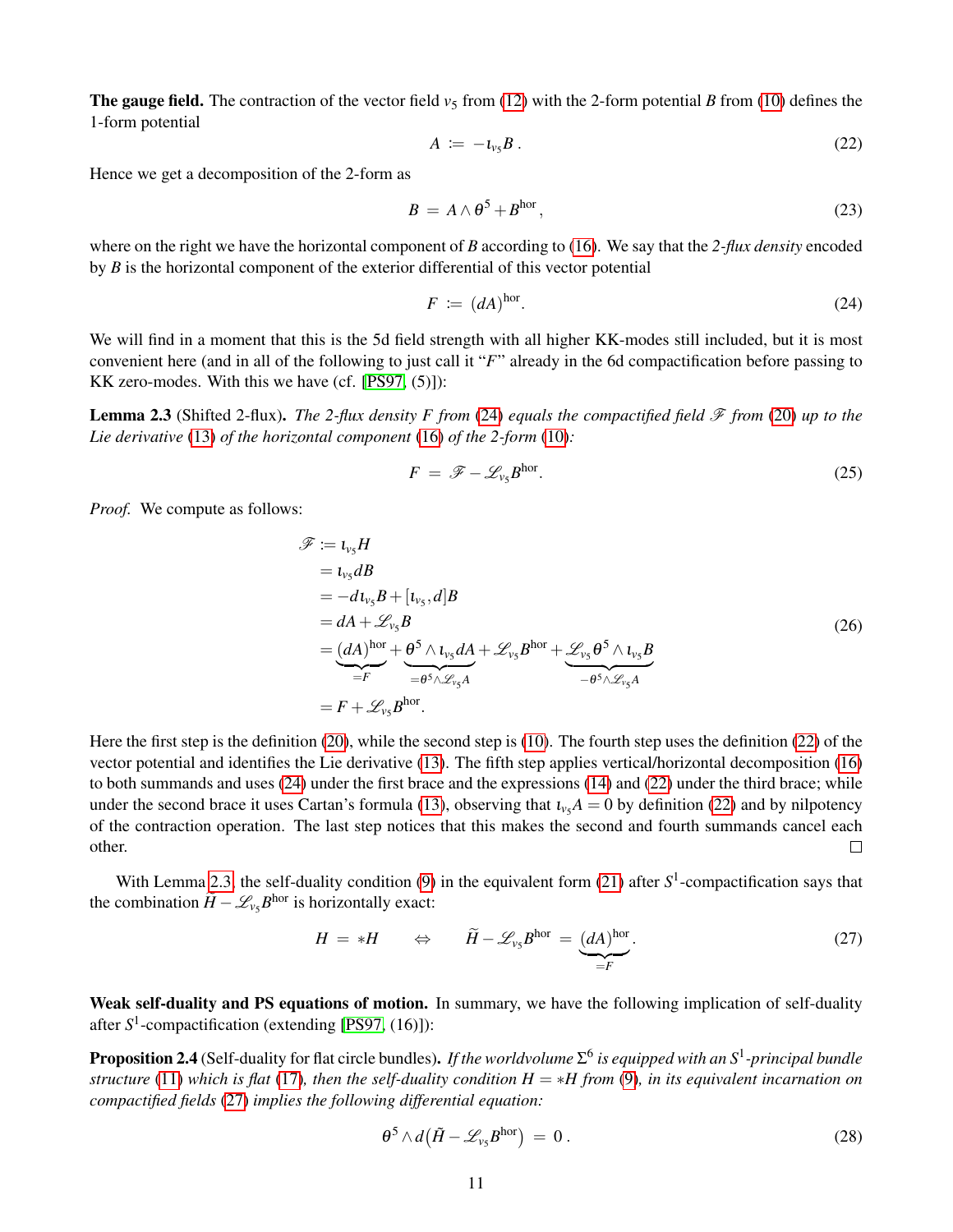By Lemma [2.1,](#page-9-5) equation [\(28\)](#page-10-4) may be understood as expressing "self-duality up to horizontally exact terms". The proposal of [\[PS97\]](#page-42-4) is to regard [\(28\)](#page-10-4), which is second order as a differential equation for *B*, as the defining *equation of motion* for a self-dual field on  $\Sigma^6$  compactified on  $S^1$ . Given this, one is led to finding a Lagrangian density whose Euler-Lagrange equation is the self-duality equation.

#### The PS Lagrangian density. As in [\[PS97,](#page-42-4) (17)], we say:

<span id="page-11-2"></span>Definition 2.5 (Bosonic PS Lagrangian). The *bosonic Perry-Schwarz-Lagrangian* for a 2-form field [\(10\)](#page-8-5) on a worldvolume  $\Sigma^6$  compactified on a flat [\(17\)](#page-9-4)  $S^1$ -bundle [\(11\)](#page-8-1) is:

<span id="page-11-0"></span>
$$
B \longmapsto \mathbf{L}^{\mathrm{PS}} \wedge \theta^5 \coloneqq \frac{1}{2} \big( \mathscr{L}_{\nu_5} B^{\mathrm{hor}} - \tilde{H} \big) \wedge \ast \tilde{H} \,. \tag{29}
$$

Remark 2.6 (Equivalent descriptions). (i) Equivalently, using the isometry property [\(19\)](#page-9-2) the bosonic PS Lagrangian [\(29\)](#page-11-0) reads

<span id="page-11-1"></span>
$$
\mathbf{L}^{\text{PS}} \wedge \theta^5 = -\frac{1}{2} \left( \tilde{H} - \mathcal{L}_{\nu_5} B^{\text{hor}} \right) \wedge H \wedge \theta^5
$$
  
= 
$$
-\frac{1}{2} \left( \iota_{\nu_5} * H - \mathcal{L}_{\nu_5} B^{\text{hor}} \right) \wedge H \wedge \theta^5 ,
$$
 (30)

where in the second line we inserted the expression for  $\widetilde{H}$  from [\(20\)](#page-9-1);

(ii) and if the self-duality condition [\(9\)](#page-8-4) is imposed, the bosonic PS Lagrangian [\(30\)](#page-11-1) becomes

<span id="page-11-4"></span>
$$
\mathbf{L}^{\mathrm{PS}} \wedge \theta^5 = -\frac{1}{2} \big( \iota_{\nu_5} H - \mathscr{L}_{\nu_5} B^{\mathrm{hor}} \big) \wedge H \wedge \theta^5 \quad \text{if } H = *H \,.
$$

At this point, as in [\[PS97,](#page-42-4) (16)], the bosonic PS Lagrangian of Def. [2.5](#page-11-2) is motivated as the evident choice that makes the following Prop. [2.7](#page-11-3) true. Below in [§5,](#page-23-0) we find a deeper origin of the Lagrangian (in the case that self-duality is imposed).

<span id="page-11-3"></span>Proposition 2.7 (EOMs of the bosonic PS Lagrangian). *The Euler-Lagrange equation corresponding to the PS* Lagrangian  $\mathbf{L}^{\text{PS}} \wedge \theta^5$  [\(29\)](#page-11-0) is the weak self-duality equation [\(28\)](#page-10-4).

*Proof.* We may evidently regard the PS Lagrangian as the quadratic part of the following bilinear form on differential 2-forms with values in differential 6-forms:

$$
(B,B') \ \longmapsto\ -\tfrac{1}{2}\big(\iota_{\nu_5} * H - \mathscr{L}_{\nu_5}B^{\text{hor}}\big) \wedge dB' \wedge \theta^5.
$$

Observe then that this bilinear form is symmetric up to a total differential: the first summand is strictly symmetric, as it is the standard Hodge pairing, while for the second summand symmetry up to a total derivative is established by a local integration by parts. Together these imply that the variational Euler-Lagrange derivative of the PS Lagrangian is twice the result of varying just the second factor of *B*:

$$
\delta \mathbf{L}^{PS} \wedge \theta^5 = - (\iota_{\nu_5} * H - \mathscr{L}_{\nu_5} B^{\text{hor}}) \wedge d(\delta B) \wedge \theta^5 = - (\theta^5 \wedge d (\iota_{\nu_5} * H - \mathscr{L}_{\nu_5} B^{\text{hor}})) \wedge (\delta B) .
$$

Hence the vanishing of the variational derivative is equivalent to [\(28\)](#page-10-4).

Reduction to 5d Maxwell theory. Consider finally the special case of Kaluza-Klein compactification/double dimensional reduction, where

 $\mathscr{L}_{\nu\epsilon}B^{\text{hor}}=0$ for KK-reduction to D4.  $(32)$ 

In this case, expression [\(26\)](#page-10-5) reduces to

$$
t_{\nu_5}H = F \qquad \text{if} \qquad \mathscr{L}_{\nu_5}B^{\text{hor}} = 0 \,. \tag{33}
$$

Hence, with self-duality ([\[PS97,](#page-42-4) above (16)]), we have

$$
H = F \wedge \theta^5 + *_{5}F , \qquad (34)
$$

<span id="page-11-5"></span>where now  $*_5: \Omega^{\bullet}(\Sigma^5) \to \Omega^{5-\bullet}(\Sigma^5)$  is the Hodge star operator on the base 5-manifold. Consequently, we have extension of [\[PS97,](#page-42-4) above (16)] to the topologically nontrivial setting:

 $\Box$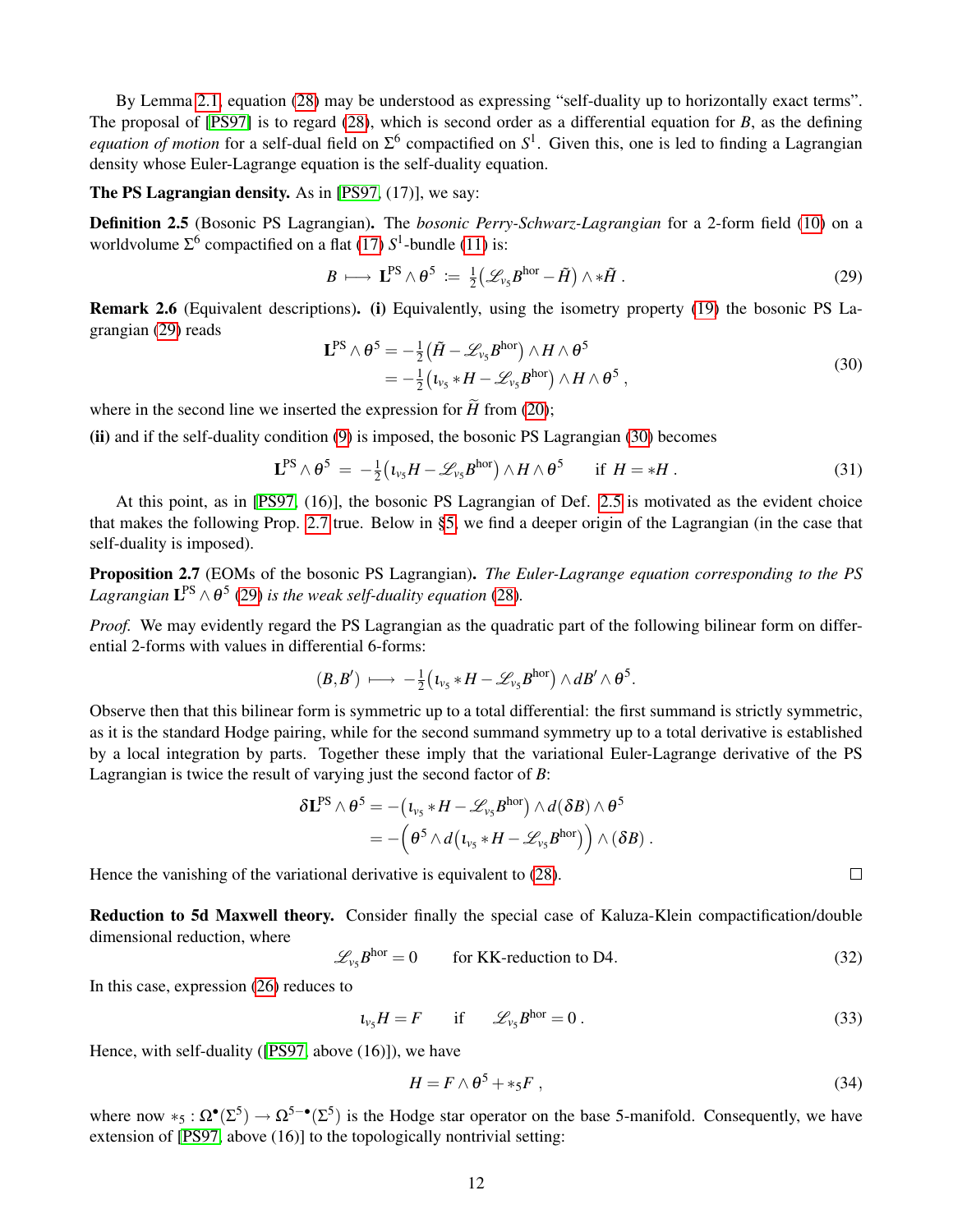Proposition 2.8 (5d Abelian Yang-Mills from Perry-Schwarz). *The S*<sup>1</sup> *-dimensional reduction of the PS Lagrangian* [\(31\)](#page-11-4) *is the Lagrangian of 5d Maxwell theory for the vector potential A from* [\(22\)](#page-10-1)*:*

$$
A \longmapsto \mathbf{L}^{\mathrm{PS}} \wedge \theta^5 = -\tfrac{1}{2} \big( H \wedge \iota_v H \big) = -\tfrac{1}{2} \big( F \wedge \ast_5 F \big) \wedge \theta^5 \qquad \text{if } H = \ast H \text{ and } \mathscr{L}_{v_5} B^{\mathrm{hor}} = 0 \,. \tag{35}
$$

6d self-dual field as (abelian) 5d Yang-Mills with KK-modes. Due to Prop. [2.8,](#page-11-5) one may regard the general bosonic Perry-Schwarz Lagrangian (Def. [2.5\)](#page-11-2) for the self-dual field on  $\Sigma^6$  compactified on  $S^1$  as that of (abelian) *5d Yang-Mills theory with a tower of KK-modes included*, which is a perspective on the M5-brane theory later advanced in [\[Do10\]](#page-40-13)[\[LPS10\]](#page-42-16) (see [\[La19,](#page-42-3) 3.4.3])). Here for the abelian bosonic sector, this perspective may be fully brought out by introducing the following notation:

$$
F := \iota_{\nu_5} H - \mathscr{L}_{\nu_5} B^{\text{hor}} \quad \text{and} \quad \widetilde{F} := H - F \wedge \theta^5,
$$
 (36)

where on the left we have [\(25\)](#page-10-6), as before, while on the right we are introducing notation for the remaining summand in *H*. With this notation, the bosonic PS Lagrangian, assuming self-duality [\(9\)](#page-8-4) as in [\(31\)](#page-11-4), finds the following suggestive expression:

<span id="page-12-1"></span>
$$
\mathbf{L}^{\text{PS}} = -\frac{1}{2}F \wedge \widetilde{F} \qquad \text{if } H = *H,\tag{37}
$$

so that KK-reduction to 5d YM theory, as in Prop. [2.8,](#page-11-5) is now given syntactically simply by replacing  $\widetilde{F} \mapsto *_{5}F$ . We find the form [\(37\)](#page-12-1) of the PS Lagrangian to be reflected by its super-exceptionalization in Prop. [5.1](#page-23-1) below; see Def. [5.2](#page-24-0) and Remark [5.8.](#page-26-1)

The topological 5d Yang-Mills Lagangian. After dimensional reduction [\[APPS97a,](#page-39-0) Sec. 6][\[APPS97b,](#page-39-2) Sec. 6 & App. A], the Perry-Schwarz Lagrangian for the M5-brane is accompanied by a multiple of the *topological Yang-Mills Lagrangian* [\[BS88\]](#page-39-9)[\[vB90\]](#page-39-10)

<span id="page-12-4"></span>
$$
\mathbf{L}^{\mathbf{t} \mathbf{Y} \mathbf{M}} \coloneqq F \wedge F \tag{38}
$$

We find this arise from the super-exceptional embedding construction below in Theorem [7.3,](#page-34-1) see Remark [7.5.](#page-36-0)

## <span id="page-12-0"></span>3 Super-exceptional M-geometry

We recall (in Def. [3.3](#page-13-0) and Prop. [3.5\)](#page-14-0) the "hidden supergroup of  $D = 11$  supergravity" [\[D'AF82\]](#page-40-5)[\[BAIPV04\]](#page-39-4)[\[ADR16\]](#page-39-5) interpreted as super-exceptional M-theory spacetime [\[FSS18,](#page-41-7) 4.6][\[SS18\]](#page-43-8) and explain, in Remark [3.9,](#page-15-1) how the results of [\[FSS19b\]](#page-41-2)[\[FSS19c\]](#page-41-3) identify this as the correct local target for M5-brane sigma-models.

For definiteness, we make explicit our spinor and Clifford algebra convention:

<span id="page-12-2"></span>**Definition 3.1** (e.g. [\[HSS18,](#page-42-1) Prop. A.3 (v)]). We write 32 for the irreducible real representation of Pin<sup>+</sup>(10,1), via a Clifford-algebra representation  $\{\Gamma_a\}_{a=0}^{10}$  whose generators satisfy the following relations:

<span id="page-12-3"></span>
$$
\begin{aligned}\n\mathbf{\Gamma}_a \mathbf{\Gamma}_b + \mathbf{\Gamma}_b \mathbf{\Gamma}_a &= +2\eta_{ab} := 2 \text{diag}(-1, +1, +1, \cdots, +1)_{ab} ,\\ \n(\mathbf{\Gamma}_0)^2 &= -1 \,, \qquad (\mathbf{\Gamma}_a)^2 &= +1 \,,\\ \n(\mathbf{\Gamma}_0)^\dagger &= -\mathbf{\Gamma}_0 \,, \qquad (\mathbf{\Gamma}_a)^\dagger &= +\mathbf{\Gamma}_a \,, \quad \text{for } a \in \{1, \cdots, 10\}.\n\end{aligned}
$$
\n(39)

**Remark 3.2** (Gamma matrix conventions). Def. [3.1](#page-12-2) relates to an alternative Clifford algebra convention  $\{\Gamma_a\}_{a=0}^{10}$ used in much of the relevant literature (e.g. [\[D'AF82\]](#page-40-5)[\[BAIPV04\]](#page-39-4)) via the relation

$$
\mathbf{\Gamma}_a\coloneqq i\,\Gamma_a
$$

understood inside a complex Dirac representation (see [\[HSS18,](#page-42-1) Prop. A.3]). We will use " Γ*a*" for exhibiting expressions manifestly compatible with the literature, and " $\Gamma_a$ " for emphasizing the actual real Pin<sup>+</sup>(10,1)-action.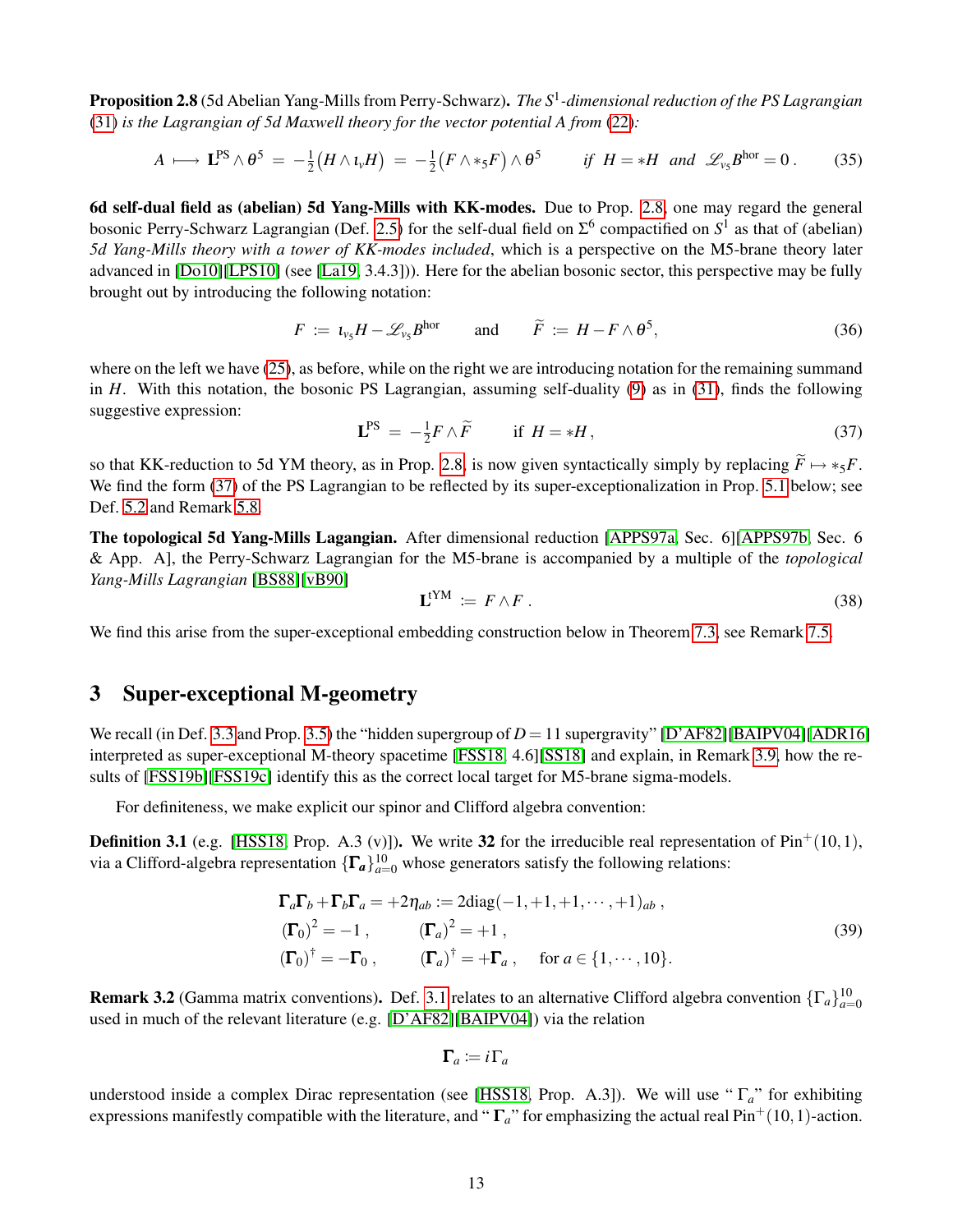The following, Def. [3.3](#page-13-0) and Prop. [3.5,](#page-14-0) are a formulation in rational super-homotopy theory due to [\[FSS18,](#page-41-7) Sec. 4.5], of the classical supergravity results in [\[D'AF82,](#page-40-5) Sec. 6][\[BAIPV04,](#page-39-4) Sec. 3] (see also [\[ADR16\]](#page-39-5)). The Definition [3.3](#page-13-0) of super-exceptional spacetime involves a parameter *s* eq. [\(40\)](#page-13-2), which arises mathematically in Prop. [3.5](#page-14-0) from different possibilities of decomposing the *H*3-flux on super-exceptional spacetime [\[BAIPV04\]](#page-39-4). We discover the physical meaning of this parameter below in [§5.](#page-23-0)

<span id="page-13-0"></span>Definition 3.3 (Super-exceptional M-theory spacetime). For parameter

<span id="page-13-3"></span><span id="page-13-2"></span>
$$
s \in \mathbb{R} \setminus \{0\} \tag{40}
$$

the  $D = 11$ ,  $\mathcal{N} = 1$ ,  $n = 11$  super-exceptional M-theory spacetime  $(\mathbb{T}^{10,1|32})_{\text{ex}}$  over ordinary  $D = 11$ ,  $\mathcal{N} = 1$ super Minkowski spacetime  $\mathbb{T}^{10,1|32}$  is the rational super space given dually by the following super dgc-algebra:

$$
(\mathbb{T}^{10,1|32})_{\text{ex}}
$$
\n
$$
\mathbb{R} \left[\begin{array}{c}\frac{\{e^{a}\}_{0\leq a\leq 10}}{\{e_{a_{1}a_{2}}\}_{0\leq a_{1}
$$

Here the index  $\alpha$  ranges over a linear basis of the real Pin<sup>+</sup>(10,1)-representation 32 and the Clifford generators  $\Gamma_a$ acting on these are as in Def. [3.1;](#page-12-2) and we use Einstein summation convention with the  $e_{a_1a_2}$  and  $e_{a_1\cdots a_5}$  understood as completely antisymmetrized in their indices.

<span id="page-13-1"></span>**Remark 3.4** (Super-exceptional M-theory spacetime as a supermanifold). We may alternatively regard  $(\mathbb{T}^{10,1|32})_{\text{ex}_s}$ from Def. [3.3](#page-13-0) as a super-manifold with canonical global coordinate functions

$$
\textstyle C^\infty\Big( \big(\mathbb{R}^{10,1 \vert 32}\big)_{\text{ex}_s} \Big) \,=\, \Big\langle \underbrace{ \big(x^a \big)}_{\text{deg}=(0,\text{even})}, \quad \underbrace{ \big( B_{a_1a_2} \big)}_{\text{deg}=(0,\text{even})}, \quad \underbrace{ \big( B_{a_1 \cdots a_5} \big)}_{\text{deg}=(0,\text{even})}, \quad \underbrace{ \big( \theta^{\alpha} \big)}_{\text{deg}=(0,\text{odd})}, \quad \underbrace{ \big( \rho^{\alpha} \big)}_{\text{deg}=(0,\text{odd})} \Big\rangle,
$$

hence with bosonic part being the exceptional tangent bundle [\(1\)](#page-2-2) for maximal  $n = 11$ :

$$
\left( \left( \mathbb{R}^{10,1 \vert 32} \right)_{\text{ex}} \right)_{\text{bos}} \simeq T \mathbb{R}^{10,1} \oplus \wedge^2 T^* \mathbb{R}^{10,1} \oplus \wedge^5 T^* \mathbb{R}^{10,1},
$$

and with super-group structure such that the Chevalley-Eilenberg algebra in Def. [3.3](#page-13-0) identifies with the super de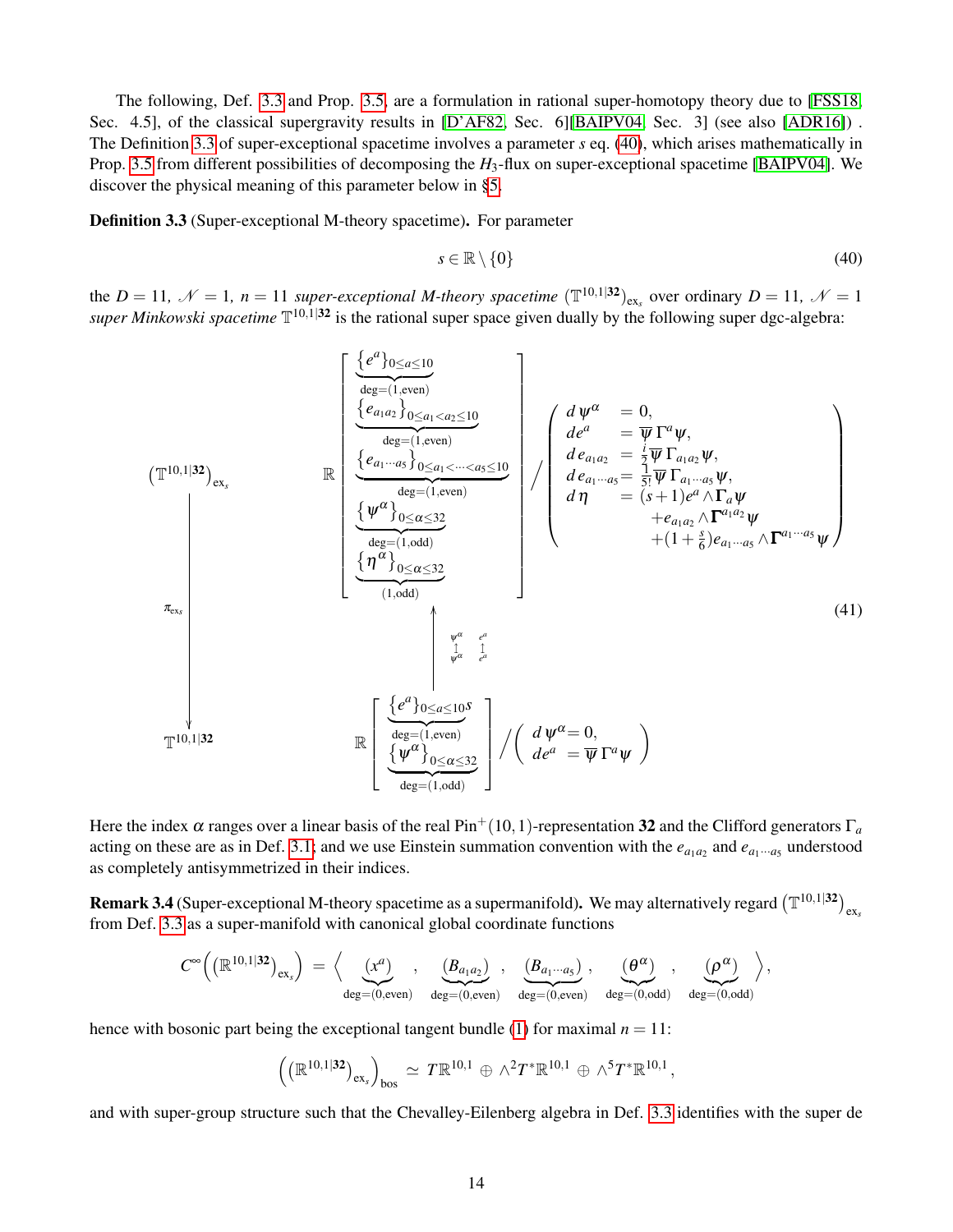Rham dgc-algebra of left-invariant (hence translationally supersymmetric) super-differential forms:

<span id="page-14-5"></span>
$$
\begin{aligned}\n\text{CE}\left(\left(\mathbb{T}^{10,1|32}\right)_{\text{ex}_s}\right) & \xrightarrow{\simeq} \Omega_{\text{li}}^{\bullet}\left(\left(\mathbb{T}^{10,1|32}\right)_{\text{ex}_s}\right) &\xrightarrow{\qquad} \Omega^{\bullet}\left(\left(\mathbb{R}^{10,1|32}\right)_{\text{ex}_s}\right).\n\end{aligned}\n\tag{42}
$$
\n
$$
\begin{aligned}\n\eta^{\alpha} &\xrightarrow{\qquad} d\rho^{\alpha} \\
e^{a} &\xrightarrow{\qquad} d\phi^{\alpha} \\
e_{a_1a_2} &\xrightarrow{\qquad} d(B_{a_1a_2}) + \frac{i}{2}\overline{\theta}\Gamma_{a_1a_2}d\theta \\
e_{a_1\cdots a_5} &\xrightarrow{\qquad} \frac{1}{\alpha_0(s)}d(B_{a_1\cdots a_5}) + \frac{1}{5!}\overline{\theta}\Gamma_{a_1\cdots a_5}d\theta \,.\n\end{aligned}
$$

Beware the bracketing in the last two lines on the right, in contrast to  $(dB)_{a_1\cdots a_3}$  etc. The bosonic component of the generator  $e_{a_1a_2}$  is the de Rham differential of the bosonic component functions of a 2-form  $B := B_{a_1a_2}dx^a \wedge dx^b$ 

$$
d(B_{a_1a_2}) = dx^{\mu} \partial_{\mu} B_{a_1a_2}
$$

(without antisymmetryization over all three indices, at this point), instead of the component functions of the de Rham differential of a 2-form, which is instead obtained by anti-symmetrizing over all three indices

$$
H \coloneqq (d(B_{a_1a_2})) \wedge de^{a_1} \wedge de^{a_2}
$$

as in [\(48\)](#page-15-2) below. This has a crucial effect in the following discussion; see Lemma [5.1.](#page-23-1)

<span id="page-14-0"></span>**Proposition 3.5** (Transgression of M2-cocycle on super-exceptional spacetime). *For*  $s \in \mathbb{R} \setminus \{0\}$ , the fermionic extension of exceptional tangent superspacetime  $\mathbb{R}^{10,1|\bf{32}}_{\rm ex}$  ([\(41\)](#page-13-3)), regarded as fibered over 11d super-Minkowski spacetime  $\mathbb{T}^{10,1|\mathbf{32}}$  carries a transgression element for the M2-brane 4-cocycle  $\mu_{\scriptscriptstyle{\text{M2}}}$  [\(2\)](#page-4-0):

<span id="page-14-4"></span>
$$
H_{\rm ex_{s}} \in \rm CE\Big(\big(\mathbb{T}^{10,1|32}\big)_{\rm ex_{s}}\Big) \quad \text{ such that } dH_{\rm ex_{s}} = (\pi_{\rm ex_{s}})^{*}\mu_{\rm M2} \tag{43}
$$

*given by*

<span id="page-14-2"></span>
$$
H_{\text{ex}_s} = \underbrace{\alpha_0(s) e_{a_1 a_2} \wedge e^{a_1} \wedge e^{a_2}}_{=(dB_{a_1 a_2}) \wedge e_{a_2} \wedge e_{a_3} =:H} - \alpha_3(s) \varepsilon_{a_1 \cdots a_5 b_1 \cdots b_5 c} e^{a_1 \cdots a_5} \wedge e^{b_1 \cdots b_5} \wedge e^c + H_s^{\text{fib}} \tag{44}
$$

*with*

$$
(H_{s}^{\text{fib}})_{\text{bos}} = \alpha_{1}(s)e^{a_{1}}{}_{a_{2}} \wedge e^{a_{2}}{}_{a_{3}} \wedge e^{a_{3}}{}_{a_{1}} + \alpha_{2}(s)e_{b_{1}a_{1}\cdots a_{4}} \wedge e^{b_{1}}{}_{b_{2}} \wedge e^{b_{2}a_{1}\cdots a_{4}} + \alpha_{4}(s)\varepsilon_{\alpha_{1}\cdots\alpha_{6}b_{1}\cdots b_{5}}e^{a_{1}a_{2}a_{3}}{}_{c_{1}c_{2}} \wedge e^{a_{4}a_{5}a_{6}c_{1}c_{2}} \wedge e^{b_{1}\cdots b_{5}}
$$
\n
$$
(45)
$$

*and*

$$
(H_s^{\text{fib}})_{\text{ferm}} = -\frac{1}{2}\overline{\eta}_{\alpha} \wedge \psi^{\beta} \wedge \left(\beta_1(s)(\Gamma_a)^{\alpha}{}_{\beta} e^a + \beta_2(s)(\Gamma^{a_1 a_2})^{\alpha}{}_{\beta} e_{a_1 a_2} + \beta_3(s)(\Gamma^{a_1 \cdots a_5})^{\alpha}{}_{\beta} e_{a_1 \cdots a_5}\right),\tag{46}
$$

<span id="page-14-3"></span>for analytic functions  $\alpha_i, \beta_j$  of the parameter  $s \in \mathbb{R} \setminus \{0\}$  with the following zeros

<span id="page-14-1"></span>
$$
\alpha_0(s) \neq 0\n\alpha_1(s) = 0 \Leftrightarrow s = -3\n\alpha_2(s) = 0 \Leftrightarrow s = -6\n\alpha_3(s) = 0 \Leftrightarrow s = -6\n\alpha_4(s) = 0 \Leftrightarrow s = -6\n\beta_1(s) = 0 \Leftrightarrow s = -3/2\n\beta_2(s) = 0 \Leftrightarrow s = -3\n\beta_3(s) = 0 \Leftrightarrow s = -6.
$$
\n(47)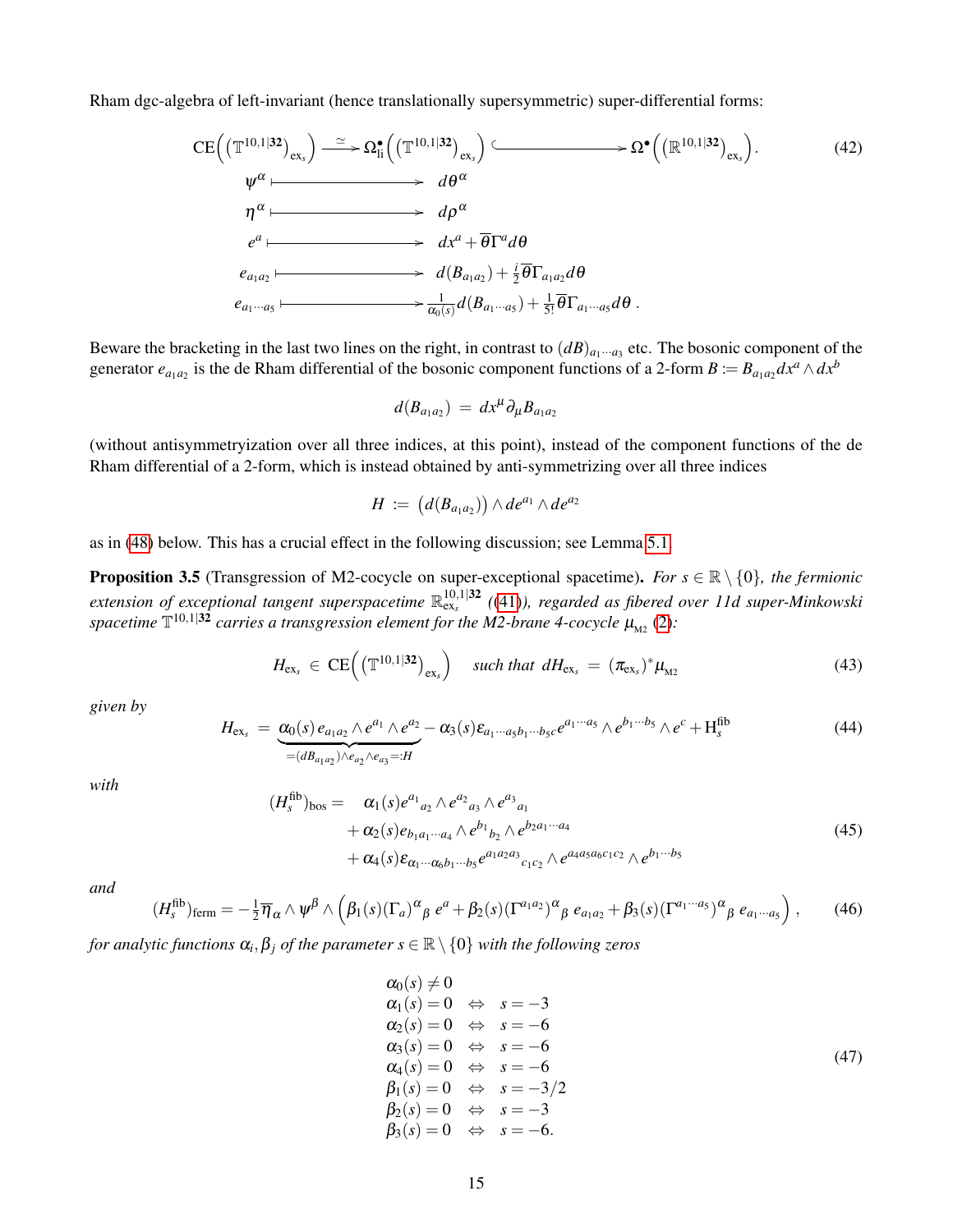Example 3.6 (Special parameter-value for super-exceptional geometry). If the parameter *s* [\(40\)](#page-13-2) in Def. [3.3](#page-13-0) and Prop. [3.5](#page-14-0) takes the value

$$
s=-3
$$

the transgression element in Prop. [3.5](#page-14-0) has the property, from [\(47\)](#page-14-1), that up to terms proportional to the 5-index tensor  $e_{\alpha_1\cdots\alpha_5}$ , its only dependence on  $dB_{a_1a_2} := \alpha_0(s)e_{a_1a_2}$  is through the leading term  $H := (dB_{a_2a_3}) \wedge dx^{a_2} \wedge dx^{a_3}$ ; concretely:

<span id="page-15-2"></span>
$$
H_{\mathrm{ex}_{(s=-3)}} = \underbrace{(dB_{a_2a_3}) \wedge dx^{a_2} \wedge dx^{a_3}}_{H} - \frac{1}{2}\beta_1(-3) \cdot \overline{\eta} \Gamma_a \psi \wedge e^a + \mathscr{O}(\{e_{a_1\cdots a_5}\}),
$$
\n(48)

where the last term  $\mathcal{O}(\{e_{a_1\cdots a_5}\})$  denotes summands that vanish when the 5-index generators  $e_{a_1\cdots a_5}$  are set to zero.

We will see below in Prop. [5.1](#page-23-1) [\(ii\).](#page-24-1) that in super-exceptional M-geometry at value *s* = −3 the bosonic Perry-Schwarz Lagrangian appears naturally.

The point of the super-exceptional M-theory spacetime from Def. [3.3](#page-13-0) is that it is a super-manifold (via Remark [3.4\)](#page-13-1) which approximates the universal super 3-stack  $\widehat{\mathbb{T}}^{10,1|\mathbf{32}}$  classified by the super M2-brane cocycle [\(2\)](#page-4-0). We record this phenomenon (which can be traced back to the "hidden supergroup of 11d supergravity" in [\[D'AF82\]](#page-40-5)):

<span id="page-15-4"></span>Lemma 3.7 (Super-exceptional M-spacetime from M2-brane super-2-gerbe [\[FSS18,](#page-41-7) 4.6]). *We have a commuting diagram of the form*

<span id="page-15-3"></span>

*mapping the super-exceptional spacetime from Def. [3.3](#page-13-0) to the homotopy fiber of the M2-brane cocycle from* [\(2\)](#page-4-0)*, such that the defining degree-3 generator h*<sup>3</sup> *on the right is pulled back to the transgression element H*ex*<sup>s</sup> from Prop. [3.5.](#page-14-0)*

Hence we say:

<span id="page-15-0"></span>Definition 3.8 (Super-exceptional M5-brane cocycle). The *super-exceptional M5-brane cocycle*, to be denoted  $dL_{\text{ex}}^{WZ}$ , is the pullback of the super M5-brane cocycle [\(2\)](#page-4-0) to the super-exceptional M-theory spacetime (Def. [3.3\)](#page-13-0) along the decomposition morphism [\(49\)](#page-15-3):

<span id="page-15-5"></span>
$$
\mathbf{d} \mathbf{L}_{\text{ex}}^{WZ} := \text{comp}^*(\frac{1}{2}h_3 \wedge \overbrace{\pi^* \mu_{M2}}^{=dh_3} + \pi^* \mu_{M5})
$$
\n
$$
= \frac{1}{2} H_{\text{ex}} \wedge (\pi_{\text{ex}})^* \mu_{M2} + (\pi_{\text{ex}})^* \mu_{M5}
$$
\n
$$
= \frac{1}{2} H_{\text{ex}} \wedge dH_{\text{ex}} + \frac{1}{5!} (\overline{\psi} \Gamma_{a_1 \cdots a_5} \psi) \wedge e^{a_1} \wedge \cdots e^{a_5} \in \text{CE}((\mathbb{R}^{10,1|32})_{\text{ex}}).
$$
\n(50)

We close by commenting on the role and meaning of these constructions:

<span id="page-15-1"></span>Remark 3.9 (Super-exceptional spacetime as target for M5-brane sigma-models).

(i) The super-exceptional spacetime (Def. [3.3\)](#page-13-0), when regarded as a super-group of super-translations along itself, is what [\[D'AF82,](#page-40-5) Sec. 6] called the "hidden supergroup of 11-dimensional supergravity"; motivated there by the purely algebraic desideratum of finding a super Lie 1-algebra over which the would-be M2-brane cocycle trivializes (Prop. [3.5\)](#page-14-0), as opposed to the super Lie 3-algebra m2brane [\[FSS13b\]](#page-40-0) on which it does so universally.

(ii) However, the actual meaning or role of this "hidden supergroup" had remained open; as it was not used for the re-derivation of  $D = 11$  supergravity in [\[D'AF82\]](#page-40-5), but discussed as an afterthought. In particular, the meaning or role of the extra fermion field required by super-exceptional spacetime had remained open [\[ADR16,](#page-39-5) p. 3] and the relation of the bosonic fields to exceptional M-geometry had remained unnoticed except in [\[Va07\]](#page-43-7) and then more recently in [\[Ba17,](#page-39-3) p. 6][\[FSS18\]](#page-41-7)[\[SS18\]](#page-43-8).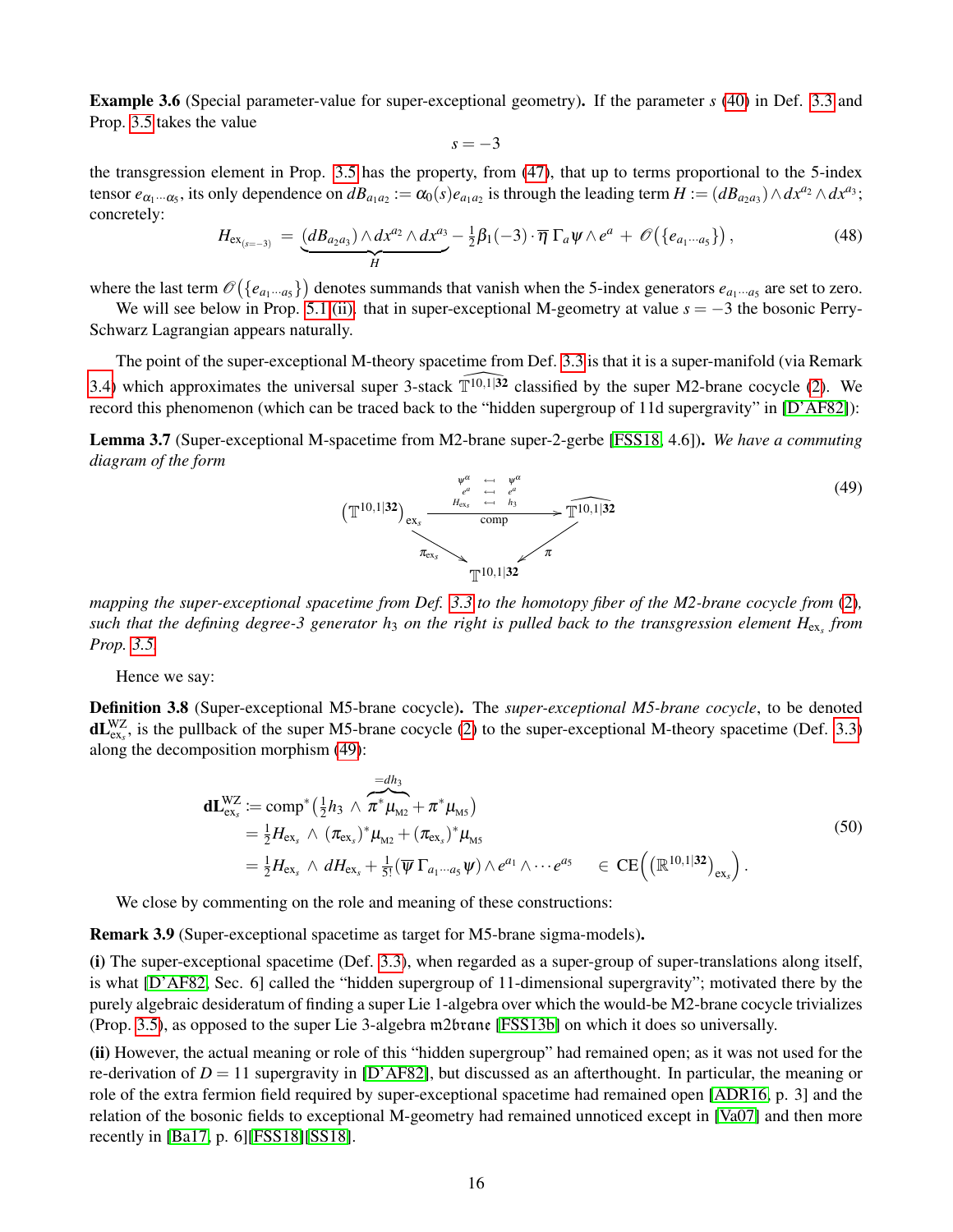(iii) But in [\[FSS19b,](#page-41-2) Prop. 4.31][\[FSS19c,](#page-41-3) Prop. 4.4], we found that the M5-brane sigma model in a given C-field background is characterized as making the outermost square of the following diagram homotopy-commute, here now displayed for flat super-spacetimes instead of curved topological spacetimes:



Any such outer square factors universally through the homotopy pullback square shown on the right, which exhibits the M2-brane extended super spacetime  $\widehat{T^{10,1|32}}$  [\(2\)](#page-4-0) as the super moduli 3-stack classifying M5-brane sigma-model fields [\[FSS15\]](#page-41-14). But now with the (extended) worldvolume  $\Sigma$  itself a super manifold, this factorization through  $\widehat{\mathbb{T}^{10,1|32}}$  is to be further factorized, as shown by the dashed map, through an actual super-manifold still classifying these fields. This is the role of the super-exceptional spacetime  $(\mathbb{R}^{10,1|32})_{\text{ex}_s}$  [\[FSS18,](#page-41-7) Sec. 4.6]: It is the actual super manifold which serves as a stand-in for the classifying super space  $\widehat{T^{10,1|32}}$  (which is not itself a super-manifold). (iv) The key consequence of  $(\mathbb{T}^{10,1|32})_{\text{ex}}$  being a super-manifold, is that the indecomposable degree-3 generator  $h_3$  on  $\widehat{\mathbb{T}^{10,1|32}}$  [\(2\)](#page-4-0), which has trivial contraction with any vector field, pulls back to the decomposable 3-form  $H_{\text{ex}_s}$ on  $(\mathbb{T}^{10,1|32})_{\text{ex}_s}$  (by Lemma [3.7\)](#page-15-4), which, like any differential form on a super manifold, in general has non-trivial contraction with vector fields. Below in [§5](#page-23-0) it is such a non-trivial contraction of  $H_{\rm ex}$ , with a vector field on the super-exceptional spacetime, which makes the Perry-Schwarz Lagrangian appear. The analogous contraction with  $h_3$  on  $\widehat{\mathbb{T}^{10,1|32}}$  would vanish, which is the reason why the embedding construction of the M5-brane does not work with extended super-spacetime, but requires passing to super-exceptional spacetime.

<span id="page-16-0"></span>**Lemma 3.10** ([\[FSS18,](#page-41-7) Prop. 4.26]). *The canonical*  $\text{Pin}^+(10,1)$  *action on super-spacetime*  $\mathbb{R}^{10,1|32}$  *lifts to super* $exceptional spacetime \left(\mathbb{R}^{10,1|32}\right)_{\text{ex}_s}$  (Def. [3.3\)](#page-13-0), such that  $\text{Spin}(10,1) \hookrightarrow \text{Pin}^+(10,1)$  acts in the evident way, while *reflection*  $\rho$  *along the a<sub>r</sub>-axis acts dually as follows:* <sup>[1](#page-16-1)</sup>

$$
\rho^* : \begin{cases}\ne^a \longmapsto \begin{cases}\n-e^a & | & a = a_r \\
e^a & | & otherwise\n\end{cases} \\
e_{a_1a_2} \longmapsto \begin{cases}\n-e_{a_1a_2} & | & a_1, a_2 \neq a_r \\
e_{a_1a_2} & | & otherwise\n\end{cases} \\
e_{a_1 \cdots a_5} \longmapsto \begin{cases}\n-e_{a_1 \cdots a_5} & | & one \text{ of the } a_i = a_r \\
e_{a_1 \cdots a_5} & | & otherwise\n\end{cases} \\
\psi \longmapsto \Gamma_{a_r} \psi \\
\eta \longmapsto -\Gamma_{a_r} \eta.\n\end{cases}
$$

<span id="page-16-1"></span><sup>1</sup>Beware that this is saying that the generator  $e_{a_1a_2}$  picks up a sign precisely if its indices do *not* take the value  $a_r$ .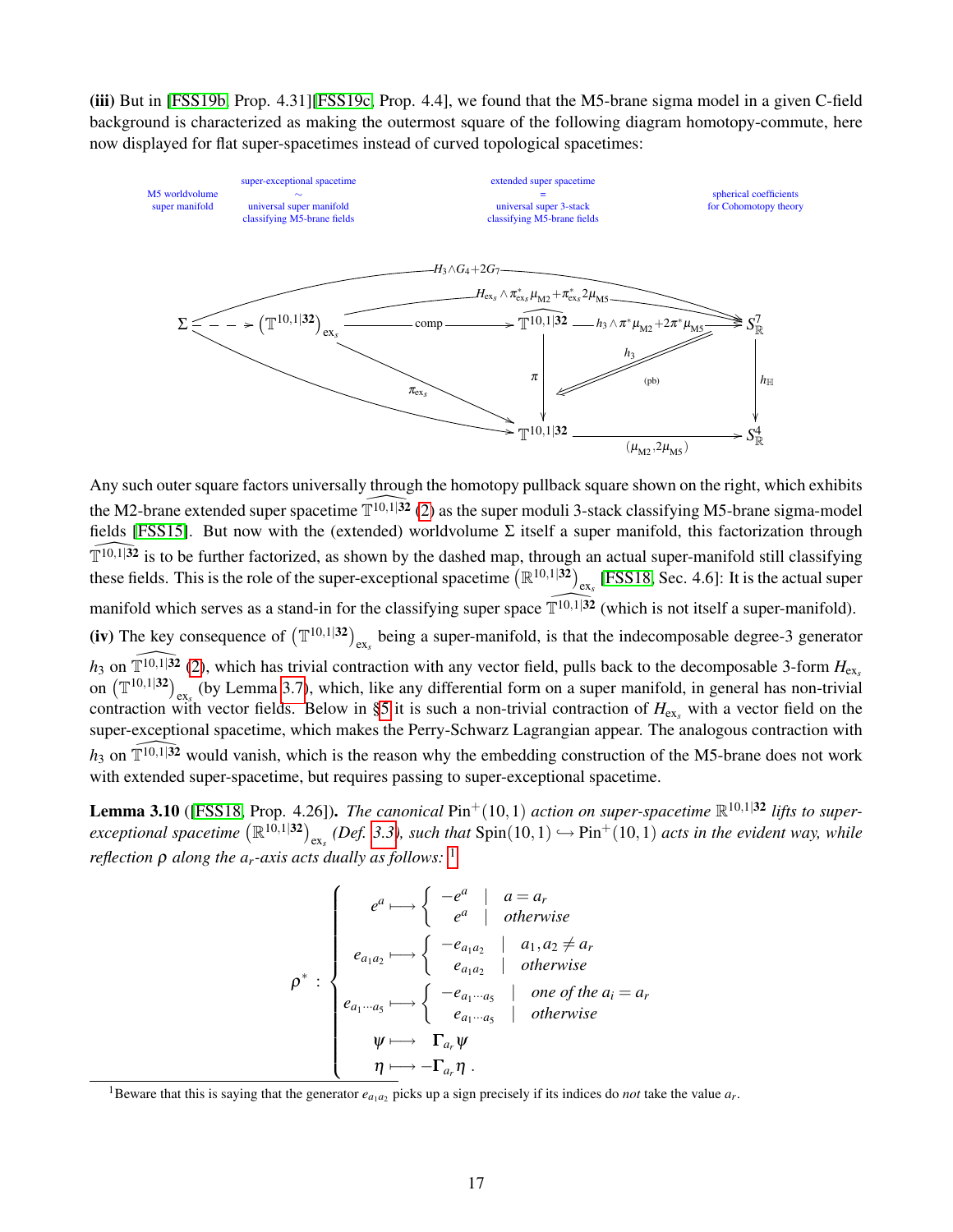# <span id="page-17-0"></span>4 Super-exceptional MK6- and  $\frac{1}{2}$ M5-geometry

We now consider the exceptionalization (Def. [4.6](#page-19-1) below) of the local super-geometry of M-theory compactified on  $\mathbb{H}_{/G_{ADE}} \times S^1_{\mathbb{Z}_2}$  [\[KSTY99\]](#page-42-17)[\[CHS19\]](#page-40-14), hence of Hořava-Witten heterotic M-theory on an ADE-orbifold, or, equivalently, of non-perturbative type I' string theory with D6-branes intersecting the O8-plane in a  $\frac{1}{2}$ NS5-brane [\[GKST01,](#page-41-17) 6] [\[AF17,](#page-39-11) p. 18]. Therefore, following [\[HSS18,](#page-42-1) Ex. 2.2.7], we will speak here of the  $\frac{1}{2}M5$  superspacetime", for emphasis of the full 11-dimensional perspective; details are given in Remark [4.2.](#page-17-1)

It is traditionally understood that this compactification is one of two possible ways of obtaining classes of  $D = 6$ ,  $\mathcal{N} = (1,0)$  superconformal field theories from M-theory [\[DHTV14,](#page-40-15) Sec. 6]. We make this mathematically concrete with Prop. [4.4](#page-19-0) below, whose proof shows that the particular spinor structure of the  $\frac{1}{2}$ M5-locus (Def. [4.1](#page-17-2) below) is what allows a lift of the spacetime isometry along the M-theory circle to a symmetry also of the exceptionalized super-spacetime, including the exceptionalized 3-flux density on the M5-brane.

We use this to identify in Prop. [5.1](#page-23-1) the exceptional pre-image of the bosonic 2-flux density *F*. Finally, we show in Prop. [5.3](#page-25-2) that this induces the super 2-flux of super Yang-Mills theory thereby, in particular, identifying the extra fermion field on exceptional super-spacetime with the M-theoretic avatar of the gaugino field in 10d heterotic string theory.

<span id="page-17-2"></span>**Definition 4.1** (Spinor projection of  $\frac{1}{2}$ M5-locus). For 32 the Pin-representation from Def. [3.1,](#page-12-2) let  $P_8$  denote the linear projection



onto the joint fixed locus of  $\Gamma_5$  and  $\Gamma_{6789}$ . Hence this is characterized by the following

<span id="page-17-3"></span>
$$
\begin{array}{rcl}\n\text{MK6} & \Gamma_{6789}(P_{16}\psi) & = & (P_{16}\psi) & \mathcal{O}6 \\
\frac{1}{2}\text{M5} & \Gamma_{6789}(P_{8}\psi) & = & (P_{8}\psi) & \mathcal{I}5 \\
\Gamma_{5} & (P_{8}\psi) & = & (P_{8}\psi) \\
\Gamma_{56789}(P_{8}\psi) & = & (P_{8}\psi)\n\end{array} \tag{51}
$$

<span id="page-17-1"></span>**Remark 4.2** (The  $\frac{1}{2}M5$ -locus). The spinor projections in Def. [4.1](#page-17-2) correspond to the  $\frac{1}{2}M5 = MK6 \cap MO9$  super spacetime [\[GKST01,](#page-41-17) 6] [\[DHTV14,](#page-40-15) 6] [\[AF17,](#page-39-11) p. 18 ]; see [\[HSS18,](#page-42-1) Ex. 2.2.7] in the present context:

<span id="page-17-4"></span>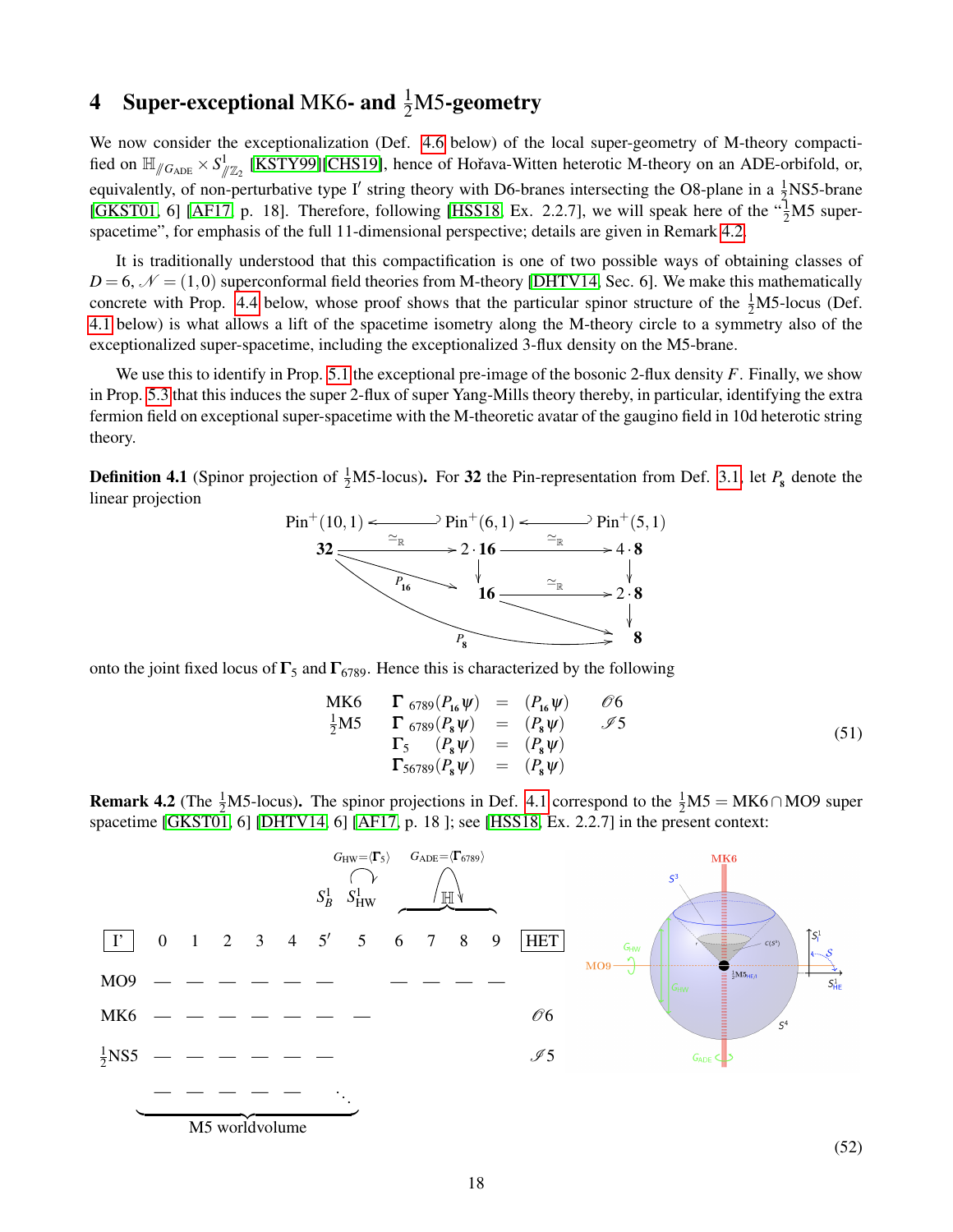- 1. **Black branes.** The appropriate names of the fixed loci depend on the duality frame: if the circle  $S_A^1$  inside the quaternion space  $\mathbb H$  on which  $G_A$  acts is taken for M/IIA duality, then the result is type I' and the fixed loci are named as shown on the left (see also e.g. [\[HZ97,](#page-41-18) around Fig. 2][\[HKLTY15\]](#page-41-19)). On the other hand, if the circle  $S_{HW}^1$  on which  $G_{HW}$  acts is taken for M/IIA duality, the result is HET on a  $G_{ADE}$ -orbifold, and labels as used in [\[GKST01,](#page-41-17) p. 8] are as shown on the right. Moreover, under T-duality along  $S_B^1$  the I'-perspective turns into a configuration of a IIB NS5-brane parallel to an O9-plane (see, e.g., [\[HZ99\]](#page-41-20)).
- 2. Fundamental (sigma-model) brane. The last line in the above diagram indicates the extension of the actual M5-brane worldvolume for which we are to construct a Lagrangian density. This is not required to be fixed by  $\Gamma_5$  and hence may stretch along the 5'-5-plane/torus "at an angle", partially wrapping around the  $S$ <sup>1</sup><sub>HW</sub>, partially running parallel to it [\[Wi97,](#page-44-2) p. 9], corresponding to D4/NS5 bound states in IIA [Wi97, Sec. 2] and (*p*,*q*)-5brane webs in IIB [\[AH97\]](#page-39-12), or rather their further intersection with an O-plane [\[HZ99\]](#page-41-20) (see [\[HKLTY15,](#page-41-19) around Fig. 10]).

The following definition generalizes the super MK6-spacetime regarded as a  $\mathbb{Z}_2$ -fixed locus inside  $D = 11$ ,  $N = 1$  super Minkowski spacetime [\[FSS18,](#page-41-7) Prop. 4.7, Ex. 2.2.5] to a  $\mathbb{Z}_2$ -fixed locus inside the super-exceptional M-theory spacetime:

<span id="page-18-0"></span>Definition 4.3 (Super-exceptional MK6-spacetime). For*s* ∈ R\{0}, we say that*super-exceptional* MK6*-spacetime*  $(\mathbb{R}^{6,1|16})_{\text{ex}}$  is the fixed locus inside the super-exceptional M-theory spacetime (Def. [3.3\)](#page-13-0) of the  $\mathbb{Z}_2 \hookrightarrow \text{Pin}^+(10,1)$ -action of Lemma [3.10](#page-16-0) generated from the element  $\Gamma_{6789} \in \text{Pin}^+(10,1)$  as in Prop. [4.1.](#page-17-2) Hence, from the super dgc-algebra [\(41\)](#page-13-3) and Lemma [3.10,](#page-16-0) this is the rational super space given dually by the following super dgc-algebra:

$$
\begin{pmatrix}\n\frac{\left\{\mathcal{e}^{a}\right\}_{a\in\{0,1,2,3,4,5',5\}}\n\right\}}{\text{deg}=(1,\text{even})}\n\end{pmatrix}\n\begin{pmatrix}\n\frac{\left\{\mathcal{e}_{a_{1}a_{2}}\right\}_{a_{i}\in\{0,1,2,3,4,5',5,6,7,8,9\}}\n\right\}}{\text{deg}=(1,\text{even})}\n\end{pmatrix}\n\begin{pmatrix}\n\frac{\left\{\mathcal{e}_{a_{1}\cdots a_{5}}\right\}_{a_{i}\in\{0,1,2,3,4,5',5,6,7,8,9\}}\n\right\}}{\text{deg}=(1,\text{even})}\n\end{pmatrix}\n\begin{pmatrix}\nd(P_{16}\psi)^{\alpha} = 0, & \mu_{16}\psi\\nd\psi^{a} = (P_{16}\psi)\Gamma^{a}(P_{16}\psi), & \mu_{17}\psi^{a}(P_{16}\psi), & \mu_{18}\psi^{a}(P_{16}\psi^{a}(P_{16}\psi^{a}(P_{16}\psi^{a}(P_{16}\psi^{a}(P_{16}\psi^{a}(P_{16}\psi^{a}(P_{16}\psi^{a}(P_{16}\psi^{a}(P_{16}\psi^{a}(P_{16}\psi^{a}(P_{16}\psi^{a}(P_{16}\psi^{a}(P_{16}\psi^{a}(P_{16}\psi^{a}(P_{16}\psi^{a}(P_{16}\psi^{a}(P_{16}\psi^{a}(P_{16}\psi^{a}(P_{16}\psi^{a}(P_{16}\psi^{a}(P_{16}\psi^{a}(P_{16}\psi^{a}(P_{16}\psi^{a}(P_{16}\psi^{a}(P_{16}\psi^{a}(P_{16}\psi^{a}(P_{16}\psi^{a}(P_{16}\psi^{a}(P_{16}\psi^{a}(P_{16}\psi^{a}(P_{16}\psi^{a}(P_{16}\psi^{a}(P_{16}\psi^{a}(P_{16}\psi^{a}(P_{16}\psi^{a}(P_{16}\psi^{a}(P_{16}\psi^{a}(P_{16}\psi^{a}(P_{16}\psi^{a}(P_{16}\psi^{a}(P_{16}\psi^{a}(P_{16}\psi^{a}(P_{16}\psi^{a}(P_{16}\psi^{a}(P_{16}\psi^{a}(P_{16}\psi^{a}(P_{16}\psi^{a}(P_{16}\
$$

<span id="page-18-1"></span>We now incorporate spacetime isometries.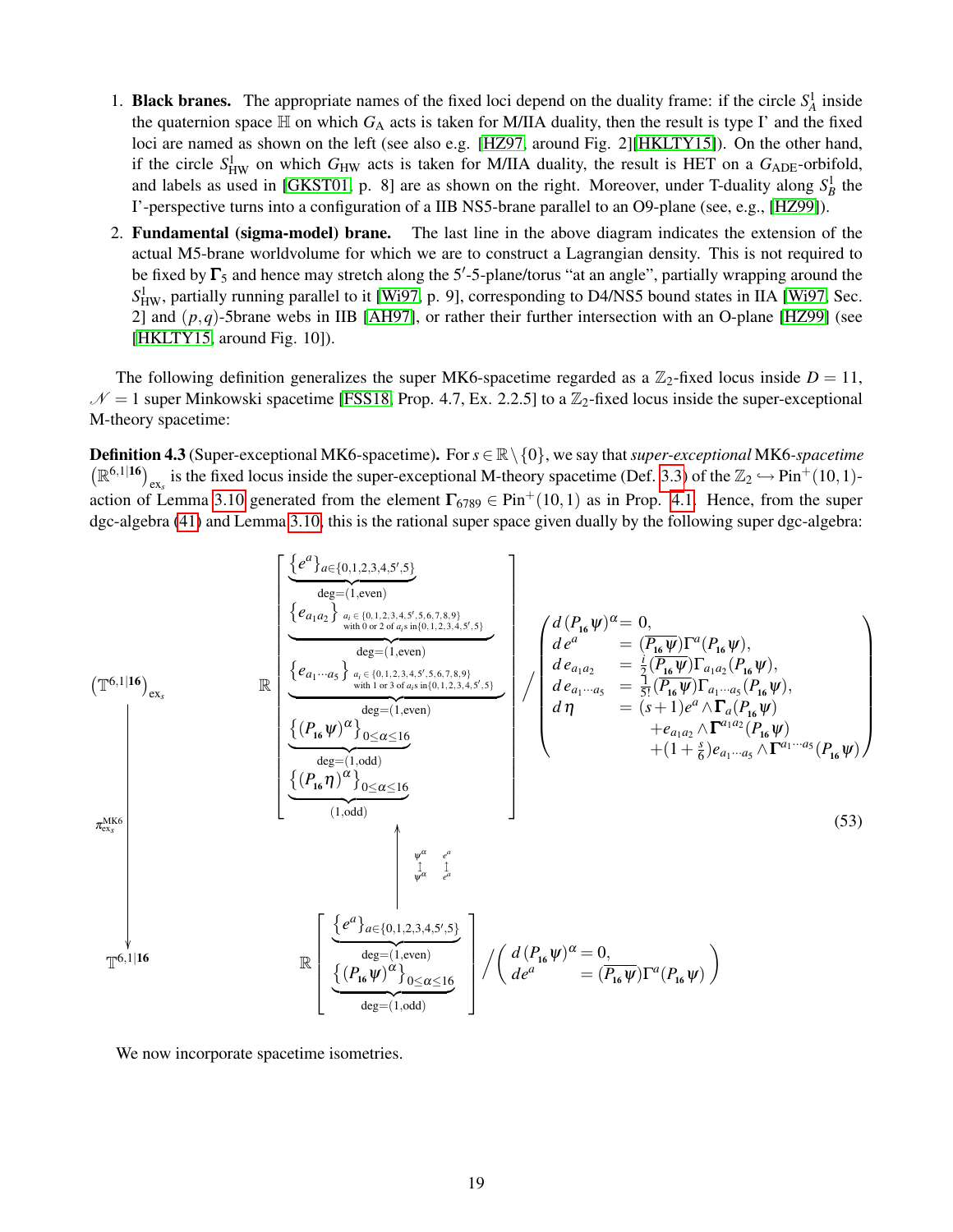<span id="page-19-0"></span>Proposition 4.4 (Lift of isometries to super-exceptional MK6-spacetime). *For all parameters s from* [\(40\)](#page-13-2)*, distinct from -6, i.e., for*

<span id="page-19-3"></span>
$$
s \in \mathbb{R} \setminus \{0, -6\},\tag{54}
$$

and for all  $a \in \{1, 2, 3, 4, 5, 5\}$ , the infinitesimal superspace symmetry  $v_a$ 

<span id="page-19-4"></span>
$$
v_a \in \Gamma\big(T\mathbb{R}^{6,1|\mathbf{16}}\big), \quad \iota_{v_a}: \begin{cases} e^b \mapsto \delta_b^a \\ (P_{\mathbf{16}}\psi)^\alpha \mapsto 0 \end{cases}, \quad \mathscr{L}_{v_a} := [d, \iota_{v_a}] = 0 \tag{55}
$$

*of the super* MK6*-spacetime lifts to the super-exceptional* MK6*-spacetime (Def. [4.3\)](#page-18-0) as*

<span id="page-19-2"></span>
$$
v_a^{\text{ex}} := v_a - \frac{1+s}{1+\frac{2}{6}} \frac{1}{5!} v^{a6789} + \chi^{\alpha} v_{\alpha}^{\eta} \in \Gamma(T\mathbb{R}^{5,1|8}), \qquad l_{v_a^{\text{ex}}} : \begin{cases} e^b & \mapsto & \delta_b^a \\ e_{a_1 a_2} & \mapsto & 0 \\ e_{a_1 \cdots a_5} & \mapsto & -\frac{1+s}{1+\frac{2}{6}} \epsilon_{a6789}^{a_1 \cdots a_5} \\ (P\psi)^{\alpha} & \mapsto & 0 \\ (P\eta)^{\alpha} & \mapsto & (P\chi)^{\alpha} \end{cases}
$$
(56)

*for any odd-graded constants*

$$
\underbrace{(P\chi)^\alpha}_{\deg = (0, \text{odd})} \tag{57}
$$

 $\Box$ 

*in that*

<span id="page-19-5"></span>
$$
\mathcal{L}_{\nu_a^{\text{ex}}}\coloneqq\left[d_{\text{ex}_s},\iota_{\nu_a^{\text{ex}}}\right]=0\qquad\qquad on\left(\mathbb{R}^{6,1|\mathbf{16}}\right)_{\text{ex}_s}.\tag{58}
$$

*Proof.* Direct inspection of the defining differential relations in [\(53\)](#page-18-1) shows that the derivation  $\mathcal{L}_{v_a}$  evidently vanishes on all generators except possibly on  $\eta$ . The action on  $\eta$  is computed as follows:

<span id="page-19-7"></span>
$$
\mathcal{L}_{v_a^{ex}}(P_{16}\eta) = \iota_{v_a^{ex}} d(P\eta) + \underbrace{d \overbrace{\iota_{v_s^{ex}}(P\eta)}^{= (P\chi)^{\alpha} = const}}_{=0}
$$
\n
$$
= \iota_{v_a^{ex}} ((s+1)e^{a_1}\Gamma_{a_1}(P\psi) + e_{a_1a_2}\Gamma^{a_1a_2}(P\psi) + (1+\frac{s}{6})e_{a_1\cdots a_5}\Gamma^{a_1\cdots a_5}(P\psi))
$$
\n
$$
= (s+1)\Gamma_a(P_{16}\psi) - (1+\frac{s}{6})\frac{1+s}{1+\frac{s}{6}}\Gamma_a \underbrace{\Gamma^{6789}(P_{16}\psi)}_{=(P_{16}\psi)}
$$
\n
$$
= 0,
$$
\n(59)

where under the brace we used the defining property  $(51)$  of the spinor projections of Def. [4.1.](#page-17-2)

With the super-exceptional lift of the circle isometry given, we have the corresponding super-exceptional version of the projection [\(16\)](#page-9-0) onto horizontal differential forms.

<span id="page-19-6"></span>Definition 4.5 (Super-exceptional horizontal projection). We say that *projection onto the super-exceptional horizontal component* is the operation

$$
(-)^{\text{hor}_{\text{ex}_s}} := \frac{1}{2} \big( \text{id} - e^5 \wedge \iota_{\nu_5^{\text{ex}_s}} \big) : \ \text{CE} \big( \mathbb{T}^{5,1|\mathbf{8}} \times \mathbb{T}^1 \big)_{\text{ex}_s} \longrightarrow \text{CE} \big( \mathbb{T}^{5,1|\mathbf{8}} \times \mathbb{T}^1 \big)_{\text{ex}_s} \tag{60}
$$

on the CE-algebra (FDA) of the super-exceptional  $\frac{1}{2}$ M5-spacetime (Def. [4.6\)](#page-19-1), where  $\iota_{\nu_5}^{\text{ex}}$  is the contraction [\(56\)](#page-19-2) from Prop. [4.4](#page-19-0)

<span id="page-19-1"></span>The next Definition [4.6](#page-19-1) formalizes the  $\frac{1}{2}$ M5-locus (as in Remark [4.2\)](#page-17-1) inside the super-exceptional MK6-spacetime (as formalized by Def. [4.3\)](#page-18-0) without discarding the ambient MK6 spacetime, but breaking its supersymmetry from  $D = 7$ ,  $\mathcal{N} = 1$ , to  $D = 6$ ,  $\mathcal{N} = (1,0)$ . Hence the generators of the MK6 super dgc-algebra ("FDA") are all retained, but all spinors on the right of the differential relations [\(53\)](#page-18-1) get projected not just by  $P_{16}$ but by  $P_8$  (as in Def. [4.1\)](#page-17-2):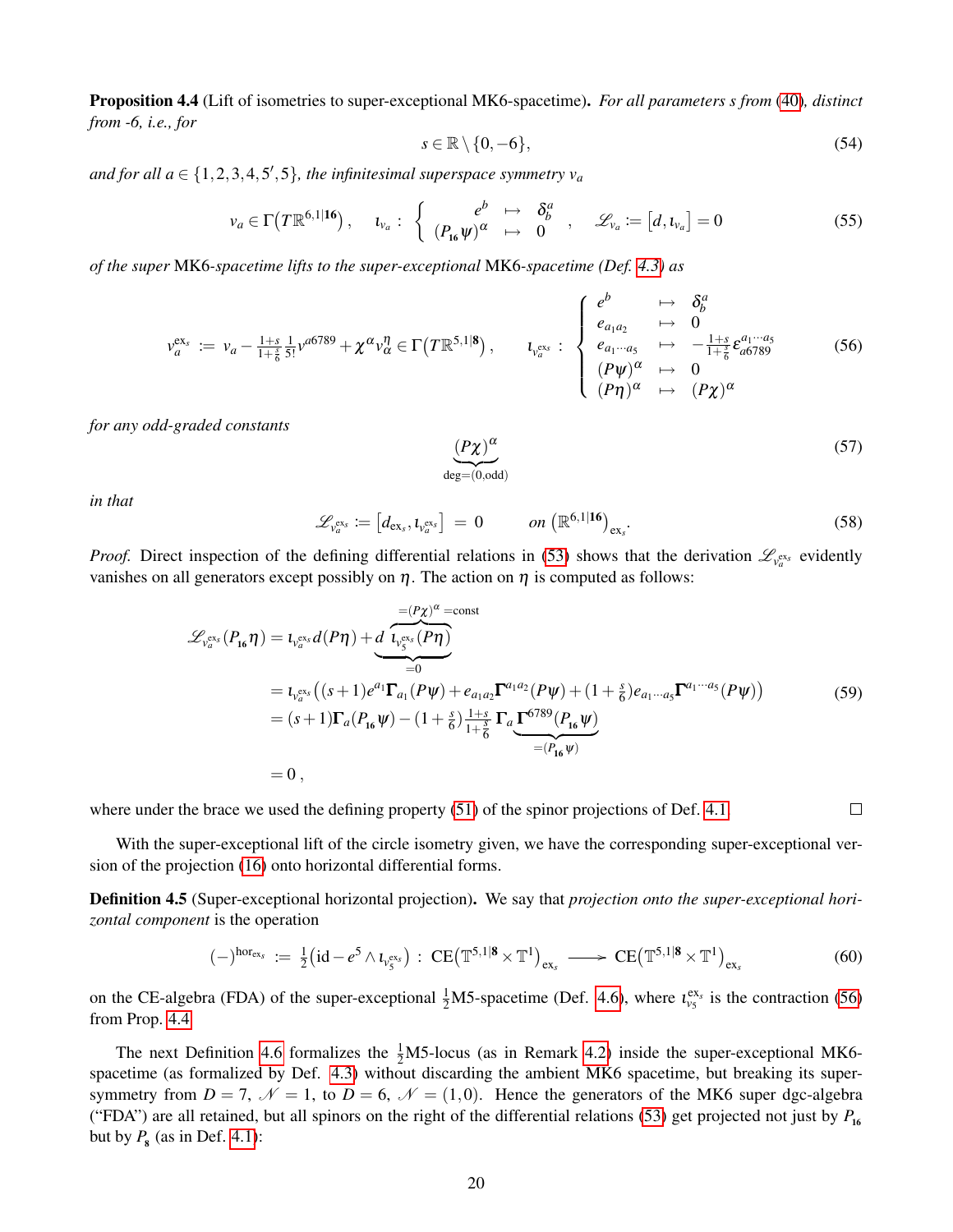**Definition 4.6** (Super-exceptional  $\frac{1}{2}M5$  spacetime). For  $s \in \mathbb{R} \setminus \{0, -6\}$ , we say that the *super-exceptional*  $\frac{1}{2}M5$ -spacetime is the rational super space given dually by the same super dgc-algebra [\(53\)](#page-18-1) as that of the super-exceptional MK6 of Def. [4.3,](#page-18-0) but with spinor projections  $P_8$  instead of just  $P_{16}$  (Def. [4.1\)](#page-17-2) on the right of the differential relations:

$$
\mathbb{E} \left[ \frac{\left\{ e^{a} \right\}_{a \in \{0,1,2,3,4,5',5\}} \right\}_{\text{step} = (1,\text{even})} \right]
$$
\n
$$
\mathbb{E} \left[ \frac{\left\{ e_{a_1 a_2} \right\}_{a_i \in \{0,1,2,3,4,5',5,6,7,8,9\}} \left\{ e_{a_1 a_2 a_1 \ldots e_{a_s} \text{ in } (0,1,2,3,4,5',5,7,8,9)} \right\}_{a_2 = (1,\text{even})} \right]
$$
\n
$$
\left\{ \frac{\left\{ e_{a_1 \ldots a_s} \right\}_{a_i \in \{0,1,2,3,4,5',5,6,7,8,9\}} \left\{ e_{a_1 a_2 a_2 \ldots e_{a_s a_1 a_2 a_2 \ldots e_{a_s a_1 a_2 \ldots a_{s-1}} \right\}} \left\{ e_{a_1 a_2 a_1 \ldots a_5 \ldots e_{a_s a_1 a_2 \ldots a_{s-1}} \right\}_{a_2 = \frac{1}{3} [\frac{P}{q} \Psi] \Gamma_{a_1 a_2} (P_{\mathbf{s}} \Psi),
$$
\n
$$
\left\{ \frac{\left\{ P_{\mathbf{is}} \Psi \right\}_{a_1 \ldots a_5 \ldots a_5 \ldots a_{s-1} \ldots a_{s-1} \ldots a_{s-1} \right\}} \left\{ e_{a_1 a_2 a_1 \ldots a_5 \ldots a_5 \ldots a_5 \ldots a_5 \ldots a_5 \ldots a_5 \ldots a_5 \ldots a_5 \ldots a_5 \ldots a_5 \ldots a_5 \ldots a_5 \ldots a_5 \ldots a_5 \ldots a_5 \ldots a_5 \ldots a_5 \ldots a_5 \ldots a_5 \ldots a_5 \ldots a_5 \ldots a_5 \ldots a_5 \ldots a_5 \ldots a_5 \ldots a_5 \ldots a_5 \ldots a_5 \ldots a_5 \ldots a_5 \ldots a_5 \ldots a_5 \ldots a_5 \ldots a_5 \ldots a_5 \ldots a_5 \ldots a_5 \ldots a_5 \ldots a_5 \ldots a_5 \ldots a_5 \ldots a_5 \ldots a_5 \ldots
$$

Directly analogous to Def. [4.6](#page-19-1) we may apply the heterotic spinor projection already on the full superexceptional M-theory spacetime:

<span id="page-20-0"></span>**Definition 4.7** (Super-exceptional heterotic M-theory spacetime). For  $s \in \mathbb{R} \setminus \{0\}$ , we say that the  $n = 11$  super*exceptional heterotic M-theory spacetime*

<span id="page-20-2"></span>
$$
\begin{array}{ccc}\n(\mathcal{P}_{16}\psi) & \leftarrow & \psi \\
\eta & \leftarrow & \eta \\
e^a & \leftarrow & e^a \\
e_{a_1 a_2} & \leftarrow & e_{a_1 a_2} \\
\left(\mathbb{T}^{9,1} \middle| \mathbf{16} \times \mathbb{T}^1\right)_{\text{ex}} & \leftarrow & e_{a_1 \cdots a_5} \\
\leftarrow & e_{a_1 \cdots a_5} & \leftarrow & e_{a_1 \cdots a_5} \\
\end{array}
$$

is the rational super space given dually by the same super dgc-algebra  $(41)$  as that of the  $n = 11$  super-exceptional M-theory spacetime of Def. [3.3,](#page-13-0) but with spinor projections  $P_{16}$  (Def. [4.1\)](#page-17-2) on the right of the differential relations.

The following is a direct consequence of the above definitions:

<span id="page-20-1"></span>Lemma 4.8 (Super-exceptional embeddings). *We have a diagram of consecutive super embeddings covered by super-exceptional embeddings of*

(i) the super-exceptional  $\frac{1}{2}$ M5-spacetime (Def. [4.6\)](#page-19-1) inside the MK6-spacetime (Def. [4.3\)](#page-18-0) inside the  $n = 11$  super*exceptional M-theory spacetime (Def. [3.3\)](#page-13-0) as follows:*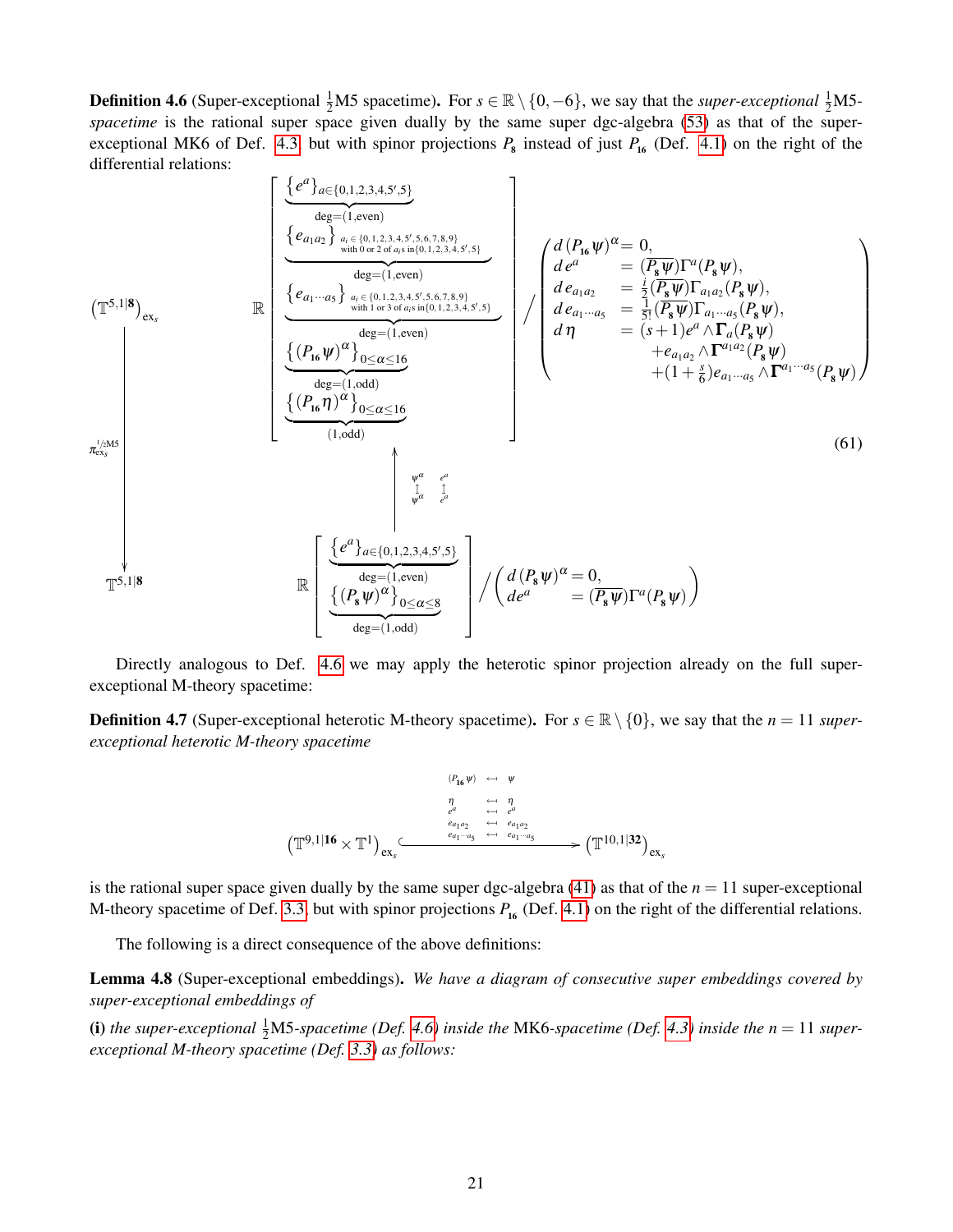<span id="page-21-0"></span>

(ii) the super-exceptional  $\frac{1}{2}M$ 5-spacetime (Def. [4.6\)](#page-19-1) inside the super-exceptional heterotic M-theory spacetime *(Def.* [4.7\)](#page-20-0) *inside the n* = 11 *super-exceptional M-theory spacetime (Def.* [3.3\)](#page-13-0) *as follows:* 



Remark 4.9 (The M5 locus for admissible values of the parameters). Henceforth we declare that the parameter *s* from [\(40\)](#page-13-2) is distinct from -6, i.e. *s* ∈ R \ {0,−6} as in [\(54\)](#page-19-3). In this case, Prop. [4.4](#page-19-0) applies and we have, in summary, the situation as shown in the following diagram:

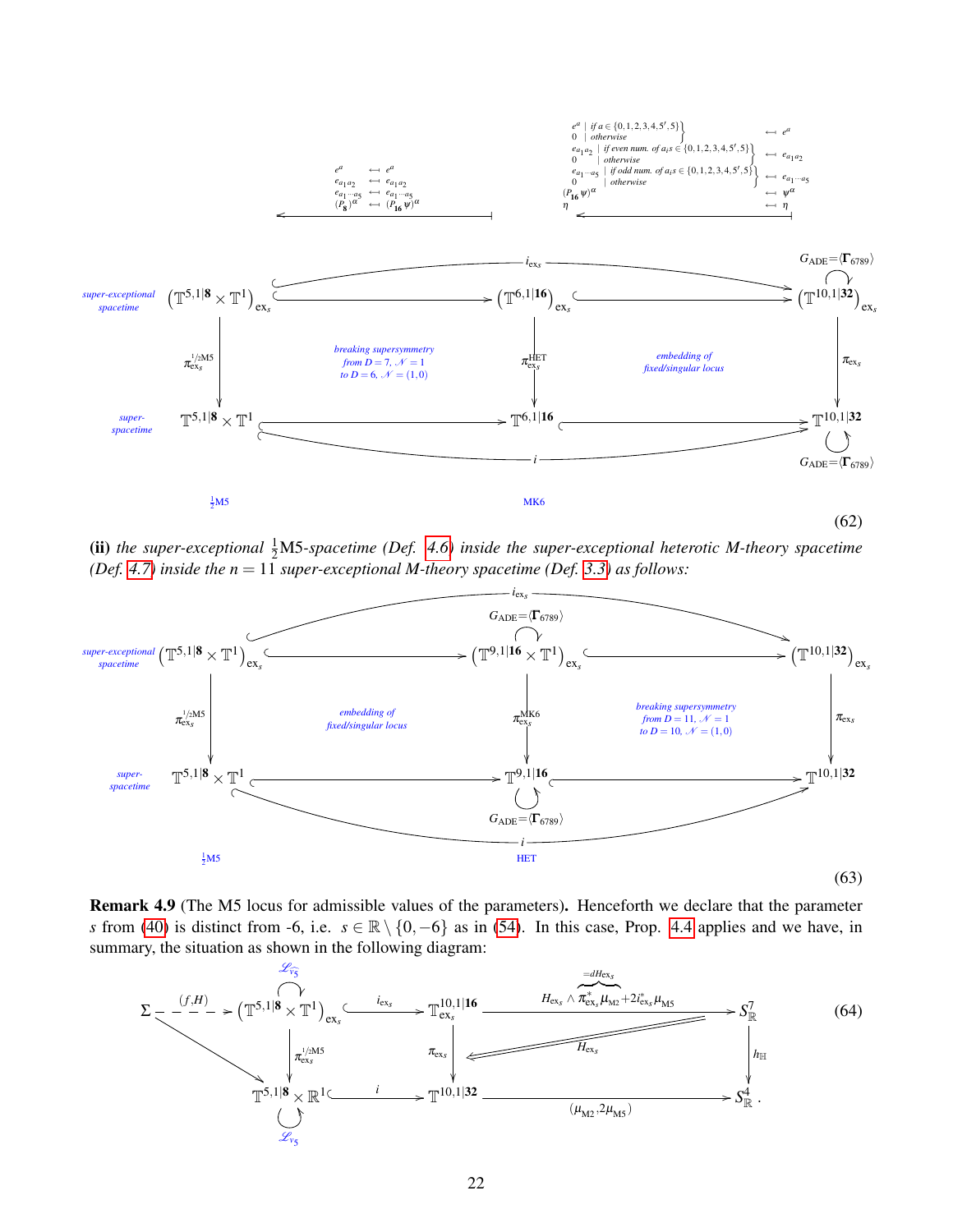<span id="page-22-3"></span>**Remark 4.10** (Alternative brane configuration MO1||MO9). For the case when the parameter value is  $s = -6$  after all, there is an alternative brane configuration one may consider, namely the configuration of an "M-wave" (see [\[HSS18,](#page-42-1) 2.2.3]) inside an MO9-plane, i.e., with the spinor projection [\(51\)](#page-17-3) replaced by the following:

$$
\begin{array}{lll}\n\text{MO9} & \Gamma_9 \ (P\psi) & = & (P\psi), \\
\text{MO1} & \Gamma_{01}(P\psi) & = & (P\psi).\n\end{array}
$$

In this case, there is a corresponding alternative to the super-exceptional isometry [\(56\)](#page-19-2) given by

$$
v_9^{\text{ex}_s} \coloneqq \delta_9^a v_a - (1+s) \tfrac{1}{2} \varepsilon_{01}^{a_1 a_2} v_{a_1 a_2} + \chi^a v_\alpha.
$$

With this alternative brane configuration and alternative super-exceptional isometry, all of the following constructions go through for all of  $s \in \mathbb{R} \setminus \{0\}$ , including  $s = -6$ ; but then there is no value of *s* for which the leading term of the super-exceptional Perry-Schwarz Lagrangian equals the original bosonic Perry-Schwarz Lagrangian, i.e., what fails is item ([ii](#page-24-1)) of Prop. [5.1](#page-23-1) below. This does not mean that this alternative case is not of interest, but its interpretation will need to be discussed elsewhere.

We record the following basic fact:

<span id="page-22-0"></span>**Lemma 4.11** (Vanishing bilinears on  $\frac{1}{2}M5$  spacetime). *The following bispinor pairings vanish identically* 

$$
\begin{array}{rcl}\n(\overline{P_s \psi}) \Gamma_5(P_s \psi) & = & 0 \\
(\overline{P_s \psi}) \Gamma_{a_1 a_2}(P_s \psi) & = & 0 \quad \text{for } a_1, a_2 \neq 5, \\
(\overline{P_s \psi}) \Gamma_{a_1 \cdots a_5}(P_s \psi) & = & 0 \quad \text{if one } a_i = 5.\n\end{array}
$$

*Proof.* Consider the following computation, for any  $a_i \in \{1, 2, 3, 4, 5', 5, 6, 7, 8, 9\}$ :

$$
\begin{aligned}\n(\overline{P_s \psi}) \Gamma_{a_1 \cdots a_n} (P_s \psi) &= (P_s \psi)^\dagger \Gamma_{0a_1 \cdots a_n} (P_s \psi) \\
&= (P_s \psi)^\dagger \Gamma_{0a_1 \cdots a_n} \Gamma_5 (P_s \psi) \\
&= \pm (P_s \psi)^\dagger \Gamma_5 \Gamma_{0a_1 \cdots a_n} (P_s \psi) \\
&= \sigma \cdot (\Gamma_5 P_s \psi)^\dagger \Gamma_{0a_1 \cdots a_n} (P_s \psi) \\
&= \sigma \cdot (P_s \psi)^\dagger \Gamma_{0a_1 \cdots a_n} (P_s \psi) \\
&= \sigma \cdot (\overline{P_s \psi}) \Gamma_{0a_1 \cdots a_n} (P_s \psi)\n\end{aligned}
$$

Here the first line is the definition of the Dirac adjoint, the second line uses that  $\Gamma_5$  is the identity on the projected spinors, by definition. In the third step we commute  $\Gamma_5 = i\Gamma_5$  with  $\Gamma_{0a_1\cdots a_n}$ , thereby picking up a sign

$$
\sigma = \begin{cases} +1 & | & \text{odd number of } a_i s \neq 5 \\ -1 & | & \text{even number of } a_i s \neq 5 \end{cases} \tag{65}
$$

Finally we use  $(\Gamma_5)^{\dagger} = \Gamma_5$  from [\(39\)](#page-12-3) to absorb the  $\Gamma_5$  again, this time into the left spinor factor. Hence the expression we started with equals its product with  $\sigma$ , and so vanishes when  $\sigma = -1$ , hence when  $\Gamma_{a_1\cdots a_n}$  has an even number of indices differing from 5.  $\Box$ 

For the M-brane cochains, and in terms of super-exceptional embedding, this means the following:

<span id="page-22-2"></span>**Lemma 4.12** (Pullback of M-brane cocycles to  $\frac{1}{2}$ M5). *For the M-brane cocycles* [\(2\)](#page-4-0), pulled back along the super- $embedding of  $\frac{1}{2}M5$ -embedding i in (62), we have$  $embedding of  $\frac{1}{2}M5$ -embedding i in (62), we have$  $embedding of  $\frac{1}{2}M5$ -embedding i in (62), we have$ 

<span id="page-22-1"></span>
$$
i^*\mu_{M2} = e^5 \wedge \iota_{\nu_5} i^*(\mu_{M2}), \qquad (66)
$$

$$
i^* \mu_{\rm M5} = (\mathrm{id} - e^5 \wedge \iota_{\nu_5}) i^* \mu_{\rm M5}, \tag{67}
$$

*with* ι*v*<sup>5</sup> *given in* [\(55\)](#page-19-4)*. Hence, for the super-exceptional M-brane cocycles (Def. [3.8\)](#page-15-0), we have*

$$
\begin{aligned} &(i_{\text{ex}})^*(\pi_{\text{ex}})^*\mu_{\text{M2}}=e^5\wedge \iota_{\nu_5^{\text{ex}}}(i_{\text{ex}})^*(\pi_{\text{ex}})^*\mu_{\text{M2}},\\ &(i_{\text{ex}})^*(\pi_{\text{ex}})^*\mu_{\text{M5}}=(id-e^5\wedge \iota_{\nu_5^{\text{ex}}})(i_{\text{ex}})^*(\pi_{\text{ex}})^*\mu_{\text{M5}}\,.\end{aligned}
$$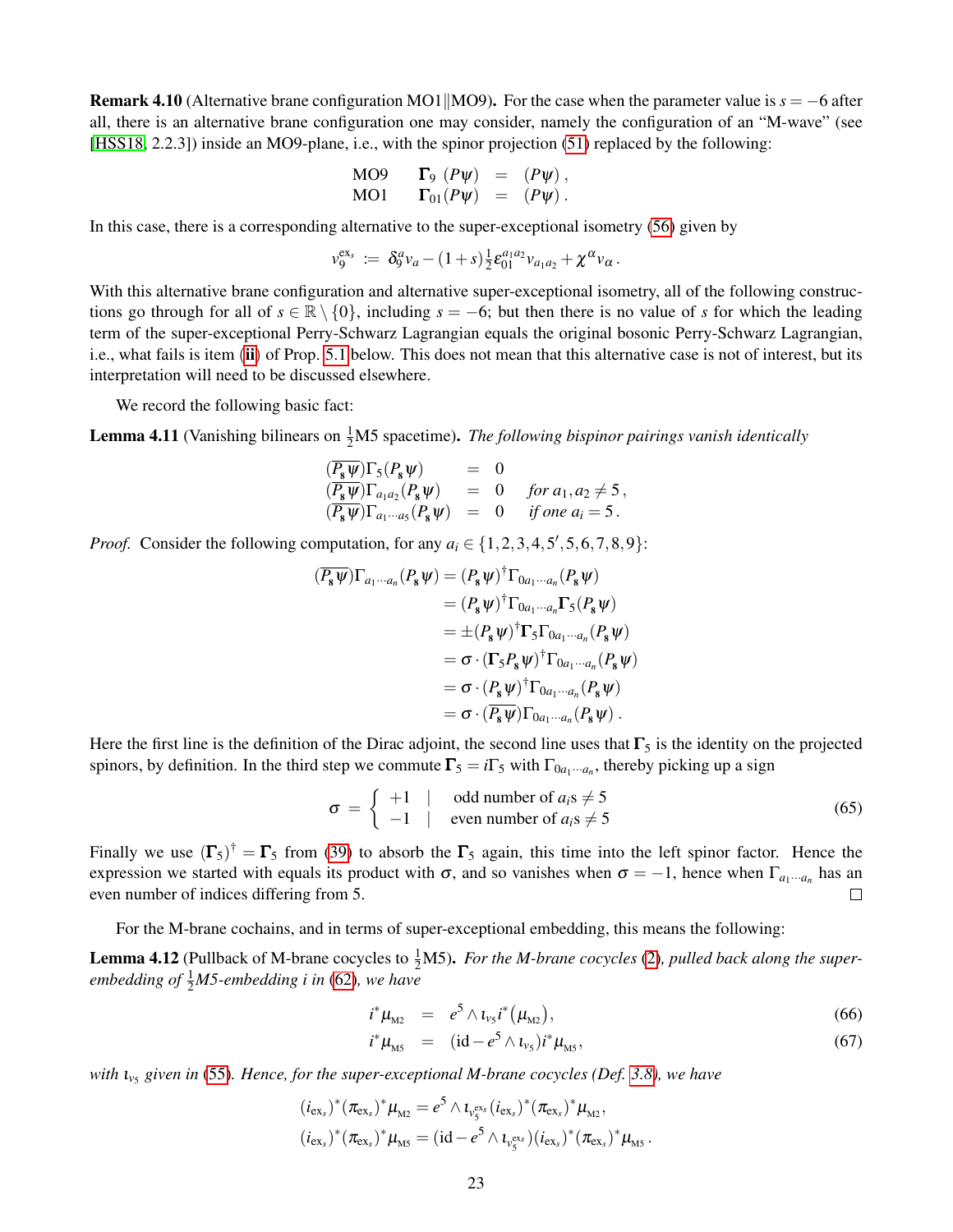*Proof.* By Lemma [4.8,](#page-20-1) the pullbacks along *i* and  $i_{ex_s}$  act on the spinors by applying the projection  $P_8$ . Hence Lemma [4.11](#page-22-0) applies to the spinor bilinears after restriction and says that all summands in the pullbacks of the M-brane cochains that do not contain an index  $= 5$  (for the M2-brane cocycle) or do contain an index  $= 5$  (for the M5-brane cochain) vanish. This is just what is expressed by the projection operators in [\(66\)](#page-22-1).  $\Box$ 

<span id="page-23-2"></span>Example 4.13 (M-brane cochains pulled back to super-exceptional brane loci). The pullbacks of the super M2 brane cocycle  $\mu_{M2}$  and of the super M5-brane cochain  $\mu_{M5}$  [\(2\)](#page-4-0) horizontally along the embeddings in [\(62\)](#page-21-0) are as follows:



Here  $P_{16}$  and  $P_8$  are the spinor projections from Def. [4.1,](#page-17-2) and on the far left we used Lemma [4.12](#page-22-2) to recognize that the M2-brane cocycle on the  $\frac{1}{2}$ M5-locus retains only the summands proportional to  $e^5$ , while the M5-brane cochain on the  $\frac{1}{2}M$ 5-locus retains only the summands not proportional to  $e^5$ . Notice that the vertical pullback is syntactically the identity, due to [\(41\)](#page-13-3). This makes manifest that the vertical pullback to the exceptional spacetimes intertwines the contraction operations for  $v_5$  [\(55\)](#page-19-4) and for  $v_5^{ex_s}$  [\(56\)](#page-19-2):

 $i^* \circ \iota_{v_5} = \iota_{v_5} \circ i^*,$ 

$$
(\pi_{ex_{s}}^{1/2MS})^* \circ \iota_{\nu_5} = \iota_{\nu_5}^{ex_{s}} \circ (\pi_{ex_{s}}^{1/2MS})^*.
$$
 (69)

Since we also have

this implies

$$
(i \circ \pi_{\text{ex}}^{1/2\text{MS}})^* \circ t_{\nu_5} = t_{\nu_5}^{\text{ex}} \circ (i \circ \pi_{\text{ex}}^{1/2\text{MS}})^*.
$$
 (70)

### <span id="page-23-0"></span>5 Super-exceptional Perry-Schwarz & Yang-Mills Lagrangians

In Prop. [5.1](#page-23-1) we find a natural super-exceptional pre-image of the bosonic Perry-Schwarz Lagrangian, recorded as Def. [5.2](#page-24-0) below. This allows us to extract the super-components (in Prop. [5.3](#page-25-2) below) and identify the superexceptional M-theory avatar of the gaugino field (Remark [5.4](#page-25-0) below). We also find the super-exceptional lift of the topological Yang-Mills Lagrangian (Def. [5.5](#page-25-1) below) and its relation to the super-exceptional Perry-Schwarz Lagrangian (Lemma [5.6](#page-25-3) below). This plays a crucial role when we unify all this super-exceptional data in [§6.](#page-28-0) Then we show (Prop. [5.9](#page-26-0) below) that the super-exceptional Perry-Schwarz Lagrangian arises as the trivialization of the super-exceptional M5-brane cocycle restricted along the super-embedding of the  $\frac{1}{2}$ M5-spacetime and compactified on the M/HW-theory circle (Def. [5.7](#page-26-2) below). This is a key ingredient in the full super-embedding Theorem [7.3](#page-34-1) further below in [§7](#page-34-0)

<span id="page-23-1"></span>We start with identifying the super-exceptional lift of the PS Lagrangian.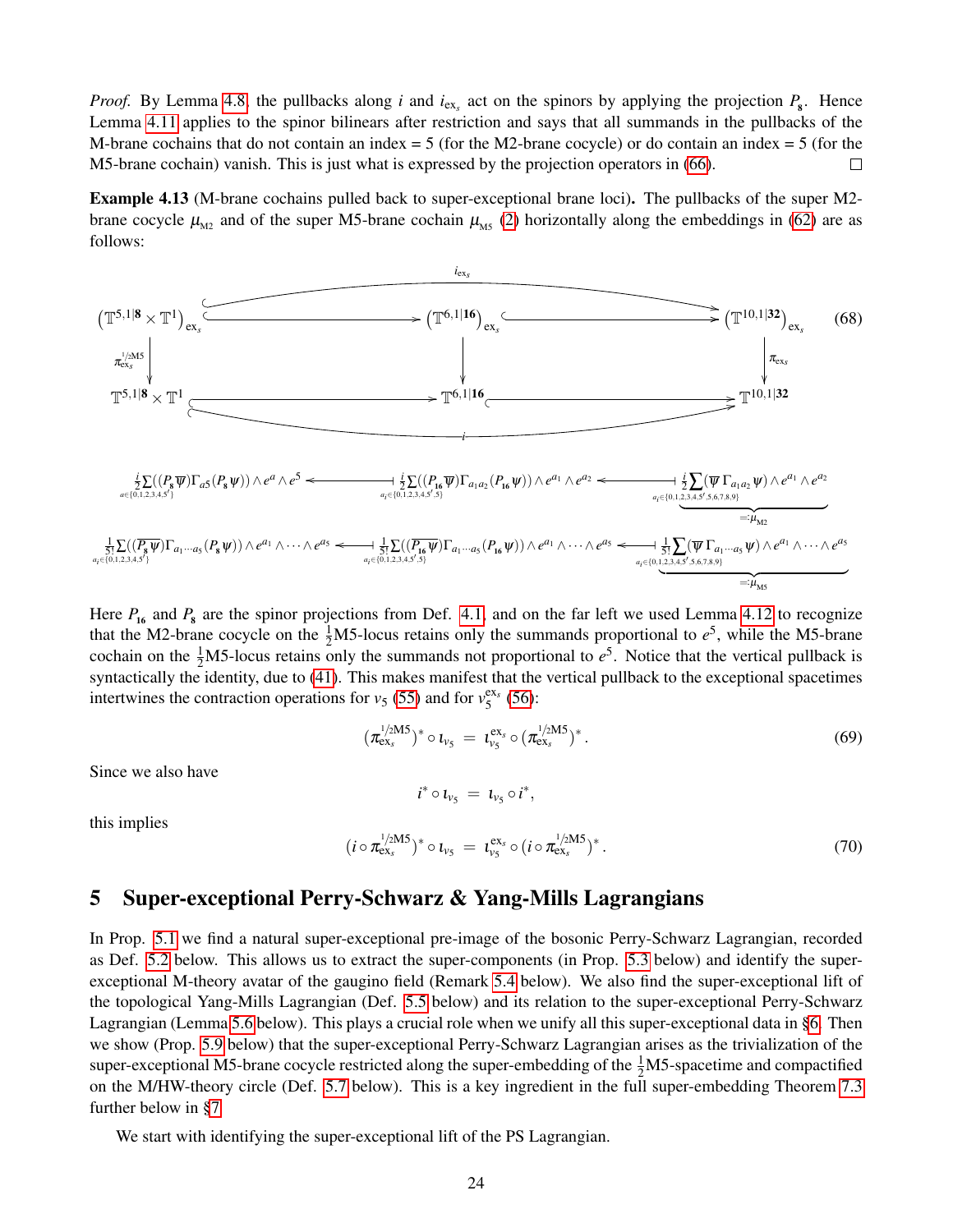**Proposition 5.1** (Super-exceptional lift of bosonic 2-flux and PS Lagrangian). *Consider*  $\Sigma_{bos} := \mathbb{R}^{5,1} \times \mathbb{R}^1$  and a *section* **σ** *of the super-exceptional*  $\frac{1}{2}$ *M5-brane spacetime projection* [\(62\)](#page-21-0)



(i) If  $\sigma$  is such that the normal forms  $e^{a>5}$  and the 5-index forms  $e_{a_1\cdots a_5}$  pull back to zero, as shown above on the *right, then the pullback of the contraction of the transgression element H*ex*<sup>s</sup> (Prop. [3.5\)](#page-14-0) with the lifted vector field*  $v_5^{\text{ex}}$  (*Prop.* [4.4\)](#page-19-0) is the bosonic 2-form flux F [\(25\)](#page-10-6):

$$
\Omega^{\bullet}(\Sigma_{\text{bos}}) \leftarrow \frac{\sigma^*}{\sum_{v_s} \sum_{\mathbf{F}} \mathbf{F} \mathbf{F}^{\mathbf{F}}}\n\left(\mathbb{R}^{5,1|\mathbf{8}} \times \mathbb{R}^1\right)_{\text{ex}_s}\n\right) \tag{71}
$$
\n
$$
\underbrace{\overbrace{\mathbf{v}_s H - \mathcal{L}_{v_s} B^{\text{hor}}}}_{=F} \leftarrow \underbrace{\mathbf{v}_s^{\text{ex}_s} H_{\text{ex}_s}}_{=:F_{\text{ex}_s}}
$$

<span id="page-24-1"></span>*where on the left*  $H := d(B_{a_2a_3}) \wedge dx^{a_2} \wedge dx^{a_3}$  *denotes the plain*  $H$ -*flux* [\(44\)](#page-14-2) *and*  $F$  *its induced* 2-*form flux* [\(25\)](#page-10-6) *according to Lemma [2.3;](#page-10-2) and hence on the right we find a super-exceptional pre-image F*ex*<sup>s</sup> of the 2-form flux.* (ii) *If, moreover, s* =  $-3$  *(as in Example [3.6\)](#page-14-3), we have* 

<span id="page-24-2"></span>
$$
\Omega^{\bullet}(\Sigma_{\text{bos}}) \leftarrow \frac{\sigma^*}{\sum_{\underline{1}} \left( t_{\nu_{\underline{5}}} H - \mathcal{L}_{\nu_{\underline{5}}} B^{\text{hor}} \right) \wedge H \wedge dx^5} \leftarrow \frac{\operatorname{CE} \left( \left( \mathbb{R}^{5,1|\mathbf{8}} \times \mathbb{R}^1 \right)_{\text{ex}_s} \right)}{-\frac{1}{2} \left( t_{\nu_{\underline{5}}} H - \mathcal{L}_{\nu_{\underline{5}}} B^{\text{hor}} \right) \wedge H \wedge dx^5} \leftarrow \frac{\left( \frac{1}{2} \left( t_{\nu_{\underline{5}}} B_{\nu_{\underline{5}}} H - \mathcal{L}_{\nu_{\underline{5}}} B^{\text{hor}} \right) \wedge H \wedge dx^5}{\sum_{\underline{1}} \left( t_{\nu_{\underline{5}}} B_{\nu_{\underline{5}}} H - \mathcal{L}_{\nu_{\underline{5}}} B^{\text{hor}} \right) \wedge H \wedge dx^5} \right)
$$
\n
$$
(72)
$$

*where on the left we have the Perry-Schwarz Lagrangian* [\(31\)](#page-11-4)*, and hence on the right we find a super-exceptional* pre-image  $\mathbf{L}_{\text{ex}_s}^{\text{PS}}$ .

*Proof.* By the assumption that  $\sigma^* e_{a_1\cdots a_5} = 0$ , and since the odd forms  $\sigma^* \psi$  and  $\sigma^* \eta$  vanish after pullback to the bosonic space  $\mathbb{R}^{5,1} \times \mathbb{R}^1$ , we find from [\(44\)](#page-14-2) by direct computation that

$$
\sigma^*(\iota_{\nu_{5}^{ex}}H_{ex_s}) = \alpha_0(s) \cdot \sigma^*(\iota_{\nu_{5}^{ex}}e_{a_2a_3} \wedge e^{a_2} \wedge e^{a_3})
$$
  
\n
$$
= \alpha_0(s) \cdot \sigma^*(-2e_{5a_3} \wedge e^{5} \wedge e^{a_3})
$$
  
\n
$$
= -2(d_{5a_3}) \wedge dx^{5} \wedge dx^{a_3}
$$
  
\n
$$
= -2(\partial_{\nu^{a_1}}B_{5a_3}) \wedge dx^{a_1} \wedge dx^{5} \wedge dx^{a_3}
$$
  
\n
$$
= \iota_{\nu_5}(\partial_{a_1}B_{a_2a_3} \wedge dx^{a_1} \wedge dx^{a_2} \wedge dx^{a_3}) - \mathcal{L}_{\nu^5} \sum_{a_2, a_3 \neq 5} B_{a_2a_3} \wedge dx^{a_2} \wedge dx^{a_3}
$$
  
\n
$$
= \iota_{\nu_5}(\underbrace{dB_{a_2a_3} \wedge dx^{a_2} \wedge dx^{a_3}}_{=H}) - \mathcal{L}_{\nu^5} \sum_{a_2, a_3 \neq 5} B_{a_2a_3} \wedge dx^{a_2} \wedge dx^{a_3}
$$
  
\n
$$
= \iota_{\nu_5}H - \mathcal{L}_{\nu_5}B^{\text{hor}}.
$$

<span id="page-24-0"></span>This proves the first statement. For the second, it is now sufficient to observe with [\(48\)](#page-15-2) that, by the assumption  $s = -3$ , we have in the present case  $\sigma^* H_{\text{ex}_s} = H$ . Hence the second claim now follows directly from the first.  $\Box$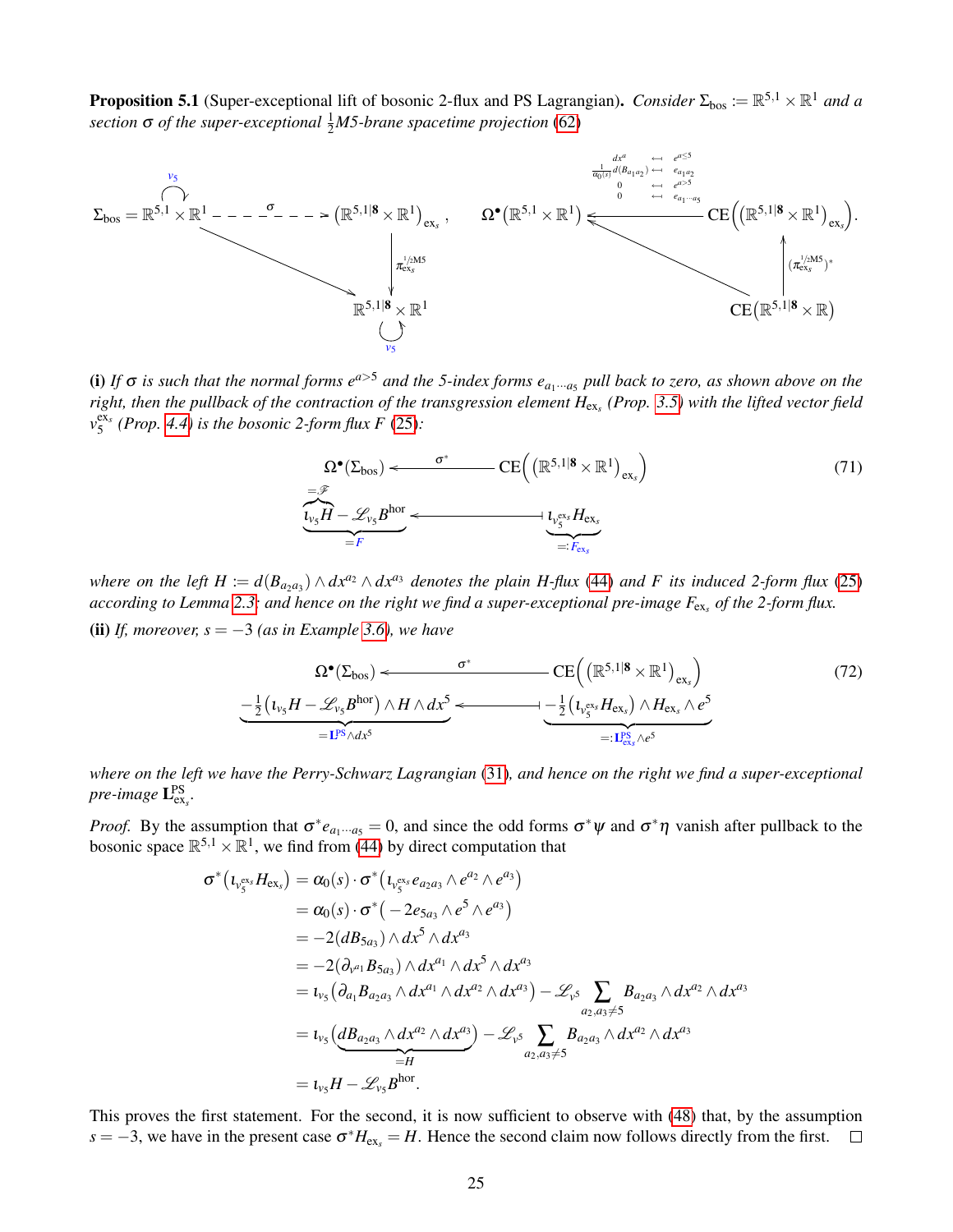**Definition 5.2** (Super-exceptional (dual) 2-flux and PS Lagrangian). On the super-exceptional  $\frac{1}{2}M5$  spacetime  $(\mathbb{R}^{5,1|\mathbf{8}} \times \mathbb{R}^1)_{\text{ex}_s}$  from Def. [4.6](#page-19-1) define the following forms in CE( $(\mathbb{R}^{5,1|\mathbf{8}} \times \mathbb{R}^1)_{\text{ex}_s}$ ):

(i) The *super-exceptional 2-flux* and *dual super-exceptional 2-flux*, respectively:

<span id="page-25-5"></span>
$$
F_{\rm ex_{s}} := \iota_{v_{5}^{\rm ex_{s}}}(i_{\rm ex_{s}})^{*}H_{\rm ex_{s}}, \qquad \widetilde{F}_{\rm ex_{s}} := (i_{\rm ex_{s}})^{*}H_{\rm ex_{s}} - e^{5} \wedge F_{\rm ex_{s}}, \qquad (73)
$$

where  $H_{\text{ex}_s}$  is from Prop. [3.5](#page-14-0) and  $t_{v_s}$  from Prop. [4.4.](#page-19-0)

(ii) The *super-exceptional PS Lagrangian*:

<span id="page-25-6"></span>
$$
\mathbf{L}_{\text{ex}_s}^{\text{PS}} \coloneqq -\frac{1}{2} F_{\text{ex}_s} \wedge \widetilde{F}_{\text{ex}_s} \,. \tag{74}
$$

With the exceptional pre-image of the bosonic 2-form flux identified, we find the induced supersymmetric completion, keeping in mind the notation deg  $=$  (bosonic, fermionic):

<span id="page-25-2"></span>Proposition 5.3 (Super 2-flux from super-exceptional 2-flux). *For paraneter value s* = −3 *eq.* [\(40\)](#page-13-2)*, the exceptional 2-flux density* [\(72\)](#page-24-2) *is the sum of the bosonic term plus a fermionic term*  $F_{(1,1)}$  *as follows:* 

<span id="page-25-4"></span>
$$
F_{\text{ex}_s} = \underbrace{F}_{=:F_{(2,0)}} + \underbrace{(\overline{\psi} \Gamma_a \chi) \wedge e^a}_{=:F_{(1,1)}} + \mathscr{O}\left(\{e_{a_1 \cdots a_5}\}\right). \tag{75}
$$

*Proof.* By Example [3.6](#page-14-3) we have  $H_{ex-3} = H + (\overline{\psi} \Gamma_a \eta) \wedge e^a + \mathcal{O}(\{e_{a_1\cdots a_5}\})$ . From this the statement follows by the definition [\(56\)](#page-19-2) of  $v_5^{ex_s}$  and using the identities  $(\overline{P\psi})\Gamma_5(P\chi) = 0$  and  $(\overline{P\psi})\Gamma_{56789}(P\chi) = 0$  from Lemma [4.11.](#page-22-0)  $\Box$ 

<span id="page-25-0"></span>Remark 5.4 (Super 2-form gauge field strength and gauginos). The summand

$$
F_{(1,1)} = (\overline{\psi} \Gamma_a \chi) \wedge e^a
$$

in [\(75\)](#page-25-4) is exactly the supersymmetic enhancement of the gauge curvature in 10d SYM, with  $\chi$  identified as the gaugino field ([\[Wi86\]](#page-44-3)[\[ADR86,](#page-39-13) (4.14)][\[BBLPT88,](#page-40-16) (2.27)]). But by the last line of [\(56\)](#page-19-2),  $\chi$  is the component of the super-exceptional lift  $v_5^{ex_s}$  of the isometry along  $S_{HW}^1$  in the fermionic direction defined by the extra superexceptional 1-form  $\eta$  [\(41\)](#page-13-3)

$$
\iota_{\nu_5^{ex_s}}:\ \eta\mapsto \chi\,.
$$

In this way, it is the extra super-exceptional fermionic coordinate  $\eta$  which is the avatar on the super-exceptional M-theory spacetime of what becomes the gaugino field upon compactification to heterotic M-theory on  $S^1_{HW}$ .

Note that an approximate construction of the 11d gravitino in the context of  $E_8$  gauge theory as a condensate of the gauge theory fields is given in [\[ES03\]](#page-40-17).

From Prop. [5.1](#page-23-1) it is clear that we have a super-exceptional lift of the topological Yang-Mills Lagrangian  ${\bf L}^{\rm tYM}=-\frac{1}{2}$  $\frac{1}{2}$ *F* ∧*F* [\(38\)](#page-12-4):

<span id="page-25-1"></span>Definition 5.5. The *super-exceptional topological Yang-Mills Lagrangian* is the wedge square of the super-exceptional 2-flux [\(73\)](#page-25-5) from Def. [5.2:](#page-24-0)

<span id="page-25-7"></span>
$$
\mathbf{L}_{\text{ex}_s}^{\text{tYM}} := -\frac{1}{2} F_{\text{ex}_s} \wedge F_{\text{ex}_s} \,. \tag{76}
$$

<span id="page-25-3"></span>Lemma 5.6 (Super-exceptional topological Yang-Mills as compactification of super-exceptional Perry-Schwarz). *The contraction of the super-exceptional Perry-Schwarz Lagrangian* [\(74\)](#page-25-6) with the super-exceptional isometry  $v_5^{\text{ex}}$ [\(56\)](#page-19-2) *along S*<sup>1</sup> HW *is the super-exceptional topological Yang-Mills Lagrangian* [\(76\)](#page-25-7)*:*

$$
\iota_{\nu_5^{ex_s}}\mathbf L_{ex_s}^{PS}\,=\,\mathbf L_{ex_s}^{tYM}\,.
$$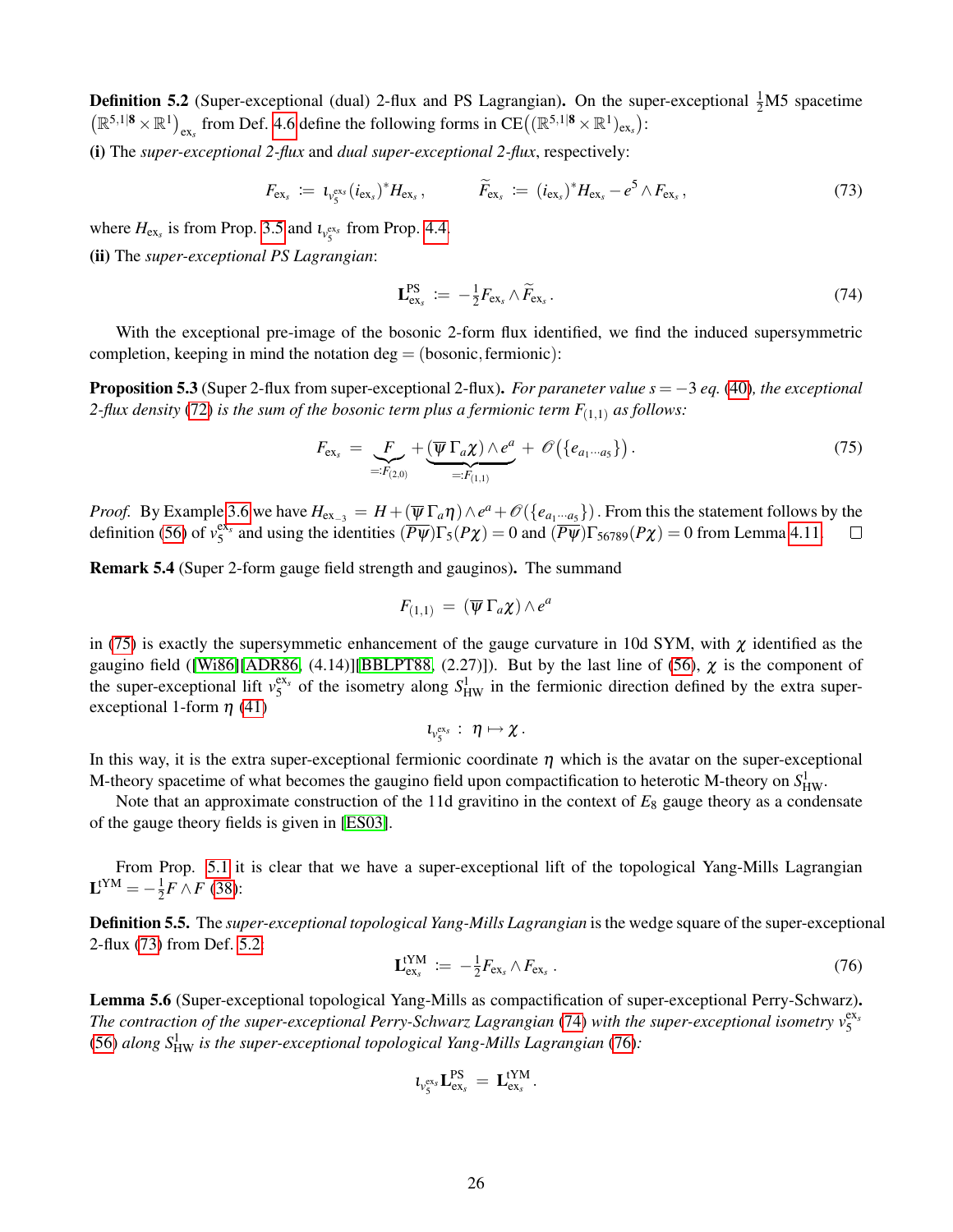*Proof.* We need to show that

$$
t_{v_5^{\text{ex}_s}}(\widetilde{F}_{\text{ex}_s} \wedge F_{\text{ex}_s}) = F_{\text{ex}_s} \wedge F_{\text{ex}_s}.
$$

But this follows directly from the definitions and the fact that the contraction is a graded derivation of degree  $(-1, even)$ , hence in particular nilpotent. Indeed, we have

$$
\begin{aligned} \iota_{\nu_{5}^{\mathrm{ex}_s}}(\widetilde{F}_{\mathrm{ex}_s} \wedge F_{\mathrm{ex}_s}) &= \iota_{\nu_{5}^{\mathrm{ex}_s}}\left( \left( H_{\mathrm{ex}_s} - e^5 \wedge \iota_{\nu_{5}^{\mathrm{ex}_s}} H_{\mathrm{ex}_s} \right) \wedge \iota_{\nu_{5}^{\mathrm{ex}_s}} H_{\mathrm{ex}_s} \right) \\ &= \left( \iota_{\nu_{5}^{\mathrm{ex}_s}} H_{\mathrm{ex}_s} \right) \wedge \left( \iota_{\nu_{5}^{\mathrm{ex}_s}} H_{\mathrm{ex}_s} \right) \\ &= F_{\mathrm{ex}_s} \wedge F_{\mathrm{ex}_s} \ . \end{aligned}
$$

In order to see the super-exceptional Perry-Schwarz Lagrangian arise from the super-exceptional M5-brane cocycle, we now first consider the M5-brane sigma-model wrapped on the  $S_{HW}^1$ -fiber (see Remark [4.2\)](#page-17-1) of superexceptional M-theory spacetime (Def. [3.3\)](#page-13-0). By the general rules of (double-)dimensional reduction of super *p*-brane cocycles [\[FSS16a,](#page-41-13) Sec. 3][\[FSS16b,](#page-41-1) Sec. 3][\[BSS18,](#page-40-8) Sec. 2.2], this means that we are to contract the plain M5-brane cocycle [\(2\)](#page-4-0) with the vector field corresponding to the flow along this fiber, hence with  $v_5$  [\(55\)](#page-19-4). The following definition lifts this situation to super-exceptional spacetime.

<span id="page-26-2"></span>**Definition 5.7** (Super-exceptional circle compactification of M5 cocycle). The *compactification on*  $S_{HW}^1$  of the super-exceptional M5-brane cocycle  $dL_{ex_s}^{WZ}$  (Def. [3.8\)](#page-15-0) pulled back along the super-exceptional embedding  $i_{ex_s}$  [\(62\)](#page-21-0) to the normally thickened super-exceptional  $\frac{1}{2}M5$ -spacetime (Def. [4.6\)](#page-19-1) is its contraction with the super-exceptional lift  $v_5^{\text{ex}}$  (Prop. [4.4\)](#page-19-0) of the vector field  $v_5$  along  $S_{\text{HW}}^1$  [\(52\)](#page-17-4):

$$
(\mathbb{T}^{5,1|8} \times \mathbb{T}^{1})_{\text{ex}} \xrightarrow{\text{contraction with} \atop \text{isometry along } S_{\text{HW}}^{1}} \t\mathbb{I}_{\text{Dex}}^{\text{contraction with} \atop \text{inertification to} \atop \text{contraction to} \atop \text{super-exception to} \t\frac{1}{2} \text{MS}} \qquad (77)
$$

Notice that this is indeed still a cocycle, in that it is closed,  $d\left(\iota_{v_5}^{ex_s}(i_{ex_s})^*d\mathbf{L}_{ex_s}^{WZ}\right) = 0$ , by [\(58\)](#page-19-5) in Prop. [4.4.](#page-19-0)

<span id="page-26-1"></span>**Remark 5.8** (Cocycle for  $M5_{/S^1}$  as D4 + KK). From the type I' perspective on the  $\frac{1}{2}M5$ -locus (as in Remark [4.2\)](#page-17-1) the compactified M5-cocycle of Def. [5.7](#page-26-2) would be that of a D4-brane inside a  $\frac{1}{2}$ NS5 = NS5∩O8, by the general rules of dimensional reduction of brane cocycles [\[FSS16a,](#page-41-13) Sec. 3][\[FSS16b,](#page-41-1) Sec. 3][\[BSS18,](#page-40-8) Sec. 2.2]. However, since we need not consider *double* dimensional reduction, in that the super-exceptional coordinate functions along  $v_5$  are still present in the normally thickened  $\frac{1}{2}M5$  locus  $(\mathbb{R}^{5,1|\mathbf{8}} \times \mathbb{R}^1)_{\text{ex}}$ , (Def. [4.6\)](#page-19-1), fields on this would-be D4 may still depend on the M-theory circle direction, hence have KK-modes along the circle. In this sense, Def. [5.7](#page-26-2) exhibits the brane cocycle corresponding to the perspective on the M5-brane as a non-perturbative D4-brane with KK-modes included, as considered in [\[Do10\]](#page-40-13)[\[LPS10\]](#page-42-16) (see [\[La19,](#page-42-3) 3.4.3]).

We now establish the following super-exceptional analog of the super-embedding mechanism.

<span id="page-26-0"></span>Proposition 5.9 (PS Lagrangian trivializes compactified M5-cocycle along super-exceptional embedding). *The compactification of the restriction of the super-exceptional M5-brane cocycle (Def. [5.7\)](#page-26-2) along the embedding of* the super-exceptional  $\frac{1}{2}M5$  spacetime (Def. [4.6\)](#page-19-1) is trivialized by the super-exceptional PS Lagrangian [\(74\)](#page-25-6):

$$
t_{\nu_{5}^{\text{ex}}}(i_{\text{ex}})^{*}\text{d}L_{\text{ex}}^{WZ} = dL_{\text{ex}}^{\text{PS}}.
$$
\n(78)

*Proof.* Unravelling the definitions, we have to show that

$$
t_{\nu_{5}^{ex}}(i_{\text{ex}})^{*}\big((\pi_{\text{ex}})^{*}\mu_{\text{MS}}+\frac{1}{2}H_{\text{ex}} \wedge dH_{\text{ex}}\big)=d\big(-\frac{1}{2}F_{\text{ex}} \wedge \widetilde{F}_{\text{ex}}\big).
$$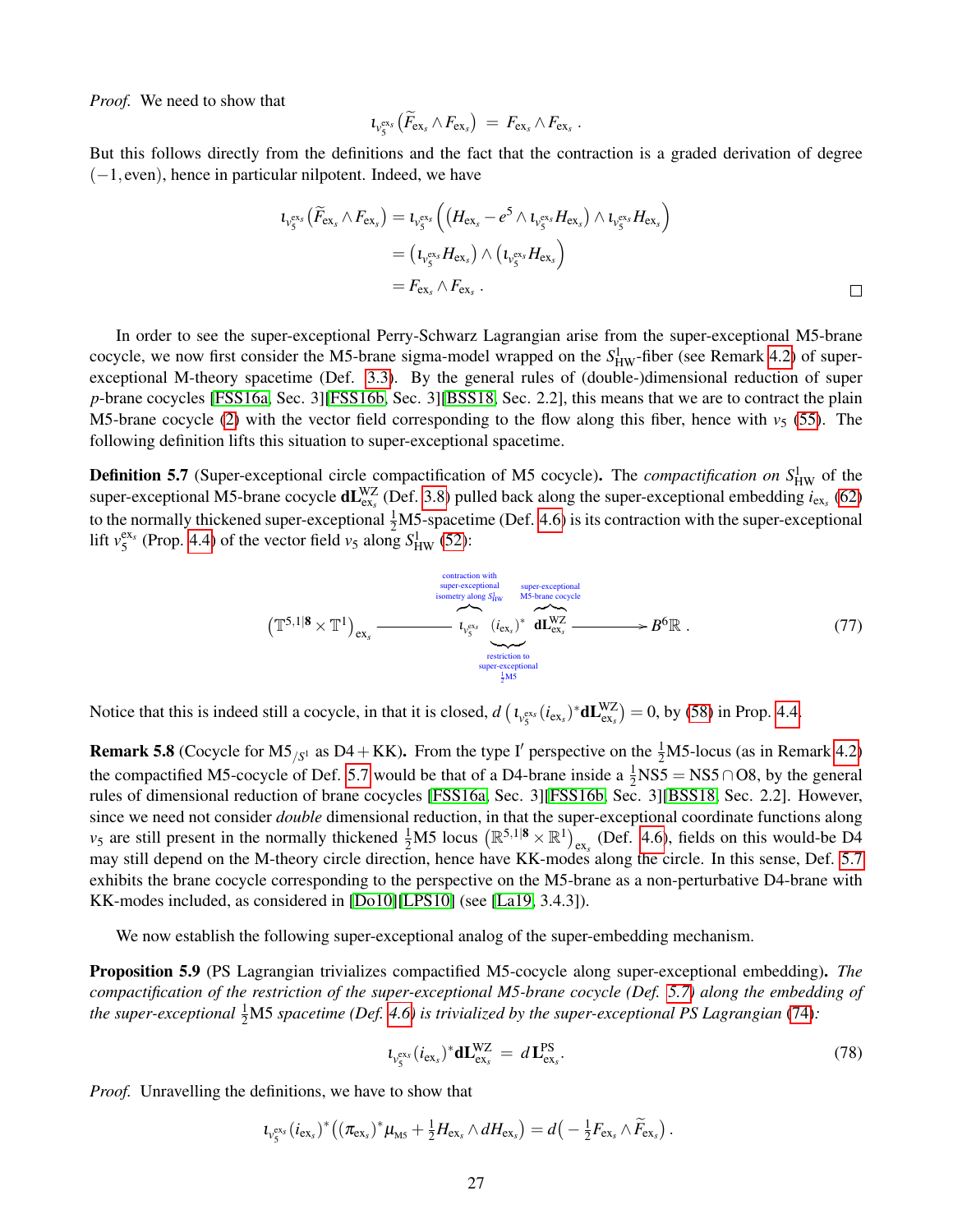For the first summand on the left, we immediately obtain

<span id="page-27-1"></span>
$$
t_{v_{5}^{\text{ex}}}(i_{\text{ex}_{s}})^{*}(\pi_{\text{ex}_{s}})^{*}\mu_{\text{M5}} = (\pi_{\text{ex}_{s}}^{1/2M5})^{*}(\underbrace{i^{*}t_{v_{5}}\mu_{\text{M5}}}_{=0})
$$
\n
$$
= 0 , \qquad (79)
$$

by Lemma [4.12;](#page-22-2) see Example [4.13.](#page-23-2) For the second summand (or rather twice the second summand, for notational convenience) we compute as follows:

<span id="page-27-2"></span>
$$
2 t_{v_5}^{ex_s}(i_{ex_s})^* \left( \frac{1}{2} H_{ex_s} \wedge dH_{ex_s} \right) = t_{v_5}^{ex_s}(i_{ex_s})^* \left( H_{ex_s} \wedge dH_{ex_s} \right)
$$
  
\n
$$
= t_{v_5}^{ex_s} \left( ((i_{ex_s})^* H_{ex_s}) \wedge ((i_{ex_s})^* dH_{ex_s}) \right)
$$
  
\n
$$
= (t_{v_5}^{ex_s}(i_{ex_s})^* H_{ex_s}) \wedge ((i_{ex_s})^* dH_{ex_s}) - ((i_{ex_s})^* H_{ex_s}) \wedge (t_{v_5}^{ex_s}(i_{ex_s})^* dH_{ex_s})
$$
  
\n
$$
= (t_{v_5}^{ex_s}(i_{ex_s})^* H_{ex_s}) \wedge ((i_{ex_s})^* dH_{ex_s}) + ((i_{ex_s})^* H_{ex_s}) \wedge (d(t_{v_5}^{ex_s}(i_{ex_s})^* H_{ex_s}))
$$
  
\n
$$
= 2 (t_{v_5}^{ex_s}(i_{ex_s})^* H_{ex_s}) \wedge ((i_{ex_s})^* dH_{ex_s}) - d \left( ((i_{ex_s})^* H_{ex_s}) \wedge (t_{v_5}^{ex_s}(i_{ex_s})^* H_{ex_s}) \right)
$$
  
\n
$$
= 2 (t_{v_5}^{ex_s}(i_{ex_s})^* H_{ex_s}) \wedge (e^5 \wedge t_{v_5}^{ex_s}(i_{ex_s})^* dH_{ex_s}) - d \left( ((i_{ex_s})^* H_{ex_s}) \wedge (t_{v_5}^{ex_s}(i_{ex_s})^* H_{ex_s}) \right)
$$
  
\n
$$
= -2e^5 \wedge (t_{v_5}^{ex_s}(i_{ex_s})^* H_{ex_s}) \wedge d(t_{v_5}^{ex_s}(i_{ex_s})^* H_{ex_s}) - d \left( ((i_{ex_s})^* H_{ex_s}) \wedge (t_{v_5}^{ex_s}(i_{ex_s})^* H_{ex_s}) \right)
$$
  
\n
$$
= d \left( e^5 \wedge (t_{v_5}^{ex_s}(i_{ex_s})^* H_{ex_s}) \wedge (t_{v_5}^{ex_s}(i_{ex_s})^* H_{ex_s}) \right) - d \left( ((i_{ex_s})^* H_{ex_s}) \wedge (
$$

Here the first step just collects the factors. The second fact uses that pullback is an algebra homomorphism, by definition. The third step uses that contraction with  $v_5^{ex_s}$  is a graded derivation of bi-degree (-1, even). In the fourth step we commute the differential in the second summand, first with the pullback operation (using that pullback is in fact a dg-algebra homomorphism, by definition) and then with the contraction operation, using that the corresponding Lie derivative vanishes, by [\(58\)](#page-19-5) in Prop. [4.4.](#page-19-0) In the fifth step we use that the differential (commutes with pullback, as before, and) is a graded derivation of degree (1, even). In the sixth step we realize the presence of the projection  $e^5 \wedge i_{\nu_5}^{\text{ex}_s}$  according to Lemma [4.12,](#page-22-2) in view of  $dH_{\text{ex}_s} = (\pi_{\text{ex}_s})^* \mu_{\text{M2}}$  [\(43\)](#page-14-4). In the seventh step we again commute the differential with pullback and with contraction, as before. In the eighth step we again use the derivation property of the differential to collect a total differential, observing that  $de^5 = 0$  holds on the super-exceptional  $\frac{1}{2}M$ 5-spacetime, by Lemma [4.11.](#page-22-0) In the ninth step we collect terms and identify, in the tenth step, the super-exceptional 2-flux and its dual, from Def. [5.2.](#page-24-0) Finally, in the last step we split off the factor of 2 again, just for emphasis.  $\Box$ 

As a corollary we observe the following:

<span id="page-27-0"></span>Proposition 5.10 (Super-exceptional YM-Lagrangian is closed and horizontal). *The super-exceptional topological Yang-Mills Lagrangian (Def. [5.5\)](#page-25-1) is* (i) *closed:*  $d\mathbf{L}^{\text{tYM}}_{\text{ex}_s} = 0$ ; (ii) *super-exceptionally horizontal (Def. [4.5\)](#page-19-6):*  $\iota_{v_{5}^{\text{ex}}} \mathbf{L}_{\text{ex}}^{\text{YM}} = 0$ .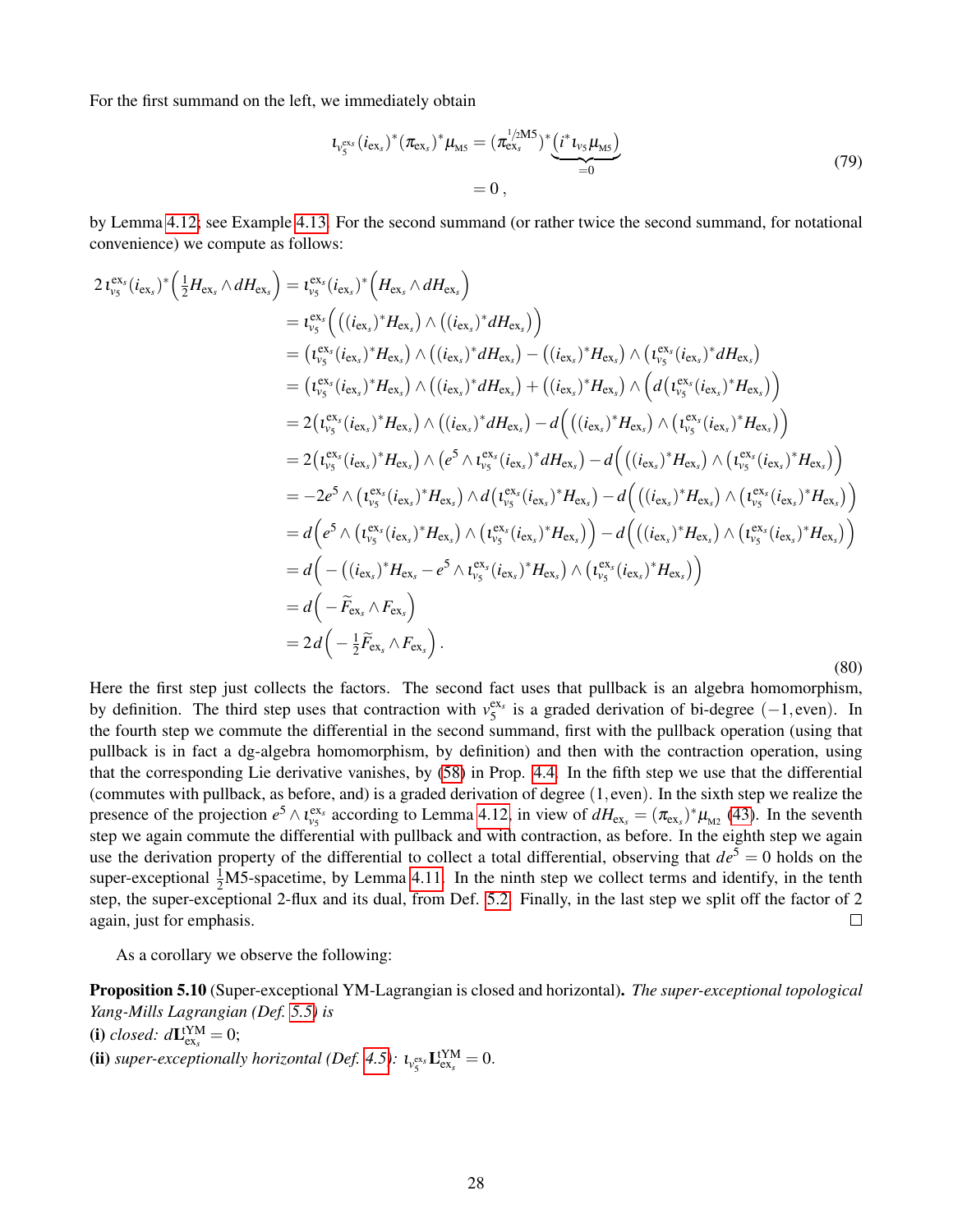*Proof.* For the first statement, we may compute as follows:

$$
d\mathbf{L}_{\text{ex}_s}^{\text{IYM}} = d\iota_{\nu_s}^{\text{ex}_s} \mathbf{L}_{\text{ex}_s}^{\text{PS}} \n= -\iota_{\nu_s}^{\text{ex}_s} d\mathbf{L}_{\text{ex}_s}^{\text{PS}} \n= \underbrace{\iota_{\nu_s}^{\text{ex}_s} \iota_{\nu_s}^{\text{ex}_s}}_{=0} (i_{\text{ex}_s})^* d\mathbf{L}_{\text{ex}_s}^{\text{WZ}}
$$
\n
$$
= 0,
$$

where we used first Lemma [5.6,](#page-25-3) then [\(58\)](#page-19-5) from Lemma [4.4](#page-19-0) and then Prop. [5.9,](#page-26-0) and finally, under the brace, we observe that contraction with elements in degree (1, even) is nilpotent. This nilpotency also directly implies the second statement, by Lemma [5.6.](#page-25-3)  $\Box$ 

### <span id="page-28-0"></span>6 Super-exceptional equivariance along M-theory circle

We show (Theorem [6.9](#page-33-0) below) that the super-exceptional Perry-Schwarz Lagrangian and the super-exceptional topological Yang-Mills Lagrangian unify with the super-exceptional M5 WZ curvature term into the Borel-equivariant enhancement of the super-exceptional M5-brane cocycle with respect to the super-exceptional  $S_{HW}^1$  isometry leftinduced to an  $\Omega S_{HW}^2$ -action on the super-exceptional  $\frac{1}{2}M5$ -spacetime (Def. [6.8\)](#page-32-0). In order to put this in perspective, we first show (Prop. [6.6](#page-31-0) below) that, similarly, the little-string-extended  $D = 6$ ,  $\mathcal{N} = (1,1)$ , superspacetime carries an  $\Omega S^2$ -action whose homotopy quotient is the *D* = 5,  $\mathcal{N}$  = 2, superspacetime.

To set the scene, we first recall how homotopy quotients are represented in rational cohomology by (Borel-) equivariant de Rham cohomology. From general homotopy theory we need the following two basic facts (see [\[NSS12\]](#page-42-18)). For any kind of higher geometric spaces (here, rational super spaces), we have:

(i) Forming based loop spaces is an equivalence from pointed connected spaces to  $\infty$ -groups, whose inverse is the classifying space construction<sup>[2](#page-28-1)</sup>

<span id="page-28-3"></span>
$$
\infty \text{Groups} \xrightarrow{\text{form loop space} \atop \text{form loss space}} \text{Space} \text{Space} \text{Space} \tag{81}
$$

(ii) For *X* a space and *G* an  $\infty$ -group, an  $\infty$ -action  $\rho$  of *G* on *X* is equivalently a homotopy fiber sequence of the following form

<span id="page-28-2"></span>
$$
X \xrightarrow{\text{hofib}(p_{\rho})} X \t\|G \xrightarrow{p_{\rho}} BG , \t\t(82)
$$

which then exhibits the space in the middle as the homotopy quotient of *X* by the  $\infty$ -action  $\rho$ .

To prepare for Prop. [6.6](#page-31-0) and Theorem [6.9](#page-33-0) below, we now consider a sequence of examples of homotopy quotients of rational super spaces as in [\(82\)](#page-28-2). In the following diagrams we always show the systems of spaces on the left with their super dgc-algebra (FDA) models shown on the right. Throughout we use that homotopy pullbacks of super spaces are modeled by pushouts of semi-free super dgc-algebras (FDAs) as soon as the morphism pushed out along is a cofibration in that it exhibits iterated addition of generators. For more background see, for instance, [\[Hes06\]](#page-41-11)[\[GM13\]](#page-41-12)[\[FSS16a\]](#page-41-13)[\[BSS18\]](#page-40-8).

<span id="page-28-4"></span>Example 6.1 (Rational S<sup>1</sup>-equivariant cohomology and Cartan model). Let *X* be any rational super-space of finite type, hence  $\text{CE}(lX)$  any finitely generated super-dgc algebra, with differential to be denoted  $d_X$ , and equipped with a graded derivation  $\iota_v$  of degree  $(-1, \text{even})$  such that the corresponding Lie derivative vanishes identically:

$$
CE(IX) \xrightarrow{t_v} CE(IX) \qquad \mathscr{L}_v := [d_X, t_v] = 0.
$$
\n(83)

<span id="page-28-1"></span><sup>&</sup>lt;sup>2</sup> For a connected space the choice of basepoint is unique up to homotopy and hence not a choice, up to homotopy.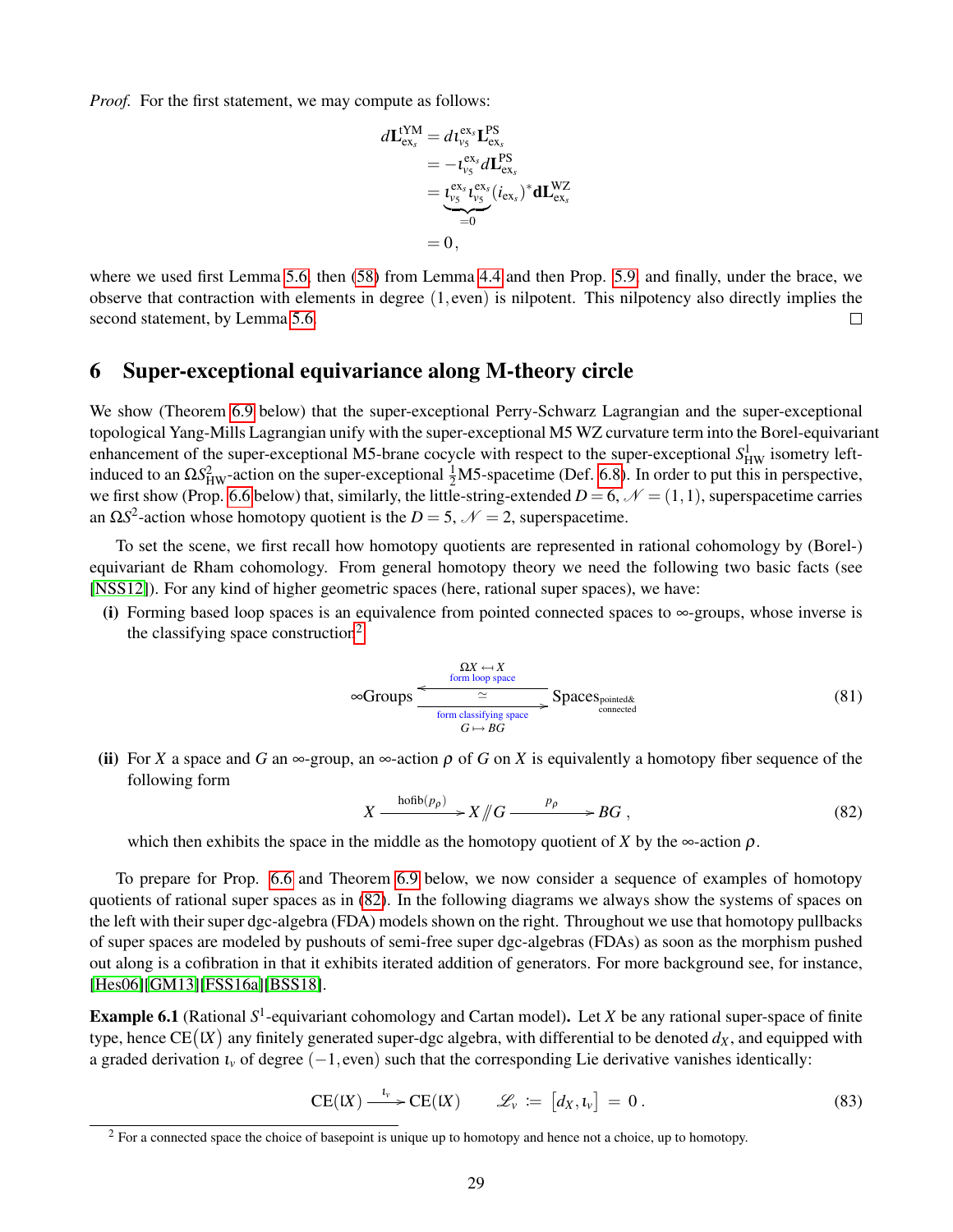The homotopy quotient by the corresponding rational  $S^1$ -action as in [\(82\)](#page-28-2) is given by

$$
X \xrightarrow{\text{hofib}(p_{\rho})} X \n\begin{array}{c}\n\begin{array}{ccc}\n\begin{array}{ccc}\n\begin{array}{ccc}\n\begin{array}{ccc}\n\begin{array}{ccc}\n\begin{array}{ccc}\n\begin{array}{ccc}\n\end{array} & \left\langle \begin{array}{ccc}\n\end{array} & \frac{\omega_1}{\alpha} & \frac{\omega_2}{\alpha} \\
\end{array} & \frac{\omega_2}{\alpha} & \frac{\omega_1}{\alpha} \\
\end{array} & \frac{\omega_2}{\alpha} & \frac{\omega_1}{\alpha} \\
\end{array} & \frac{\omega_2}{\alpha} & \frac{\omega_2}{\alpha} \\
\end{array} & \frac{\omega_2}{\alpha} & \frac{\omega_2}{\alpha} \\
\end{array} & \text{BS}^1 & \mathbb{R}[\omega_2] \bigg/ \left( d \omega_2 = 0 \right)\n\end{array} \tag{84}
$$

This is the algebraic structure of the *Cartan model* for *G*-equivariant Borel cohomology (see e.g. [\[MQ86,](#page-42-19) Sec. 5] [\[GuSt99\]](#page-41-21)[\[Me06\]](#page-42-20)), here for  $G = S^1$ .

<span id="page-29-3"></span>**Example 6.2** (Complex Hopf fibration). The complex Hopf fibration  $h_{\mathbb{C}}$  realizes the 2-sphere  $S^2$  as the homotopy quotient of the 3-sphere by an action which is classified by the canonical comparison map from *B*Ω*S* 2 to *BS*<sup>1</sup> :

<span id="page-29-5"></span>
$$
S^{3} \qquad (d\omega_{3} = 0) \qquad (85)
$$
\n
$$
S^{3} / S^{1} \simeq B(\Omega S^{2}) \simeq S^{2} \xrightarrow{c_{1}} BS^{1} , \qquad \begin{pmatrix} d\omega_{2} = 0 \\ d\omega_{3} = -\omega_{2} \wedge \omega_{2} \end{pmatrix} \xrightarrow{\omega_{2} \rightarrow \omega_{2}} (d\omega_{2} = 0).
$$
\n
$$
(85)
$$

Notice that the classifying map  $c_1$  here exhibits, by [\(81\)](#page-28-3), a canonical comparison homomorphism of  $\infty$ -groups

<span id="page-29-0"></span>
$$
\Omega S^2 \xrightarrow{\Omega c_1} S^1 \tbinom{}{}(86)
$$

This loop  $\infty$ -group of the 2-sphere,  $\Omega S^2$ , is an  $\infty$ -group very similar to but just slightly richer than the plain circle.

<span id="page-29-1"></span>Example 6.3 (Left-induced  $\Omega S^2$ -equivariant cohomology). This means that an ∞-action by  $S^1$  as in Example [6.1](#page-28-4) left-induces an ∞-action by Ω*S* 2 , with its homotopy quotient fiber sequence [\(82\)](#page-28-2) given by homotopy pullback along [\(86\)](#page-29-0), as shown in the following:

<span id="page-29-4"></span>
$$
X \rightarrow X/\!\!/ \Omega S^2 \rightarrow X/\!\!/ S^1, \qquad CE(X) \left[\begin{array}{c} 0 \leftarrow \omega_3 \\ 0 \leftarrow \omega_4 \\ \alpha \leftarrow \alpha \end{array}\right] / \left(\begin{array}{c} d\omega_2 = 0 \\ d\omega_3 = -\omega_2 \wedge \omega_2 \\ d\alpha = d_X \alpha + \omega_2 \wedge \iota_v \alpha \end{array}\right) \leftarrow CE(X)[\omega_2] / \left(\begin{array}{c} d\omega_2 = 0 \\ d\alpha = d_X \alpha + \omega_2 \wedge \iota_v \alpha \end{array}\right) \right)
$$
\n
$$
P_{\Omega S^2}
$$
\n
$$
B(\Omega S^2) \rightarrow B S^1
$$
\n
$$
B(\omega_2, \omega_3] / \left(\begin{array}{c} d\omega_2 = 0 \\ d\omega_3 = -\omega_2 \wedge \omega_2 \\ d\omega_3 = -\omega_2 \wedge \omega_2 \end{array}\right) \leftarrow \frac{\omega_2}{\omega_2} \left[\begin{array}{c} \omega_3 \\ \omega_2 \\ \omega_3 \leftarrow \omega_2 \end{array}\right] \left(\begin{array}{c} \omega_2 \\ \omega_3 \\ \omega_2 \leftarrow \omega_2 \end{array}\right) \right]
$$
\n
$$
(87)
$$

The resulting dgc-algebra, shown in blue, is much like the Cartan model for  $S^1$ -equivariant cohomology as in Example [6.1,](#page-28-4) except that here all even powers of the generator  $\omega_2$  in bi-degree (2, even), which classifies the circle action, are trivialized in cohomology, by the new generator  $\omega_3$  in bi-degree (3, even).

<span id="page-29-6"></span>**Lemma 6.4** (Ω*S*<sup>2</sup>-equivariant cocycles). *Rational cocycles on a homotopy quotient*  $X \parallel \Omega S^2$  *for an*  $\Omega S^2$ -action that is left induced according to Example 6.2 from an S<sup>1</sup> action as in Example 6.1 are if they are *that is left-induced according to Example [6.3](#page-29-1) from an S*<sup>1</sup> *-action as in Example [6.1](#page-28-4) are, if they are at most linear in the generator*  $ω_2$ *, precisely given by pairs consisting of a cocycle*  $α$  *on X and a trivialization*  $β$  *of its contraction with v:*

<span id="page-29-2"></span>
$$
d\big(\alpha - \omega_2 \wedge \beta - \omega_3 \wedge \iota_v \beta\big) = 0 \qquad \text{if } d_X \alpha = 0 \text{ and } d_X \beta = \iota_v \alpha. \tag{88}
$$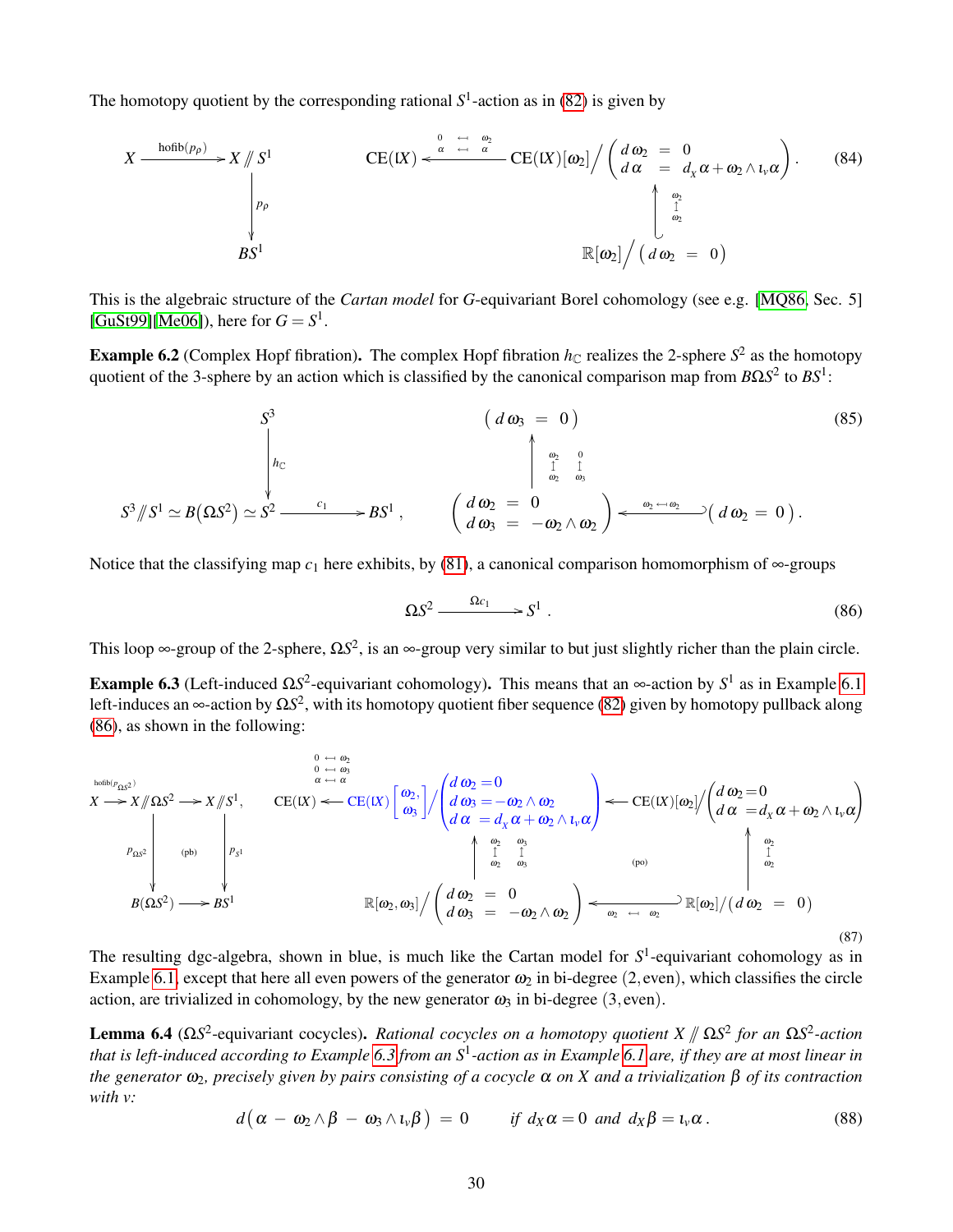*Proof.* To see that cocycles of this form are closed, we compute as follows, directly unwinding the definitions, where the three lines correspond to application of the three summands of the differential  $d = d_x + \omega_2 \wedge u_y + d_{s2}$ :

$$
d(\alpha - \omega_2 \wedge \beta - \omega_3 \wedge \iota_v \beta) = d_X \alpha - \omega_2 \wedge d_X \beta - \omega_3 \wedge \iota_v d_X \beta
$$
  
+  $\omega_2 \wedge \iota_v \alpha - \omega_2 \wedge \omega_2 \wedge \iota_v \beta + \omega_3 \wedge \omega_2 \wedge \iota_v \iota_v \beta$   
+  $\omega_2 \wedge \omega_2 \wedge \iota_v \beta$   
= 0.

Conversely, reading this same equation as a condition for the vanishing of the coefficients of the products of generators shows that every cocycle of the form on the left of [\(88\)](#page-29-2) satisfies the conditions shown on the right.  $\Box$ 

We next observe, in Prop [6.6](#page-31-0) below, that an  $\infty$ -action by the  $\infty$ -group  $\Omega S^2$  [\(86\)](#page-29-0) characterizes the *D* = 6,  $\mathcal{N}$  =  $(1,1)$ , super-spacetime fibered over the *D* = 5,  $\mathcal{N}$  = 2, superspacetime and exhibits the little-string cocycle in  $D = 6$  as coming from a 2-sphere-valued super-cocycle in  $D = 5$  (hence in rational Cohomotopy in degree 2). To put this in perspective, we first recall the analogous situation in  $D = 11$ :

**Example 6.5** (Rational sphere-valued cocycles for M-branes in  $D = 11$ ). We have the situation in [\(89\)](#page-30-0) below:

- (i) [\[FSS13b,](#page-40-0) Rem. 4.4, Prop. 4.5]: The  $D = 11 \mathcal{N} = 1$  super Minkowski spacetime (as in Def. [3.3\)](#page-13-0) is the rational  $S^1$ -extension of the  $D = 10 \mathcal{N} = (1,1)$  (i.e. type IIA) superspacetime, classified by the D0-brane cocycle  $\mu_{\text{Do}}$ .
- (ii) [\[Sat13,](#page-43-16) Sec. 2.5][\[FSS15\]](#page-41-14)[\[FSS16a,](#page-41-13) Sec. 2]: On that extension, the super M2/M5-brane cochains  $(\mu_{M2}, 2\mu_{M5})$ [\(2\)](#page-4-0) constitute a super rational *S* 4 -valued cocycle, i.e., a cocycle in rational Cohomotopy in degree 4.

<span id="page-30-0"></span>

Notice that, when expressed in the canonical super coordinate functions as in [\(42\)](#page-14-5), the bi-fermionic component of the potential *e* 5 for the D0-brane cocycle is identified as the *super 1-form Ramond-Ramond (RR) potential C*1, i.e., the *graviphoton* of KK-reduction on  $S^1_{HW}$  (e.g. [\[APPS97b,](#page-39-2) below (51)]):

<span id="page-30-1"></span>
$$
e^{5} = dx^{5} + \underbrace{\overline{\theta}\Gamma^{5}d\theta}_{=:C_{1}} \stackrel{d}{\longrightarrow} (\overline{d\theta})\Gamma^{5}d\theta = \mu_{\text{D}0}.
$$
\n(90)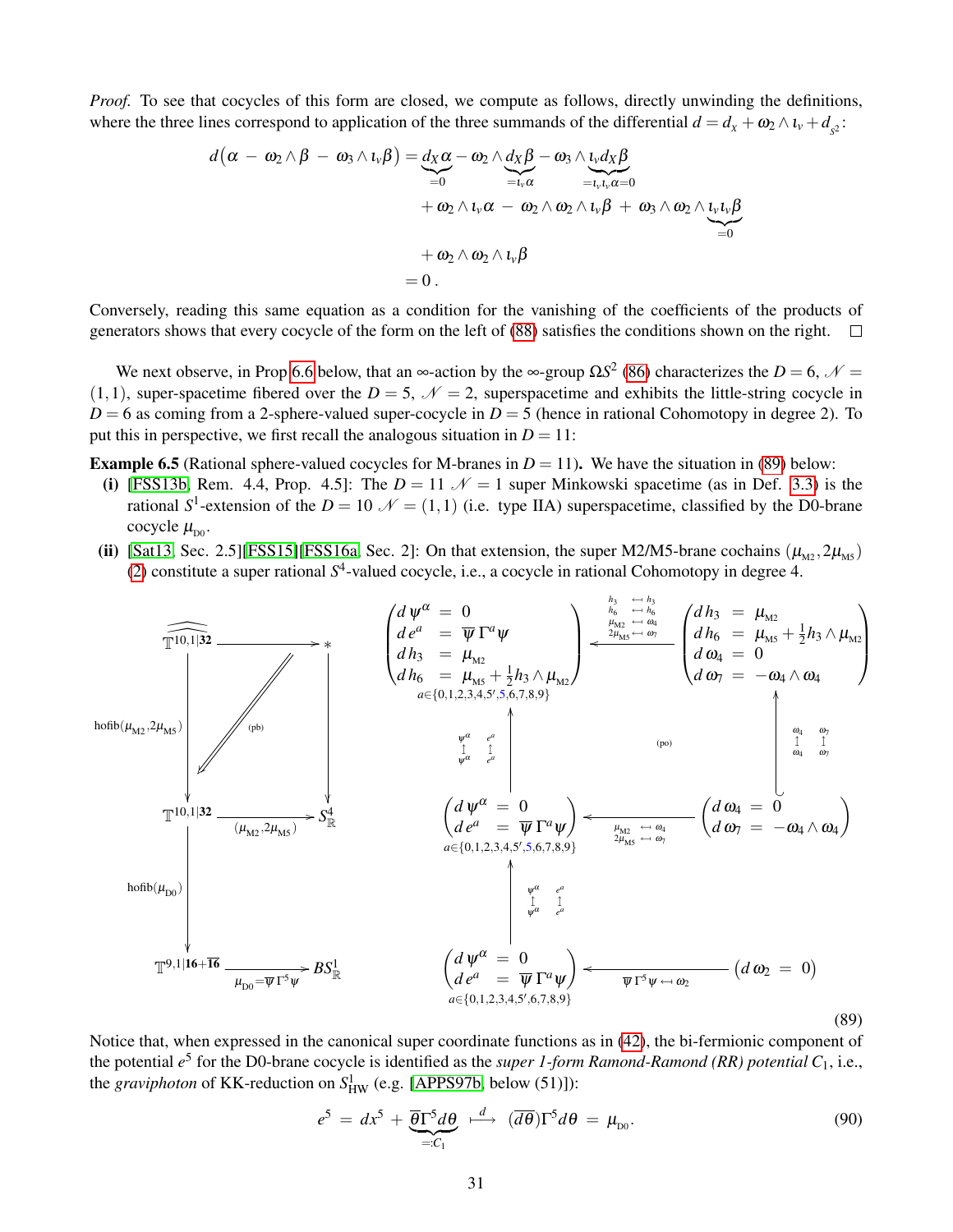This is analogous to the following situation:

<span id="page-31-0"></span>**Proposition 6.6** (Fibration of  $D = 6$ ,  $\mathcal{N} = (1,1)$ , super-spacetime over  $D = 5$  super-spacetime). The  $D = 6$ ,  $\mathcal{N} = (1,1)$ *, super-spacetime is a rational circle fibration over the D = 5,*  $\mathcal{N} = 2$ *<i>, super-spacetime, which comes via homotopy pullback from the complex Hopf fibration (Example* [6.2\)](#page-29-3)*. Moreover, the super-cocycle*  $\mu_{11}$  *for the little string in 6d is induced by a 2-sphere-valued super-cocycle in D = 5* 

$$
\mathbb{T}^{4,1|\mathbf{8}+\mathbf{8}}\xrightarrow{\quad (\overline{\psi}\,\Gamma_5\psi,\,\mu_{\text{L}1}^{5d})\qquad \qquad \longrightarrow S^2_{\mathbb{R}}\ ,
$$

*realizing the little-string extended*  $D = 6$  *superspacetime*  $\widehat{T^{5,1|8+8}}$  *as a rational*  $\Omega S^2$ -fibration over  $D = 5$  *superspacetime:*

<span id="page-31-2"></span>

*Proof.* The statement comes down to proving that

$$
d\mu_{\scriptscriptstyle\rm L1}\,=\,-\big(\overline{\psi}\,\Gamma_5\psi\big)\big(\overline{\psi}\,\Gamma_5\psi\big),
$$

hence that

<span id="page-31-1"></span>
$$
\sum_{a=0}^{4} (\overline{\psi} \Gamma_a \psi) (\overline{\psi} \Gamma^a \psi) = -(\overline{\psi} \Gamma_5 \psi) (\overline{\psi} \Gamma_5 \psi).
$$
 (92)

This is indeed a Fierz identity satisfied by spinors in  $D = 5$  (e.g. [\[CDF91,](#page-40-10) III.5.50]). Equivalently, from the perspective of  $D = 6$ , it reflects the fact that there is the super-cocycle for the little-string (e.g. [\[CDF91,](#page-40-10) III.7.14])

$$
\mu_{L1} := \sum_{a=0}^{5} (\overline{\psi} \Gamma_a \psi) \wedge e^a = \sum_{a=0}^{4} (\overline{\psi} \Gamma_a \psi) \wedge e^a + (\overline{\psi} \Gamma_5 \psi) \wedge e^5 \qquad (93)
$$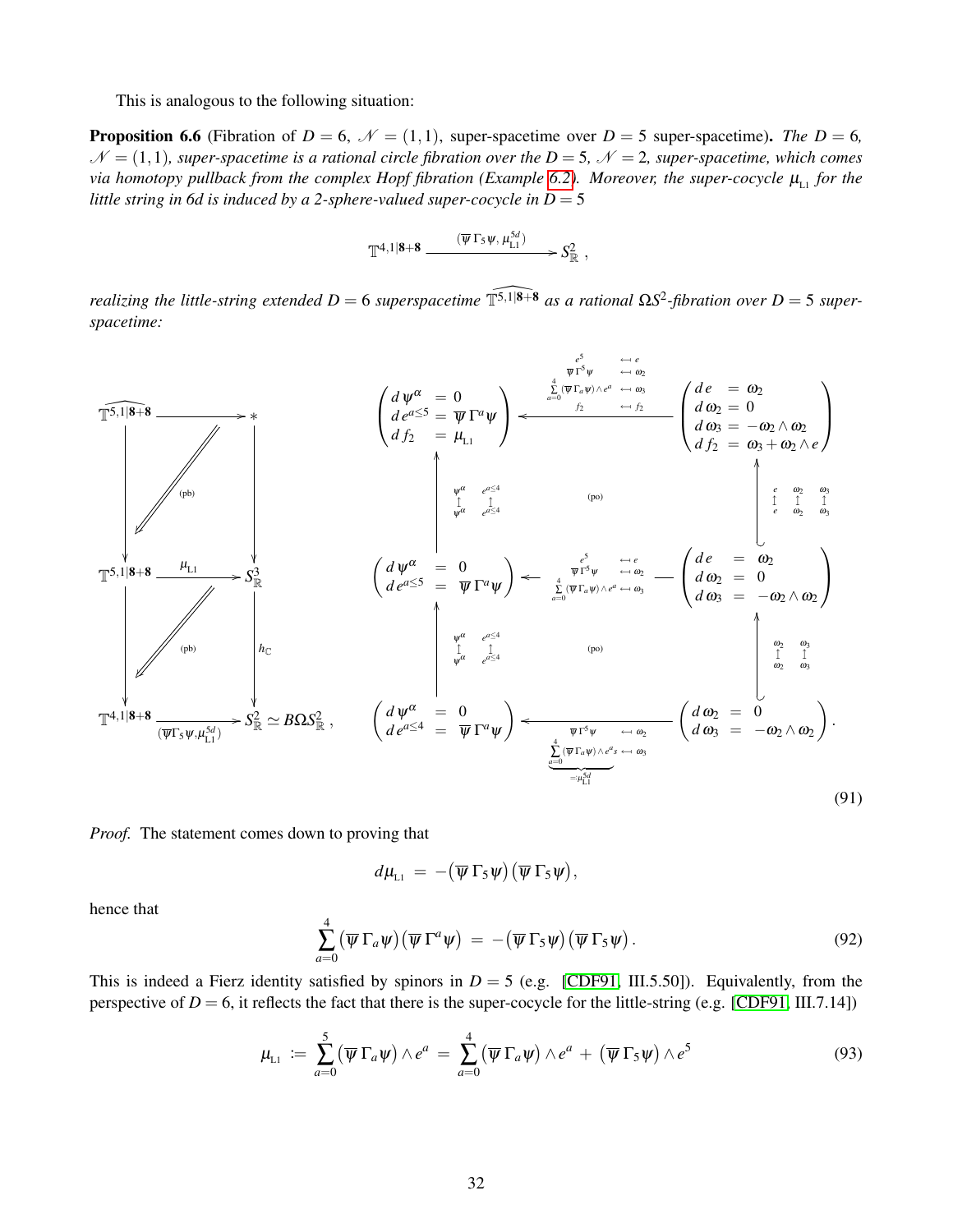and that [\(92\)](#page-31-1) is equivalently its closure condition, written with the 5th spatial coordinate summand separated off:

$$
0 = d\mu_{L1}
$$
  
=  $\sum_{a=0}^{5} (\overline{\psi} \Gamma_a \psi) de^a$   
=  $\sum_{a=0}^{5} (\overline{\psi} \Gamma_a \psi) (\overline{\psi} \Gamma^a \psi)$   
=  $\sum_{a=0}^{4} (\overline{\psi} \Gamma_a \psi) (\overline{\psi} \Gamma^a \psi) + (\overline{\psi} \Gamma_5 \psi) (\overline{\psi} \Gamma^5 \psi)$ .

**Remark 6.7** ( $D = 5$  super spacetime as homotopy  $\Omega S^2$ -quotient of  $D = 6$ ).

(i) Conversely, the total rectangle on the left of [\(91\)](#page-31-2) exhibits, by [\(82\)](#page-28-2), the  $D = 5$  super-spacetime  $\mathbb{R}^{4,1|\mathbf{8}+\mathbf{8}}$  as the homotopy  $\Omega S^2$ -quotient of the little string-extended *D* = 6,  $\mathcal{N}$  = 2, super-spacetime:

$$
\mathbb{T}^{4,1|\mathbf{8}+\mathbf{8}} \simeq \mathbb{T}^{5,1|\mathbf{8}+\mathbf{8}}/\!\!/ S^1 \simeq \text{Hlstring}/\!\!/ \Omega S^2.
$$

(ii) To make this explicit as an  $\Omega S^2$ -quotient in the form of [\(87\)](#page-29-4), we may (co)fibrantly resolve the bottom instead of the right morphism of the rectangle in [\(91\)](#page-31-2). This yields the following:

<span id="page-32-2"></span>
$$
\begin{array}{|c|c|c|c|c|}\hline \text{F5,1|8+8} & & & \left( d\psi^{\alpha} & = & 0 \\ d\,e^{a \leq 5} & = & \overline{\psi} \Gamma^{5} \psi \\ d\,\theta_{2} & = & \mu_{L1} \end{array}\right) \leftarrow \qquad \qquad \begin{array}{|c|c|c|c|}\hline \text{T} & & & (94) \\ d\,e^{a \leq 5} & = & \overline{\psi} \Gamma^{5} \psi \\ d\,\theta_{2} & = & \mu_{L1} \end{array}\right) \leftarrow \qquad \qquad \begin{array}{|c|c|c|}\hline \text{T} & & & (94) \\ \hline \text{W}^{\alpha} & e^{a \leq 5} & \frac{1}{\beta_{2}} & 0 & 0 \\ \hline \text{W}^{\alpha} & e^{a \leq 5} & \frac{1}{\beta_{2}} & \frac{1}{\omega_{2}} & 0 \\ \hline \text{W}^{\alpha} & e^{a \leq 5} & \frac{1}{\beta_{2}} & \frac{1}{\omega_{2}} & 0 \\ \hline \text{W}^{\alpha} & = & \overline{\psi} \Gamma^{\alpha} \psi \\ d\,e^{5} & = & \overline{\psi} \Gamma^{\alpha} \psi \\ d\,e^{5} & = & \overline{\psi} \Gamma^{\alpha} \psi + \omega_{2} \\ \hline \text{W}^{\alpha} & \mu_{2} & = & 0 \\ \hline \text{W}^{\alpha} & \mu_{2} & = & 0 \\ \hline \text{W}^{\alpha} & \mu_{2} & = & 0 \\ \hline \text{W}^{\alpha} & = & 0 \\ \hline \text{W}^{\alpha} & = & 0 \\ \hline \text{W}^{\alpha} & = & 0 \\ \hline \text{W}^{\alpha} & = & 0 \\ \hline \text{W}^{\alpha} & = & 0 \\ \hline \text{W}^{\alpha} & = & 0 \\ \hline \text{W}^{\alpha} & = & 0 \\ \hline \text{W}^{\alpha} & = & 0 \\ \hline \text{W}^{\alpha} & = & 0 \\ \hline \text{W}^{\alpha} & = & 0 \\ \hline \text{W}^{\alpha} & = & 0 \\ \hline \text{W}^{\alpha} & = & 0 \\ \hline \text{W}^{\alpha} & = & 0 \\ \hline \
$$

In conclusion,  $D = 6$ ,  $\mathcal{N} = (1,1)$ , superspacetime extended by its brane content reduces to  $D = 5$  superspacetime by enhancing the  $\infty$ -action by  $S^1$  to an  $\infty$ -action by  $\Omega S^2$  [\(86\)](#page-29-0).

This provides the motivation to similarly form the homotopy quotient of the super-exceptional  $\mathcal{N} = (1,0)$ spacetime  $(\mathbb{T}^{5,1|\mathbf{8}} \times \mathbb{T}^1)_{\text{ex}_s}$  from Def. [4.6](#page-19-1) not just by the  $S^1_{HW}$ -action of flowing along the M-theory circle fiber along the super-exceptional isometry  $v_5^{ex_s}$  from Def. [4.4,](#page-19-0) but the left-induced  $\Omega S^2$ -action, via Example [6.3](#page-29-1) To indicate this, we will write  $\Omega S_{HW}^2$  to denote this ∞-group with that ∞-action understood, hence with the comparison [\(85\)](#page-29-5) specifically being

<span id="page-32-1"></span>
$$
\Omega S_{HW}^2 \longrightarrow S_{HW}^1. \tag{95}
$$

<span id="page-32-0"></span>Hence:

**Definition 6.8** (Homotopy  $\Omega S_{HW}^2$ -quotient of super-exceptional  $\frac{1}{2}$ M5 along  $S_{HW}^1$ ). Write  $(\mathbb{R}^{5,1|\mathbf{8}} \times \mathbb{R}^1)_{\text{ex}}$   $\Omega S_{HW}^2$ for the homotopy quotient of the super-exceptional  $\frac{1}{2}M5$  spacetime [\(4.6\)](#page-19-1) by the rational  $\Omega S_{HW}^2$ -action which is left-induced, via Example [6.3,](#page-29-1) by the rational  $S_{HW}^1$ -action given by the the super-exceptional  $S_{HW}^1$ -flow [\(56\)](#page-19-2). Hence,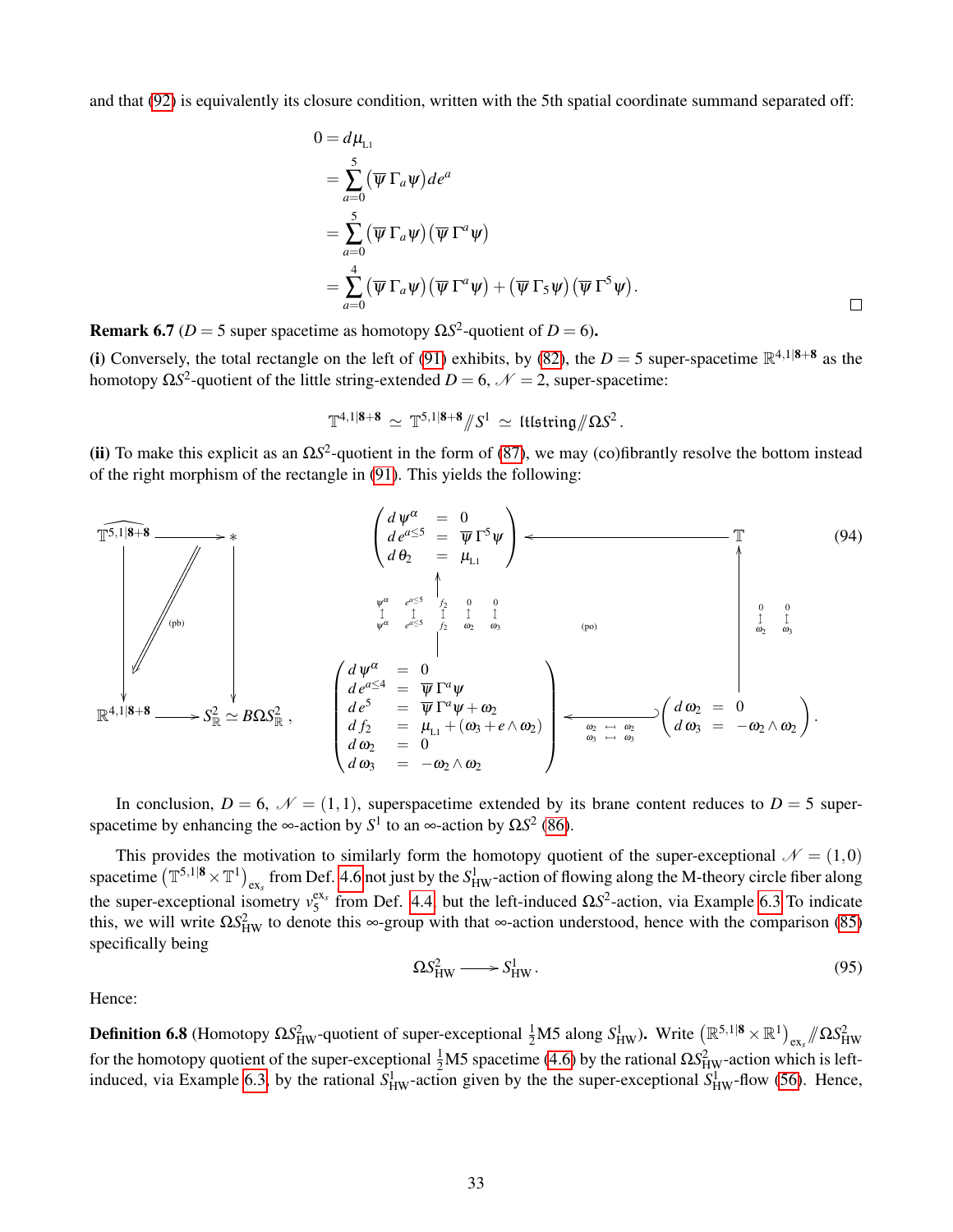with [\(87\)](#page-29-4), the defining super dgc-algebra (FDA) is that on the right of the following diagram:

<span id="page-33-1"></span>
$$
\left(\mathbb{T}^{5,1|\mathbf{8}} \times \mathbb{T}^1\right)_{\text{ex}_s} \xrightarrow{\qquad \qquad q_{\Omega_{\text{HW}}^2}} \qquad \qquad \longrightarrow \left(\mathbb{T}^{5,1|\mathbf{8}} \times \mathbb{T}^1\right)_{\text{ex}_s} \# \Omega S_{\text{HW}}^2 \qquad (96)
$$
\n
$$
\qquad \qquad \frac{0}{\Omega} \xrightarrow{\leftrightarrow} \frac{0}{\omega_3} \qquad \qquad \longrightarrow \left(\frac{d}{\omega_2} = 0\right)
$$

$$
\mathrm{CE}\big((\mathbb{T}^{5,1|\mathbf{8}}\times\mathbb{T}^1)_{\text{ex}_s}\big)\overset{0\quad\leftarrow\quad\omega_5}{\longleftarrow}\mathrm{CE}\big((\mathbb{T}^{5,1|\mathbf{8}}\times\mathbb{T}^1)_{\text{ex}_s}\big)[\omega_2,\omega_3]\big/\left(\begin{array}{cc} d\,\omega_2\;=\;0\\ d\,\omega_3\;=\;-\omega_2\wedge\omega_2\\ d\,\alpha\;=\;d_{\text{I/2MS}}\,\alpha+\omega_2\wedge\iota_{\nu_5^{ex}_s}\,\alpha\end{array}\right)\,,
$$

where on the right  $\alpha \in CE((\mathbb{T}^{5,1|\mathbf{8}} \times \mathbb{T}^1)_{ex_s})$  is any element in the CE-algebra of the super-exceptional  $\frac{1}{2}MS$ -spacetime (Def. [4.6\)](#page-19-1),  $t_{\nu_{5}^{exs}}$  is contraction with the super-exceptional isometry [\(56\)](#page-19-2), and  $d_{1/2MS}$  now denotes the differential on that algebra, in contrast to the new differential *d* defined above.

Now we may state and prove the main statement of this section:

<span id="page-33-0"></span>Theorem 6.9 (Super-exceptional Ω*S*<sup>2</sup><sub>HW</sub>-equivariant M5-cocycle). *The super-exceptional Perry-Schwarz Lagrangian* L<sup>PS</sup> [\(74\)](#page-25-6) and the super-exceptional topological Yang-Mills Lagrangian L<sup>tYM</sup> [\(76\)](#page-25-7) are the components that enhance the super-exceptional M5-brane cocycle  $dL_{ex}^{WZ}$  [\(50\)](#page-15-5) restricted along the embedding i<sub>ex<sub>s</sub> of the super-exceptional</sub>  $\frac{1}{2}$ M5 *spacetime* [\(62\)](#page-21-0) *to an equivariant cocycle with respect to the*  $\Omega S_{HW}^2$ -action [\(95\)](#page-32-1), hence to a cocycle on the *homotopy* ΩS<sup>2</sup><sub>HW</sub>-quotient [\(96\)](#page-33-1) of the super-exceptional  $\frac{1}{2}$ M5-spacetime, as follows:

<span id="page-33-4"></span>
$$
((i_{\text{ex}})^* \mathbf{d} \mathbf{L}_{\text{ex}}^{WZ})_{/\!\!/ \Omega S_{\text{HW}}^2} := ((i_{\text{ex}})^* \mathbf{d} \mathbf{L}_{\text{ex}}^{WZ} - \mathbf{\omega}_2 \wedge \mathbf{L}_{\text{ex}}^{\text{PS}} - \mathbf{\omega}_3 \wedge \mathbf{L}_{\text{ex}}^{\text{tYM}}) \in \text{CE} ((\mathbb{R}^{5,1|\mathbf{8}} \times \mathbb{R}^1)_{\text{ex}} / \Omega S_{\text{HW}}^2)
$$
(97)

*in that*

(i) this is indeed a cocycle with respect to the differential  $d = d_{1/2MS} + \omega_2 \wedge \iota_{\nu_5^{exs}} + d_{S^2}$  from [\(96\)](#page-33-1):

<span id="page-33-2"></span>
$$
d\Big(\big((i_{\text{ex}})^* \mathbf{dL}_{\text{ex}}^{WZ}\big)_{/\!\!/ \Omega S_{\text{HW}}^2}\Big) = 0 \in \text{CE}\Big(\big(\mathbb{R}^{5,1|\mathbf{8}} \times \mathbb{R}^1\big)_{\text{ex}}/\!\!/ \Omega S_{\text{HW}}^2\Big); \tag{98}
$$

(ii) *it does enhance the super-exceptional M5-brane cocycle, in that it extends it through the homotopy quotient projection q*<sub>ΩS<sup>2</sup><sub>HW</sub></sub> [\(96\)](#page-33-1):

<span id="page-33-3"></span>
$$
\left(\mathbb{T}^{5,1|\mathbf{8}}\times\mathbb{T}^{1}\right)_{\text{ex}}\/\!\!/ \Omega S_{\text{HW}}^{2} \leftarrow \left(\mathbb{T}^{5,1|\mathbf{8}}\times\mathbb{T}^{1}\right)_{\text{ex}}\xrightarrow{i_{\text{ex}}}\left(\mathbb{T}^{10,1|\mathbf{32}}\right)_{\text{ex}}.
$$
\n
$$
\left((i_{\text{ex}})^{*}\mathbf{d}L_{\text{ex}}^{WZ}\right)\/\!\!/ \Omega S_{\text{HW}}^{2} \leftarrow \rightarrow (i_{\text{ex}})^{*}\mathbf{d}L_{\text{ex}}^{WZ} \leftarrow \rightarrow \mathbf{d}L_{\text{ex}}^{WZ}
$$
\n
$$
\left((i_{\text{ex}})^{*}\mathbf{d}L_{\text{ex}}^{WZ}\right)\right)
$$
\n(99)

*Proof.* By Lemma [6.4](#page-29-6) the first claim equation [\(98\)](#page-33-2), is equivalent to the two statements

1. 
$$
d\mathbf{L}_{\textrm{ex}_s}^{\textrm{PS}} = \mathbf{t}_{\nu_{5}^{\textrm{ex}_s}}(i_{\textrm{ex}_s})^* d\mathbf{L}_{\textrm{ex}_s}^{\textrm{WZ}}
$$

2. 
$$
t_{v_5}^{ex_s} \mathbf{L}_{ex_s}^{PS} = \mathbf{L}_{ex_s}^{tYM}
$$
.

The first of these is the content of Prop. [5.9,](#page-26-0) while the second is Lemma [5.6.](#page-25-3)

.

The second claim [\(99\)](#page-33-3) is immediate from the nature of the map [\(96\)](#page-33-1).

Before moving on, we record the following further properties of the compactified super-exceptional  $\frac{1}{2}$ M5spacetime:

<span id="page-33-6"></span>Proposition 6.10 (Equivariant closedness of tYM). *The super-exceptional topological Yang-Mills Lagrangian (Def.* [5.5\)](#page-25-1) is closed on the homotopy  $\Omega S_{HW}^2$ -quotient of the super-exceptional  $\frac{1}{2}$ M5-spacetime (Def. [6.8\)](#page-32-0):

<span id="page-33-5"></span>
$$
d\mathbf{L}_{\text{ex}_s}^{\text{tYM}} = 0 \qquad \in \text{CE}\left( \left( \left( \mathbb{T}^{5,1|\mathbf{8}} \times \mathbb{T}^1 \right)_{\text{ex}_s} \right)_{/\!\!/ \Omega \text{S}_{\text{HW}}^2} \right). \tag{100}
$$

*Proof.* By definition [\(96\)](#page-33-1) of the equivariant differential, we have

$$
d\mathbf{L}_{\textrm{ex}_s}^\textrm{tYM}\,:=\,d_{1/2\textrm{M5}}\mathbf{L}_{\textrm{ex}_s}^\textrm{tYM} \,+\,\boldsymbol{\omega}_2\wedge\iota_{\nu_{5}^\textrm{ex}}\mathbf{L}_{\textrm{ex}_s}^\textrm{tYM}.
$$

<span id="page-33-7"></span>By Prop. [5.10,](#page-27-0) both summands here already vanish separately.

 $\Box$ 

 $\Box$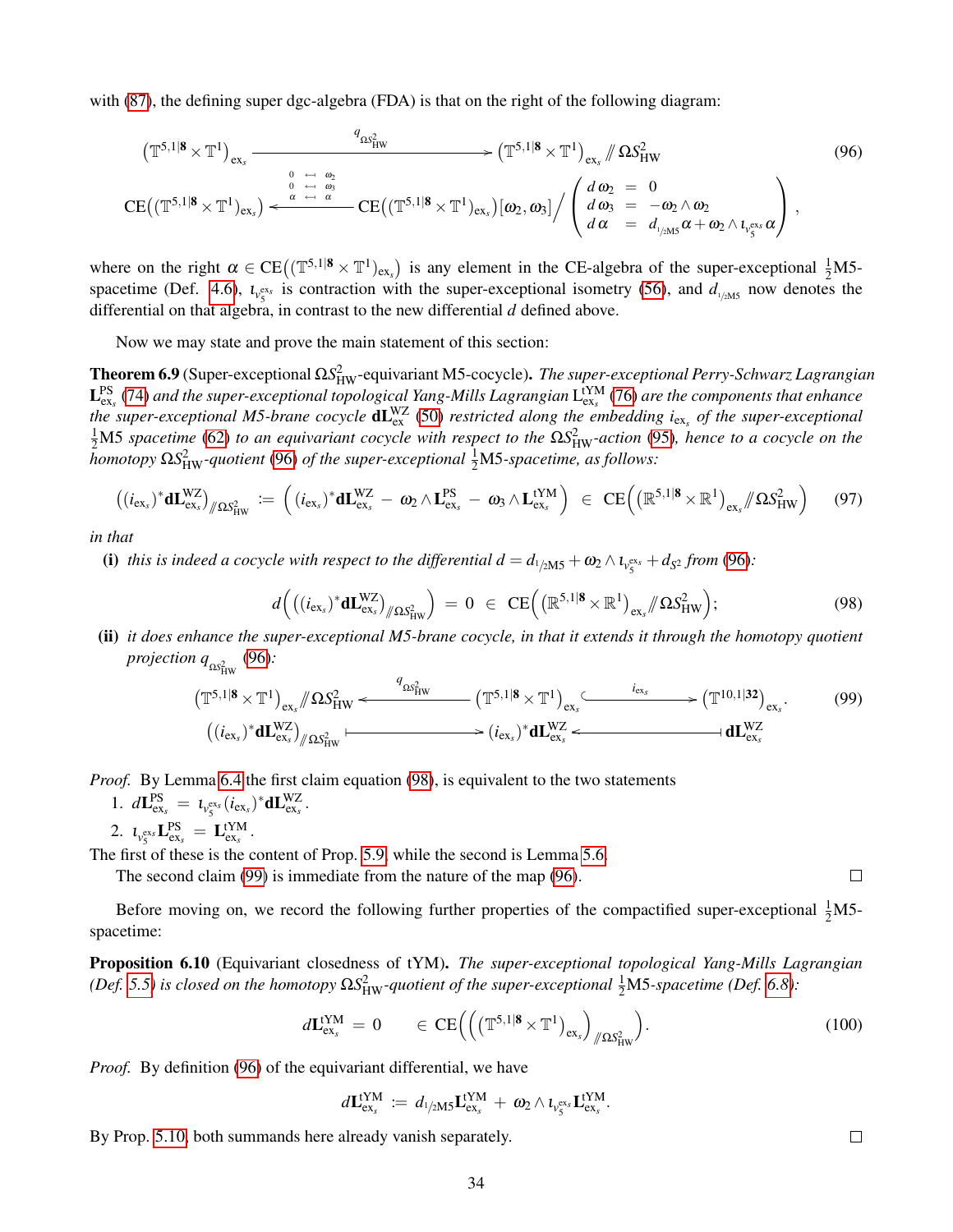Proposition 6.11 (Closedness in the homotopy quotient). *On the homotopy* ΩS<sup>2</sup><sub>HW</sub>-quotient of the super-exceptional 1 <sup>2</sup>M5*-brane spacetime (Def. [6.8\)](#page-32-0), we have*

<span id="page-34-4"></span>
$$
de^5 = \omega_2 \quad and \quad d\left(e^5 \wedge \omega_2 + \omega_3\right) = 0 \qquad \in \mathrm{CE}\Big(\Big(\big(\mathbb{T}^{5,1|\mathbf{8}} \times \mathbb{T}^1\big)_{\mathrm{ex}_s}\Big)_{/\!\!/ \Omega S^2_{\mathrm{HW}}}\Big). \tag{101}
$$

*Proof.* For the first statement we compute as follows:

$$
de^{5} := (d_{1/2MS} + \omega_2 \wedge t_{\nu_{5}^{ex}})e^{5}
$$
  
=  $d_{1/2MS}e^{5} + \omega_2 \wedge t_{\nu_{5}^{ex}}e^{5} = \omega_2$ . (102)  
=  $(\overline{P\psi})\Gamma^{5}(P\psi) = 0$   $= \delta_{5}^{5} = 1$ 

Here the first step is the definition of the equivariant differential [\(96\)](#page-33-1), while the second step uses the definition of  $d_{1/2}$ M5 from [\(61\)](#page-20-2). Then under the first brace we used Lemma [4.11,](#page-22-0) and under the second brace we used the definition [\(56\)](#page-19-2) in Prop. [4.4.](#page-19-0) The second statement is directly implied by the first and by the differential relations  $d\omega_2 = 0$  and  $d\omega_3 = -\omega_2 \wedge \omega_2$  from [\(96\)](#page-33-1).  $\Box$ 

### <span id="page-34-0"></span>7 Super-exceptional M5 Lagrangian from super-exceptional embedding

Finally we discuss the super-exceptional embedding construction of the M5-brane Lagrangian. We consider the super-exceptional Nambu-Goto Lagrangian for the  $\frac{1}{2}M$ 5-brane (Def. [7.1\)](#page-34-2) below and prove (Corollary [7.4](#page-35-0) below) that the sum of super-exceptional Nambu-Goto Lagrangian and the super-exceptional Perry-Schwarz Lagrangian arise as relative trivialization of the super-exceptional M5-brane cocycle along the super-exceptional embedding of the  $\frac{1}{2}M$ 5-brane. We go further and consider the  $\Omega S_{HW}^2$ -equivariant enhancement of this statement, corresponding to KK-compactification to the D4-brane, and prove (Theorem [7.3](#page-34-1) below) that this corrects the relative trivialization by a summand proportional to the super-exceptional topological Yang-Mills term that constitutes the D4-brane WZ term (Remark [7.5](#page-36-0) below). While a priori this further summand is exact only after compactification on  $S_{HW}^1$ , as befits the nature of the D4 arising form the M5, we observe (Remark [7.6](#page-36-1) below) that this D4 term, too, does become genuinely exact after a natural completion of the  $\Omega S_{HW}^2$ -action on the super-exceptional  $\frac{1}{2}M5$  spacetime.

In direct generalization of the super Nambu-Goto Lagrangian [\(5\)](#page-5-1), we set:

<span id="page-34-2"></span>**Definition 7.1.** The *super-exceptional Nambu-Goto Lagrangian* for the  $\frac{1}{2}$ M5-brane (Remark [4.2\)](#page-17-1) is the super volume form of the  $\frac{1}{2}M$ 5-locus, hence, with [\(42\)](#page-14-5), the left-invariant completion of the bosonic volume form under translational supersymmetry, hence is the element

<span id="page-34-3"></span>
$$
\mathbf{L}_{\text{ex}_s}^{\text{NG}} \coloneqq \text{svol}_{\text{ex}_s}^{\text{5+1}} \coloneqq e_0 \wedge e_1 \wedge e_2 \wedge e_3 \wedge e_4 \wedge e_5
$$
\n
$$
= (\pi_{\text{ex}_s})^* (e_0 \wedge e_1 \wedge e_2 \wedge e_3 \wedge e_4 \wedge e_5) \in \text{CE}(\mathbb{T}^{\text{5,1}|\mathbf{8}} \times \mathbb{T}^1)_{\text{ex}_s}
$$
\n(103)

in the CE-algebra of the super-exceptional  $\frac{1}{2}$ M5-spacetime (Def. [4.6.](#page-19-1))

**Remark 7.2** ( $S^1_B$  vs.  $S^1_{HW}$  directions). Beware that the last wedge factor in [\(103\)](#page-34-3) is  $e_{5'}$  and that  $e_5$  does not appear (see Remark [4.2](#page-17-1) for discussion of the 5-5'-plane). Mathematically, this comes out from the MO9-projection in the last step [\(107\)](#page-35-1) in the proof of Theorem [7.3](#page-34-1) below.

<span id="page-34-1"></span>Theorem 7.3 (Full M5-Lagrangian from equivariant super-embedding). *The super-exceptional* Ω*S*<sup>2</sup><sub>HW</sub>-equivariant *M5-brane cocycle from Theorem [6.9](#page-33-0) is equal to*

<span id="page-34-5"></span>
$$
\left( (i_{\text{ex}})^* \mathbf{d} \mathbf{L}_{\text{ex}}^{WZ} \right)_{/\!\!/ \Omega S_{\text{HW}}^2} = d \left( \mathbf{L}_{\text{ex}}^{\text{NG}} + \mathbf{L}_{\text{ex}}^{\text{PS}} \wedge e^5 \right) - \underbrace{\left( e^5 \wedge \omega_2 + \omega_3 \right) \wedge \mathbf{L}_{\text{ex}}^{\text{YM}}}_{= e^5 \wedge d \left( C_1 \wedge \mathbf{L}_{\text{ex}}^{\text{YM}} \right) + \omega_3 \wedge \mathbf{L}_{\text{ex}}^{\text{YM}}} ,
$$
\n(104)

*where under the brace we show an equivalent re-formulation in terms of the element C*<sup>1</sup> *from* [\(90\)](#page-30-1)*.*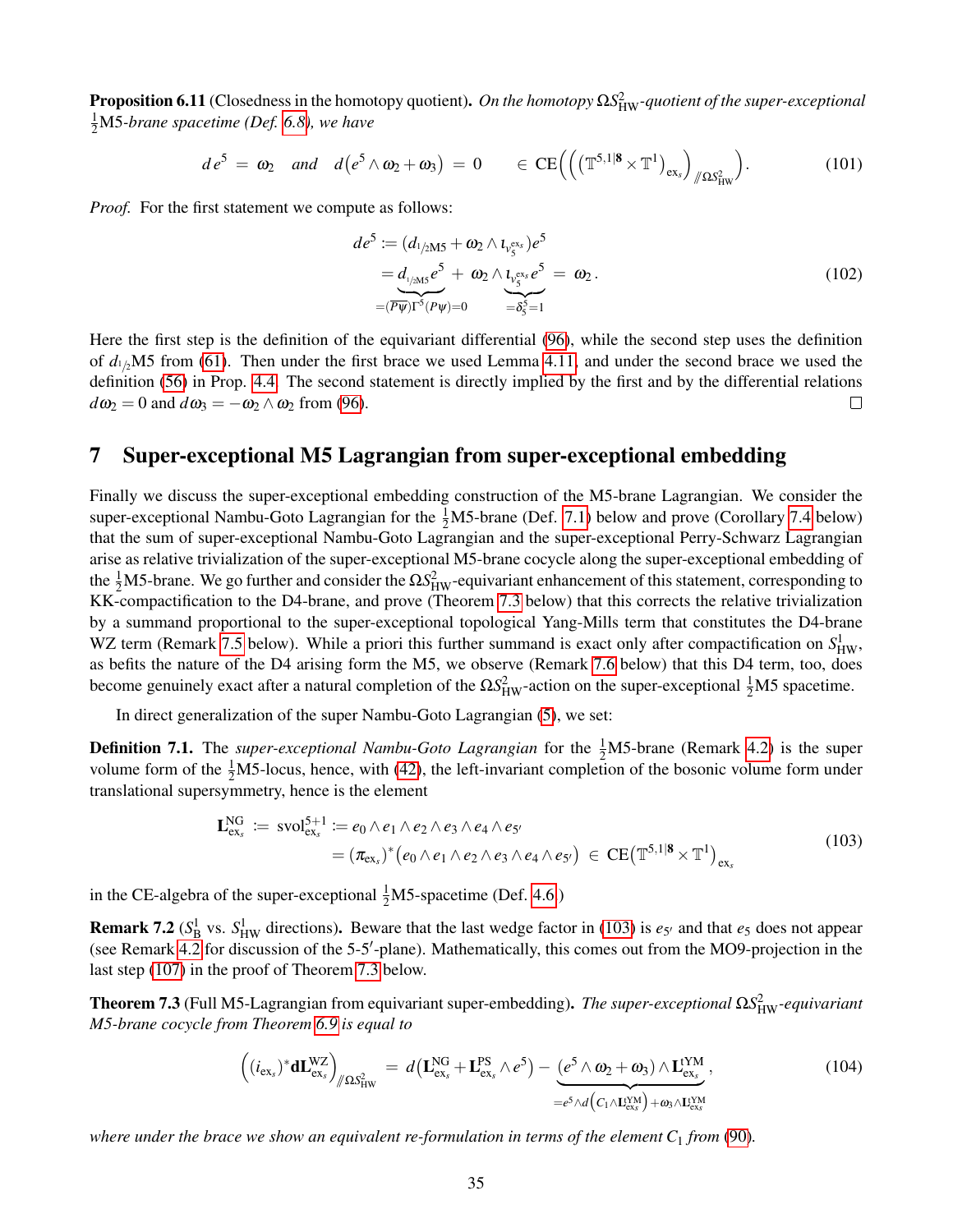*Proof.* We may rewrite [\(97\)](#page-33-4) as follows:

<span id="page-35-2"></span>
$$
\left((i_{\text{ex}})^* \mathbf{d} \mathbf{L}_{\text{ex}}^{WZ}\right)_{/\!\!/ \Omega S_{\text{HW}}^2} = (i_{\text{ex}})^* \mathbf{d} \mathbf{L}_{\text{ex}}^{WZ} - \underbrace{(de^5)}_{=\omega_2} \wedge \mathbf{L}_{\text{ex}}^{PS} - \omega_3 \wedge \mathbf{L}_{\text{ex}}^{YM} \n= (i_{\text{ex}})^* \mathbf{d} \mathbf{L}_{\text{ex}}^{WZ} - d\left(e^5 \wedge \mathbf{L}_{\text{ex}}^{PS}\right) - e^5 \wedge d\mathbf{L}_{\text{ex}}^{PS} - \omega_3 \wedge \mathbf{L}_{\text{ex}}^{YM} \n= (i_{\text{ex}})^* \mathbf{d} \mathbf{L}_{\text{ex}}^{WZ} - d\left(e^5 \wedge \mathbf{L}_{\text{ex}}^{PS}\right) - e^5 \wedge d\mathbf{L}_{\text{ex}}^{PS} - \omega_3 \wedge \mathbf{L}_{\text{ex}}^{YM} \n= (i_{\text{ex}})^* \mathbf{d} \mathbf{L}_{\text{ex}}^{WZ} + \omega_2 \wedge \mathbf{L}_{\text{ex}}^{YM} \n= i_{\text{ex}}^{\text{ex}} (i_{\text{ex}})^* \mathbf{d} \mathbf{L}_{\text{ex}}^{WZ} + \omega_2 \wedge \mathbf{L}_{\text{ex}}^{YM} \n= (-)^{\text{hor}_{\text{ex}}^{\text{ex}}} \left((i_{\text{ex}})^* \mathbf{d} \mathbf{L}_{\text{ex}}^{WZ}\right) + d\left(\mathbf{L}_{\text{ex}}^{PS} \wedge e^5\right) - (\omega_3 + e^5 \wedge \omega_2) \wedge \mathbf{L}_{\text{ex}}^{YM}.
$$
\n(105)

Here the first line is the definition [\(97\)](#page-33-4) with the observation [\(101\)](#page-34-4) inserted, as shown under the brace. Then, in the first step, we use that the differential is a derivation of bi-degree (1, even) and under the brace we unwind the definition of the equivariant differential [\(96\)](#page-33-1) and then used Prop. [5.9](#page-26-0) and Lemma [5.6.](#page-25-3) In the last step we collect terms and identify under the brace the super-exceptional horizontal projection from Def. [4.5.](#page-19-6) This means we are now reduced to showing that the first summand in the last line of [\(105\)](#page-35-2) is

$$
\left( (i_{\text{ex}})^* \mathbf{d} \mathbf{L}_{\text{ex}}^{\text{WZ}} \right)^{\text{hor}_{\text{ex}}}= d \mathbf{L}_{\text{ex}}^{\text{NG}}.
$$
\n(106)

We compute as follows:

<span id="page-35-1"></span>
$$
\begin{split}\n&\left((i_{\text{ex}})^* \mathbf{d} \mathbf{L}_{\text{ex}}^{WZ}\right)^{\text{hor}_{\text{ex}}}, \\
&= \left(\text{id} - e^5 \wedge \iota_{\nu_5}^{\text{ex}}\right) (i_{\text{ex}})^* \left((\pi_{\text{ex}})^* \mu_{\text{M5}} + \frac{1}{2} H_{\text{ex}} \wedge dH_{\text{ex}}\right) \\
&= \left(\text{id} - e^5 \wedge \iota_{\nu_5}^{\text{ex}}\right) (i_{\text{ex}})^* (\pi_{\text{ex}})^* \mu_{\text{M5}} + \frac{1}{2} \left(\text{id} - e^5 \wedge \iota_{\nu_5}^{\text{ex}}\right) \left((i_{\text{ex}})^* H_{\text{ex}}\right) \wedge \left((i_{\text{ex}})^* dH_{\text{ex}}\right) \\
&= \frac{1}{5!} \sum_{a_i \in \{0, 1, 2, 3, 4, 5'\}} \left(\overline{(P\psi)} \Gamma_{a_1 \cdots a_5} (P\psi)\right) \wedge e_{a_0} \wedge \cdots \wedge e_{a_5} + \frac{1}{2} \left(\text{id} - e^5 \wedge \iota_{\nu_5}^{\text{ex}}\right) \left((i_{\text{ex}})^* H_{\text{ex}}\right) \wedge \left(e^5 \wedge \iota_{\nu_5}^{\text{ex}}(i_{\text{ex}})^* dH_{\text{ex}}\right) \\
&= d\left(e_0 \wedge e_1 \wedge e_2 \wedge e_3 \wedge e_4 \wedge e_5\right).\n\end{split} \tag{107}
$$

Here the first step is unwinding the definitions. The second step is multiplying out and using, in the second summand, the fact that pullback is an algebra homomorphism. The third step observes that the first term is just those summands of  $\mu_{\text{MS}}$  [\(2\)](#page-4-0) whose indices are along the  $\frac{1}{2}$ M5-locus, hence in  $\{0, 1, 2, 3, 4, 5'\}$ , while in the second term we realize the presence of the projection  $e^5 \wedge t_{\nu_5}^{\text{ex}}$  according to Lemma [4.12,](#page-22-2) in view of  $dH_{\text{ex}} = (\pi_{\text{ex}})^* \mu_{\text{M2}}$ from [\(43\)](#page-14-4). With the projection operator up front, this makes the second term vanish, as shown under the brace. The last step is [\[HSS18,](#page-42-1) Lemma 6.9]. This establishes the first line in [\(104\)](#page-34-5).

Finally, to see equality to the expression shown in [\(104\)](#page-34-5) under the brace, observe that

<span id="page-35-3"></span>
$$
de^5 = d(dx^5 + C_1) = dC_1 , \t\t(108)
$$

by [\(90\)](#page-30-1). Using this, the first summand over the brace in [\(104\)](#page-34-5) becomes

$$
e^5 \wedge \omega_2 \wedge \mathbf{L}_{\text{ex}_s}^{\text{YM}} = e^5 \wedge (de^5) \wedge \mathbf{L}_{\text{ex}_s}^{\text{YM}} = e^5 \wedge (dC_1) \wedge \mathbf{L}_{\text{ex}_s}^{\text{YM}} = e^5 \wedge d(C_1 \wedge \mathbf{L}_{\text{ex}_s}^{\text{YM}}),
$$

where the first step is [\(101\)](#page-34-4), the second step is [\(108\)](#page-35-3) and the third step is [\(100\)](#page-33-5). This, therefore, establishes also the identification under the brace in [\(104\)](#page-34-5).  $\Box$ 

<span id="page-35-0"></span>Corollary 7.4 (M5-Lagrangian is relative trivialization along super-exceptional embedding). *The super-exceptional* M5-brane cocycle  $dL_{ex_s}^{WZ}$  (Def. [3.8\)](#page-15-0) becomes exact when restricted along the super-exceptional embedding  $(i_{ex_s})$  of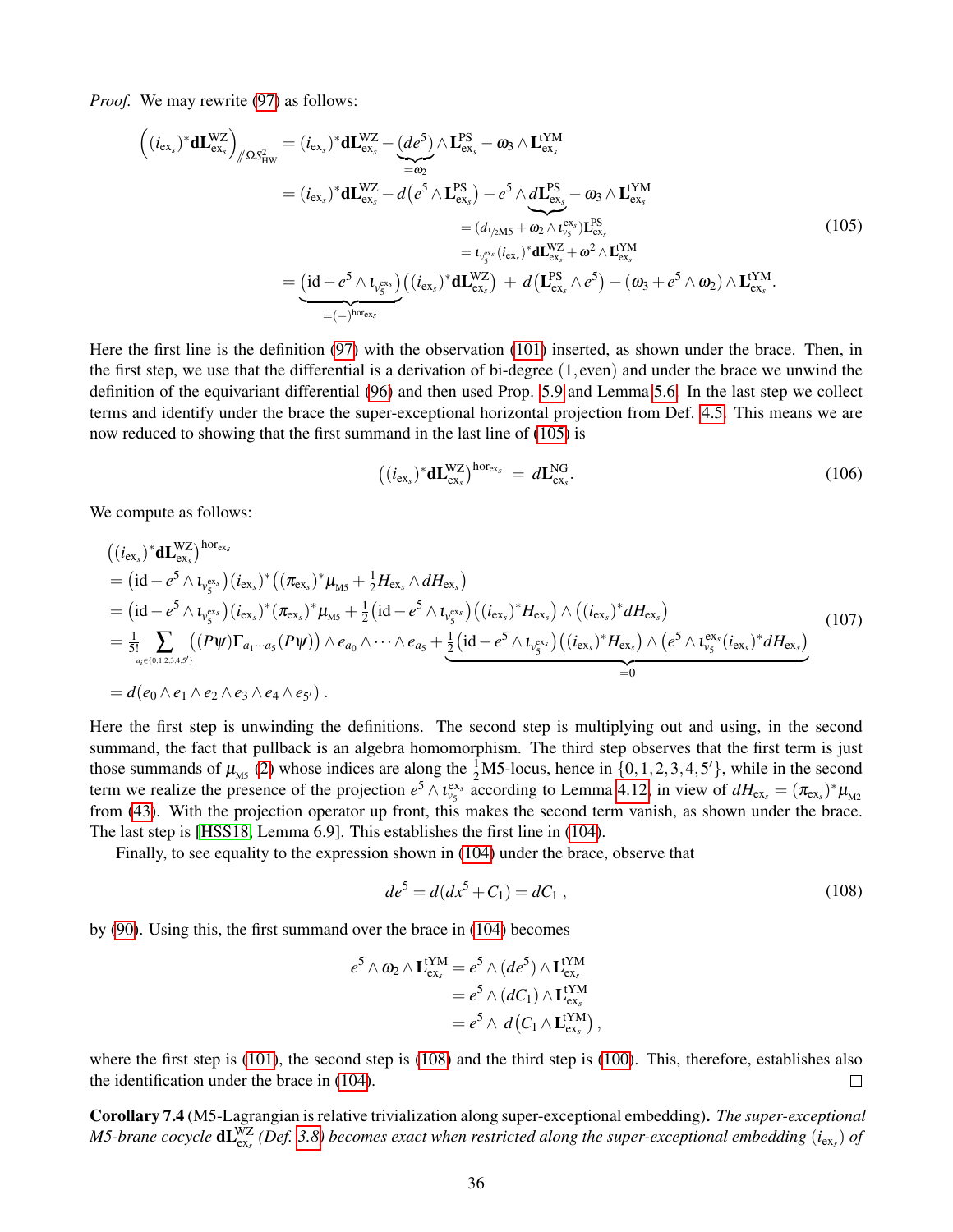the  $\frac{1}{2}$ M5*-brane (Lemma [4.8\)](#page-20-1), trivialized there by the sum of the super-exceptional Nambu-Goto Lagrangian*  $L_{ex_{s}}^{NG}$ *(Def.* [7.1\)](#page-34-2) and the super-exceptional Perry-Schwarz Lagrangian  $L_{\text{ex}}^{\text{PS}}$  *(Def.* [5.2\)](#page-24-0):

<span id="page-36-3"></span>
$$
(i_{\text{ex}})^{*} \mathbf{d} \mathbf{L}_{\text{ex}}^{WZ} = d \left( \mathbf{L}_{\text{ex}}^{WZ} + \mathbf{L}_{\text{ex}}^{PS} \wedge e^{5} \right).
$$
 (109)

*Proof.* The statement is the first component (the one independent of the equivariance generators  $\omega_2$  and  $\omega_3$ ) of the equivariant statement in Theorem [7.3.](#page-34-1) More formally, equation [\(109\)](#page-36-3) is the pullback of [\(13\)](#page-8-2) along the homotopy quotient homomorphism  $q_{\Omega S_{HW}^2}$  [\(96\)](#page-33-1).  $\Box$ 

<span id="page-36-0"></span>**Remark 7.5** (Dimensional reduction to WZ-term of D4-brane). Upon compactification on  $S^1_{HW}$ , the last summand of [\(104\)](#page-34-5) manifestly gives the WZ-term

$$
\mathbf{L}_{\mathrm{D}4}^{\mathrm{WZ}} = C_1 \wedge F \wedge F
$$

of the D4-brane ([\[CvGNSW97,](#page-40-18) (7.4)][\[APPS97b,](#page-39-2) (51)][\[CAIB00,](#page-40-19) 6.1]; see [\[FSS13b,](#page-40-0) 4.3][\[FSS16b,](#page-41-1) 4]). From the point of view of the Yang-Mills theory on the brane, this identifies  $C_1$  with the theta-angle (e.g. [\[Li19,](#page-42-21) (3.1)]), matching the last summand in [\(113\)](#page-36-4) below.

<span id="page-36-1"></span>**Remark 7.6** (Exact  $\Omega S_{HW}^2$ -equivariant super-exceptional M5-Lagrangians). Recall that the first summand in [\(7.3\)](#page-34-1) is exact, implying the super-exceptional embedding construction before compactification (Corollary [7.4\)](#page-35-0), while the second summand in [\(7.3\)](#page-34-1)

<span id="page-36-5"></span>
$$
\left(e^5 \wedge \omega_2 + \omega_3\right) \wedge \left(F_{\text{ex}_s} \wedge F_{\text{ex}_s}\right) \quad \in \text{CE}\left(\left(\left(\mathbb{T}^{5,1|\mathbf{8}} \times \mathbb{T}^1\right)_{\text{ex}_s}\right)_{\text{max}}\right) \tag{110}
$$

becomes exact only after dimensional reduction, implying the super-exceptional embedding construction of the D4 WZ-term (Remark [7.5\)](#page-36-0). It is therefore natural to ask for a pullback of the situation to a richer extended super-spacetime on which also the second summand [\(110\)](#page-36-5), and hence the full  $\Omega S_{HW}^2$ -equivariant super-embedded super-exceptional M5-brane cocycle from [\(7.3\)](#page-34-1), become exact,  $\Omega S_{HW}^2$ -equivariantly. Since [\(110\)](#page-36-5) is the wedge product of two equivariantly closed terms, by Prop. [6.10](#page-33-6) and Prop. [6.11,](#page-33-7) there are two canonical possibilities here, by enforcing trivialization of the first or the second factor. We will now briefly comment on both of these:

$$
d\,\theta_2 = e^5 \wedge \omega_2 + \omega_3 \qquad \text{or} \qquad d\,H_{\mathrm{ex}_s}^{\mathrm{NS}} = F_{\mathrm{ex}_s} \wedge F_{\mathrm{ex}_s}.
$$
  
<sub>discussed in Remark 7.7</sub>

<span id="page-36-6"></span>Remark 7.7 (The generator  $\theta_2$  trivializing the little-string super-cocycle). In the formula [\(94\)](#page-32-2) for the  $D = 5$ ,  $N = 2$ , super-spacetime regarded as an  $\Omega S^2$ -quotient of *D* = 6,  $\mathcal{N} = (1,1)$ , super-spacetime, there appears a further generator  $\theta_2$  in degree (2, even), whose differential trivializes the little-string super-cocycle

<span id="page-36-7"></span>
$$
d\theta_2 = \omega_3 + e^5 \wedge \omega_2 = \mu_{L1}.
$$
\n(111)

From comparison with the super-cocycles for the ordinary critical string in  $D = 10$  and its D-branes (see [\[FSS13b,](#page-40-0) 4.3][\[FSS16b,](#page-41-1) 4]), we note that  $\theta_2$  is the universal gauge field flux 2-form on D-branes for the little-string. However, there is no analog of the generator  $\theta_2$  in the formula [\(96\)](#page-33-1) for the super-exceptional  $\Omega S_{HW}^2$ -quotient of the super-exceptional  $\frac{1}{2}$ M5-locus from Def. [6.8.](#page-32-0) But if we consider the Cartesian product of the super-exceptional  $\frac{1}{2}$ M5 spacetime with the classifying space *BS*<sup>1</sup> of a gauge field, then an Ω*S*<sup>2</sup>-action on this larger space generally contains, on top of the part left-induced from an  $S^1$ -action (Example [6.3\)](#page-29-1), precisely the extra structure of [\(111\)](#page-36-7):

$$
\mathrm{CE}\Big(\mathrm{I}\Big(\big(\mathbb{T}^{5,1}\times\mathbb{T}^1\big)_{\mathrm{ex}_s}\times B S^1\Big)_{\mathscr{J}\Omega S^2_{\mathrm{HW}}}\Big) = \mathrm{CE}\Big(\Big(\big(\mathbb{T}^{5,1}\times\mathbb{T}^1\big)_{\mathrm{ex}_s}\Big)_{\mathscr{J}\Omega S^2_{\mathrm{HW}}}\Big)\big[\theta_2\big]\Big/\big(d\,\theta_2\big) = e^5\wedge\omega_2+\omega_3\big).
$$
 (112)

On this larger space, equation [\(104\)](#page-34-5) for the trivialization of the M5-brane cocycle completes to an  $\Omega S_{HW}^2$ -equivariant trivialization:

<span id="page-36-4"></span><span id="page-36-2"></span>
$$
\left( (i_{\text{ex}})^* \mathbf{d} \mathbf{L}_{\text{ex}}^{\text{WZ}} \right)_{/\!\!/ \Omega \mathcal{S}_{\text{HW}}^2} = d \left( \mathbf{L}_{\text{ex}}^{\text{NG}} + \mathbf{L}_{\text{ex}}^{\text{PS}} \wedge e^5 - \theta_2 \wedge \mathbf{L}_{\text{ex}}^{\text{YM}} \right) \qquad \text{on} \left( \left( \mathbb{T}^{5,1} \times \mathbb{T}^1 \right)_{\text{ex}} \times \mathcal{B} \mathcal{S}^1 \right)_{/\!\!/ \Omega \mathcal{S}_{\text{HW}}^2} . \tag{113}
$$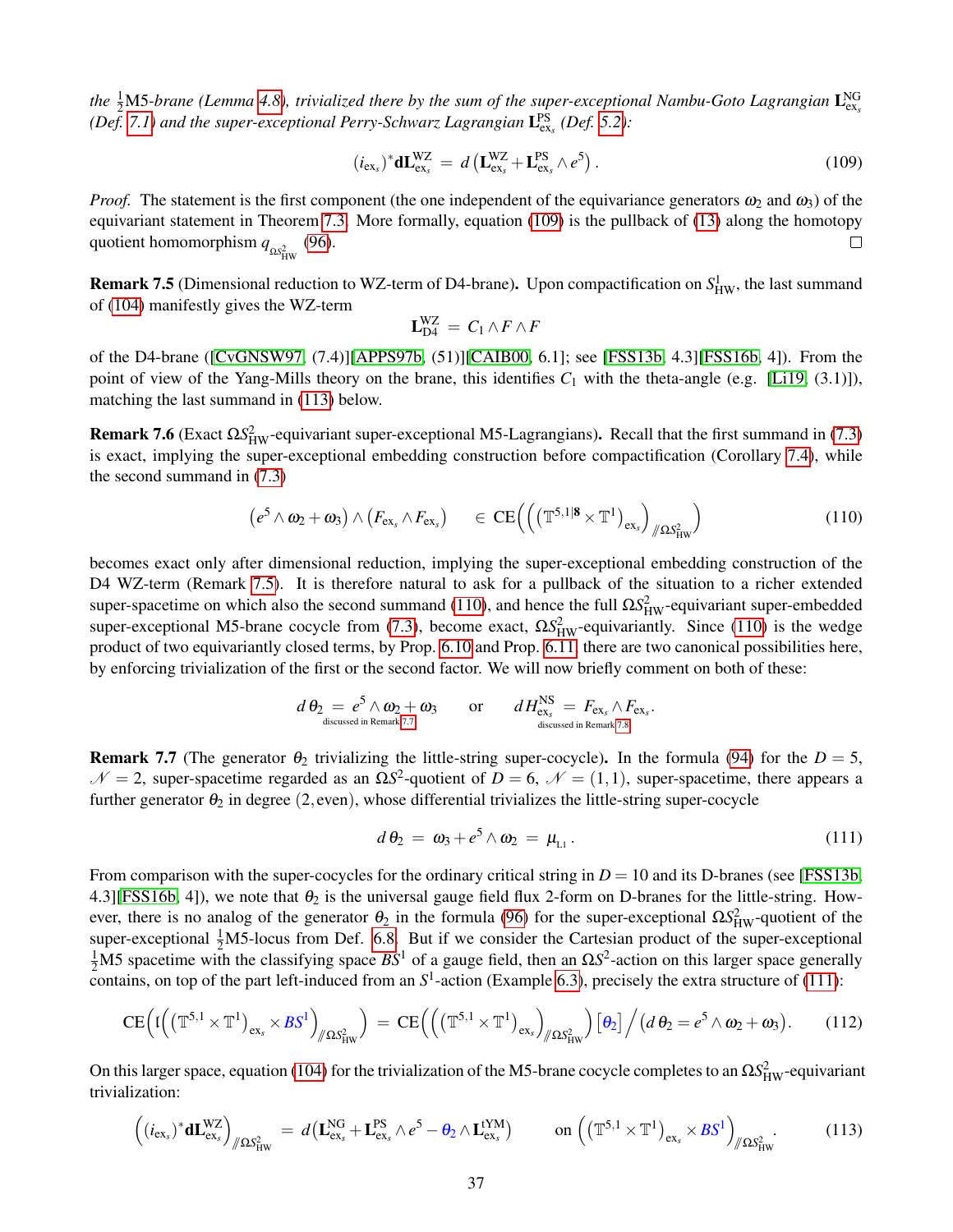**Remark 7.8** (The heterotic 5-brane). The *heterotic super-exceptional*  $1/2$ M5*-spacetime*  $(\mathbb{T}^{5,1|16} \times \mathbb{T}^{1})^{het}_{ex}$  is the homotopy fiber of the wedge square of the super-exceptional 2-flux [\(73\)](#page-25-5) on the super-exceptional <sup>1</sup>/2M5-spacetime (Def. [4.6\)](#page-19-1)



Then on its super-exceptional  $\Omega S_{HW}^2$ -compactification as in Def. [6.8](#page-32-0) the second summand [\(110\)](#page-36-5) and with it the full Ω*S* 2 HW-equivariant super-exceptional M5-brane cocycle [\(104\)](#page-34-5) becomes exact

$$
\left((i_{\text{ex}})^* \mathbf{d} \mathbf{L}_{\text{ex}}^{\text{WZ}}\right)_{/\!\!/ \Omega S_{\text{HW}}^2} = d\left(\mathbf{L}_{\text{ex}}^{\text{NG}} + \mathbf{L}_{\text{ex}}^{\text{PS}} \wedge e^5 + \underbrace{\frac{1}{2}(e^5 \wedge \omega_2 + \omega_3) \wedge H_{\text{ex}}^{\text{NS}}}_{=: \mathbf{L}_{\text{NS5}}^{\text{WZ}}} \right).
$$

The new term  $L_{NS5}^{WZ}$  in the Lagrangian that appears this way has the form of the WZ-term for the heterotic NS5brane [\[Le10,](#page-42-22) (1.5)].

In summary, we thus arrive at the picture shown in [\(7\)](#page-7-1).

### <span id="page-37-0"></span>8 Outlook

In closing, we briefly comment on a few interconnections, issues to be addressed in the future, and some loose ends.

Combining local super-exceptional geometry with global topology. The discussion in this article focuses on the situation of vanishing bosonic 4-flux, keeping only the super-components of the 4-flux, being the M2-brane cocycle  $\mu_{M2}$  [\(2\)](#page-4-0). We had discussed the opposite case of pure bosonic flux in [\[FSS19c\]](#page-41-3). In that case, the subtlety is all in the global topological structure of the Hopf-Wess-Zumino term controlled by *Cohomotopy* cohomology theory [\[FSS19c\]](#page-41-3)[\[FSS19b\]](#page-41-2), while here the subtlety is all in the local differential structure of the Perry-Schwarz Lagrangian, hence of 5d super Yang-Mills plus KK-modes:

<span id="page-37-1"></span>

| Single M5-brane sigma-model |                    |                                                                    |       |
|-----------------------------|--------------------|--------------------------------------------------------------------|-------|
| Aspect                      | Global topological | Local differential                                                 |       |
| Lagrangian term             | Hopf-Wess-Zumino   | $=$ 5d Yang-Mills + KK<br>Perry-Schwarz<br>5d top. Yang-Mills<br>& | (114) |
| Controlled by               | twisted            | $\Omega S^2$ -equivariant                                          |       |
|                             | Cohomotopy         | super-exceptional geometry                                         |       |
| Discussed in                | [FSS19c]           | §6, §7                                                             |       |

In a full picture of the M5-brane sigma-model, both the super-exceptional local geometry and the cohomotopical global structure are to be combined. This will be discussed elsewhere.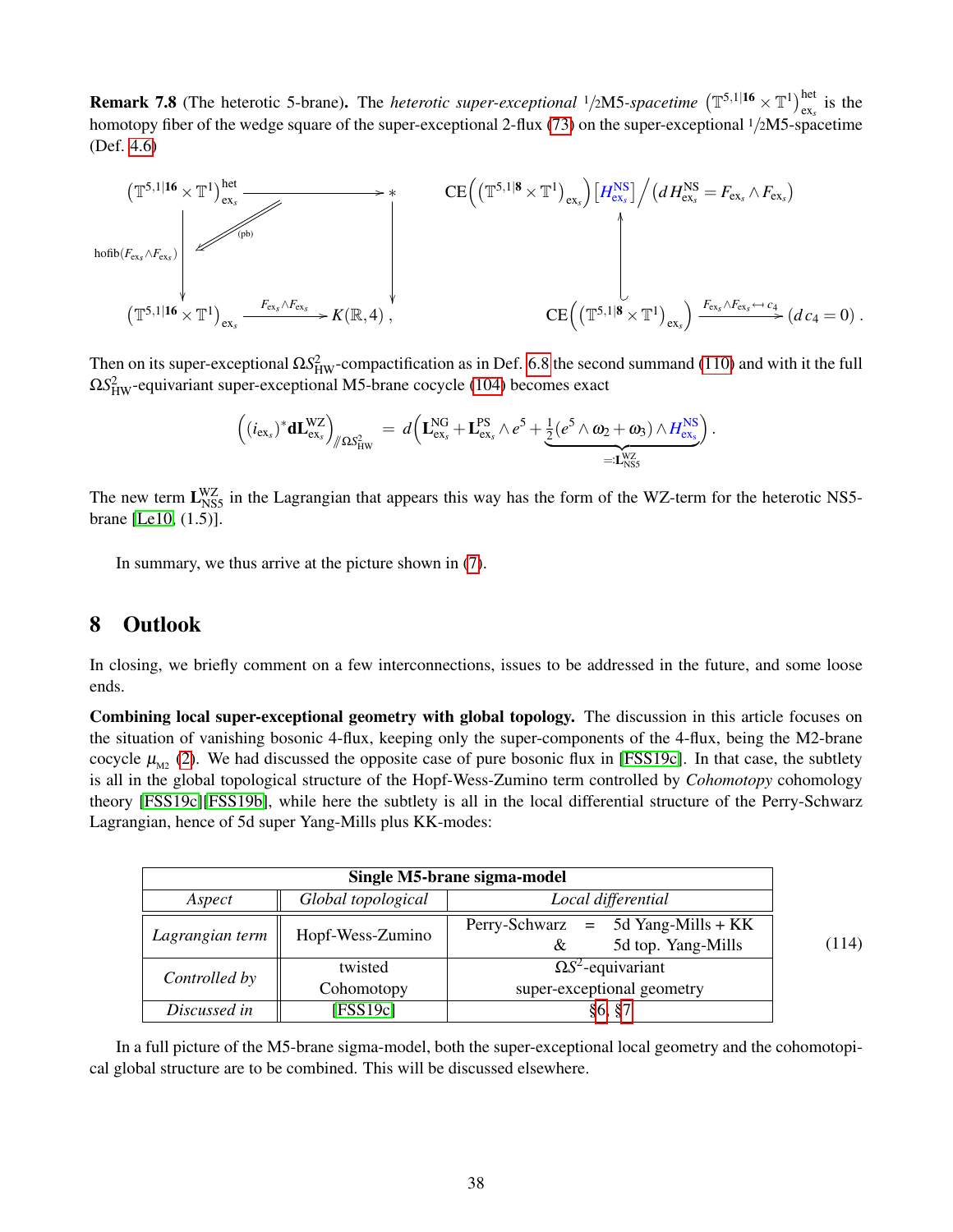Non-abelian gauge enhancement. While we have only discussed abelian gauge fields here, their appearance (by the construction in [§5,](#page-23-0) [§7\)](#page-34-0) via the M2/M5 super-cocycle  $\mu_{M2/M5}$  [\(2\)](#page-4-0) means that the super-cohomotopical gauge enhancement mechanism found in [\[BSS18\]](#page-40-8) applies. Together with the constraints of half-integral flux quantization and tadpole cancellation, which we demonstrate in [\[FSS19b\]](#page-41-2) and [\[SS19\]](#page-43-17), respectively, to follow from C-field charge quantization in full Cohomotopy [\(114\)](#page-37-1), this should generate the expected types of nonabelian gauge fields, both for heterotic M-theory as well as for coincident 5-branes, in the form discussed in [\[Sat10a\]](#page-43-18)[\[Sat10b\]](#page-43-19)[\[FSS12a\]](#page-40-20)[\[FSS12b\]](#page-41-22). While the details remain to be worked out, this opens up the possibility of a concrete strategy for systematically deriving the non-abelian D=6 M5-brane theory from first principles.

A proposal for the gauge sector of a non-abelian M5-brane Lagrangian based on the higher structures of [\[Sat10b\]](#page-43-19)[\[FSS12a\]](#page-40-20)[\[FSS12b\]](#page-41-22) has recently been made in [\[SL18\]](#page-43-20)[\[SL19\]](#page-43-21), but the details are notoriously subtle and hard to get right by an educated Ansatz, see [\[Sae19\]](#page-43-22). With the above strategy this Ansatz might eventually be connected to a systematic derivation.

Covariant enhancement. The constructions in this article relate to the non-covariant M5-brane Lagrangian of [\[PS97\]](#page-42-4)[\[Sc97\]](#page-43-4)[\[APPS97a\]](#page-39-0), (following [\[HT88\]](#page-41-16)), but not manifestly to the covariant formulation of [\[PST96\]](#page-42-15)[\[PST97\]](#page-42-5) [\[BLNPST97\]](#page-39-1).

However, as explained in [\[HSS18,](#page-42-1) pp. 6-7], in the vein of understanding supergravity as super Cartan geometry [\[Lo90\]](#page-42-23)[\[EE12\]](#page-40-21), we are to think of the super-exceptional Minkowski spacetimes considered here, such as the super-exceptional  $\frac{1}{2}$ M5spacetime illustrated in [\(52\)](#page-17-4), as being the infinitesimal moving frames on a super-exceptional curved Cartan geometry. Furthermore, the covariant form of this geometry is to be obtained systematically by actually moving the frames, subject only to the condition of vanishing super-torsion, which, by [\[CL94\]](#page-40-22)[\[Ho97\]](#page-41-23) (see [\[CGNT04,](#page-40-23) Sec. 2.4]), is equivalently the condition that the equations of motion of 11d supergravity hold.



Thus super-Cartan geometry provides a systematic and precise mechanism for globalizing/covariantizing all the local brane constructions given here, as well as the related constructions in [\[HSS18\]](#page-42-1)[\[BSS18\]](#page-40-8), reviewed in [\[FSS19a\]](#page-41-0). While this provides the algorithm, it still has to be run, the details still have to be worked out elsewhere.

Necessity of the  $\frac{1}{2}M5$  configuration? The string theory folklore claims (e.g. [\[DHTV14\]](#page-40-15)) that there are two ways of geometrically engineering  $D = 6 \mathcal{N} = (1,0)$  theories, one of them being the  $\frac{1}{2}$ M5-brane configuration of Remark [4.2.](#page-17-1) Since our rigorous construction confirms this expectation, it would be interesting to precisely classify this – on a mathematical basis – and possibly determine further available choices for the construction. This needs further thinking. At this point, we may at least highlight precisely where the spinor projections of Def. [4.1,](#page-17-2) which define the  $\frac{1}{2}$ M5-locus, enter our proofs:

- 1. The assumption that the spinor 1-forms are fixed under  $\Gamma_{6789}$  is what makes the super-exceptional lift  $v_a^{\text{ex}}$ of the isometric flow along the compactification circle exist: it is used in the last line of [\(59\)](#page-19-7) in the proof of Prop. [4.4.](#page-19-0) There is at least one other brane configuration where an analogous construction works, namely the M-wave inside the MO9 (Remark [4.10\)](#page-22-3). But there could be more possible variants.
- 2. The assumptions that spinor 1-forms are fixed under  $\Gamma_5$  is what implies the technical Lemma [4.12.](#page-22-2) This Lemma appears crucially in various of the following proofs leading up to and including the main Theorem [7.3,](#page-34-1) notably it is used in both [\(79\)](#page-27-1) and [\(80\)](#page-27-2) proving Prop. [5.9](#page-26-0) and then again in [\(107\)](#page-35-1) proving Theorem [7.3.](#page-34-1)

This makes it seem at least unlikely that this assumption could be removed while still retaining the result of a super-exceptional embedding construction.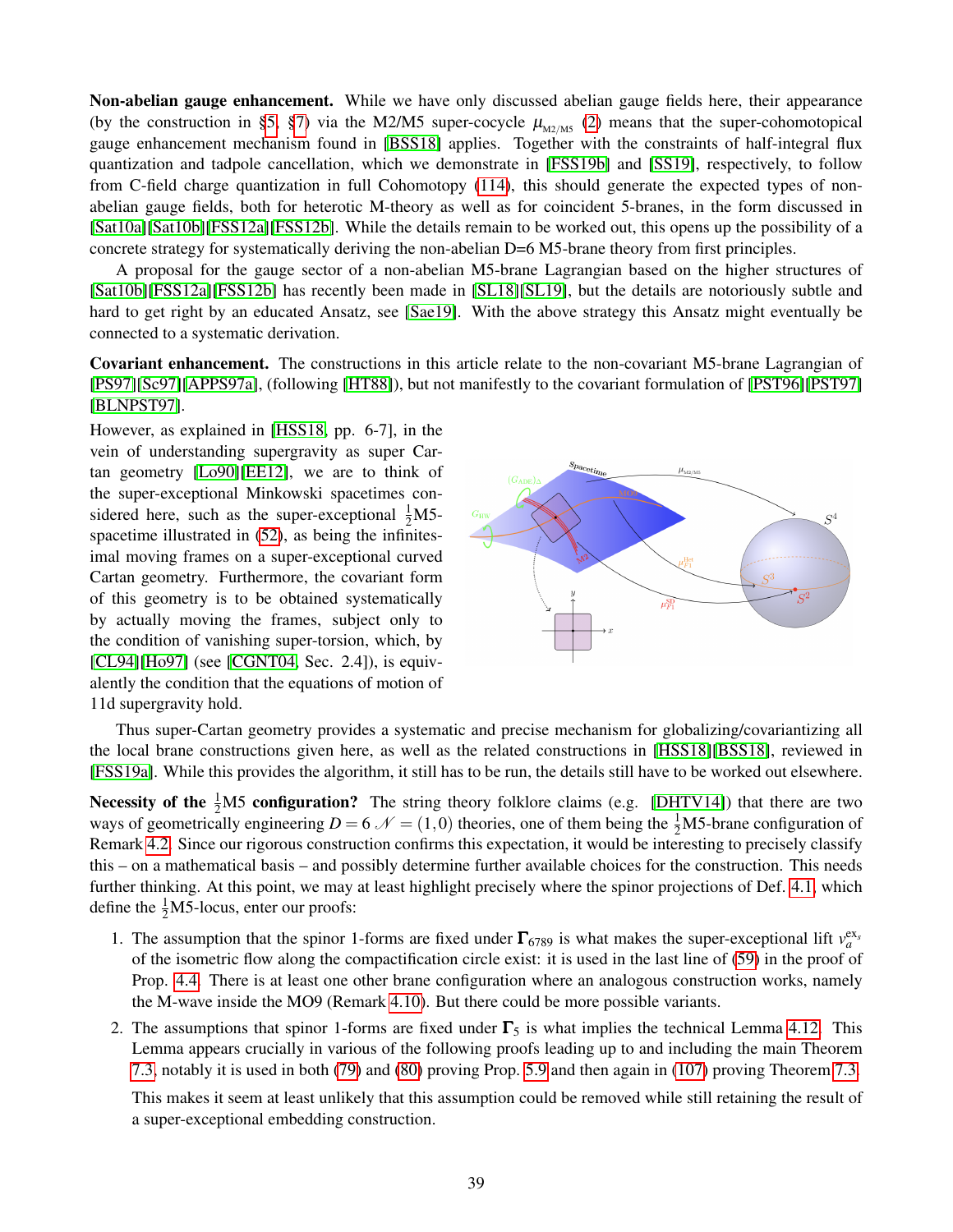DBI corrections in  $\alpha'$  and Super-exceptional 5-form. In our analysis of the super-exceptional Perry-Schwarz La-grangian in [§5,](#page-23-0) we have restricted to the special case that the value of the 5-index tensor  $e_{a_1\cdots a_5}$  on super-exceptional spacetime vanishes. The formulas [\(43\)](#page-14-4) and [\(44\)](#page-14-2) show that, without this assumption, the super-exceptional Perry-Schwarz Lagrangian picks up further correction terms. At the same time, we have studied here the expected DBI corrections to the brane Lagrangian starting at quartic order in the field strength *F* [\[FT85\]](#page-41-24) (see [\[Ts00\]](#page-43-23)). It is natural to conjecture that these two effects are related, but this needs more investigation.

AKSZ sigma-model description. The article [\[Ar18\]](#page-39-14) discusses the local differential structure of the M5 Hopf-Wess-Zumino term in view of exceptional geometry from the point of view of AKSZ sigma-models. The development seems complementary to ours here, but it would be interesting to see if there is a connection.

### Acknowledgements.

The authors would like to thank Alex Arvanitakis, Igor Bandos, and Dmitri Sorokin for useful comments on the first draft. For the final stages of this project, H. S. gratefully acknowledges: "This work was performed in part at Aspen Center for Physics, which is supported by National Science Foundation grant PHY-1607611. This work was partially supported by a grant from the Simons Foundation."

### References

- <span id="page-39-0"></span>[APPS97a] M. Aganagic, J. Park, C. Popescu, and J. Schwarz, *World-Volume Action of the M Theory Five-Brane*, Nucl. Phys. B 496 (1997), 191-214, [[arXiv:hep-th/9701166](https://arxiv.org/abs/hep-th/9701166)].
- <span id="page-39-2"></span>[APPS97b] M. Aganagic, J. Park, C. Popescu, and J. Schwarz, *Dual D-Brane Actions*, Nucl. Phys. B 496 (1997), 215-230, [[arXiv:hep-th/9702133](https://arxiv.org/abs/hep-th/9702133)].
- <span id="page-39-12"></span>[AH97] O. Aharony and A. Hanany, *Branes, Superpotentials and Superconformal Fixed Points*, Nucl. Phys. B 504 (1997), 239-271, [[arXiv:hep-th/9704170](https://arxiv.org/abs/hep-th/9704170)].
- <span id="page-39-5"></span>[ADR16] L. Andrianopoli, R. D'Auria, and L. Ravera, *Hidden Gauge Structure of Supersymmetric Free Differential Algebras*, J. High Energy Phys. 1608 (2016) 095, [[arXiv:1606.07328](https://arxiv.org/abs/1606.07328)].
- <span id="page-39-11"></span>[AF17] F. Apruzzi and M. Fazzi,  $AdS_7/CFT_6$  with orientifolds, J. High Energ. Phys. (2018) 2018: 124 [\[arXiv:1712.03235\]](https://arxiv.org/abs/1712.03235)
- <span id="page-39-14"></span>[Ar18] A. Arvanitakis, *Brane Wess-Zumino terms from AKSZ and exceptional generalised geometry as an L*∞ *algebroid*, [[arXiv:1804.07303](https://arxiv.org/abs/1804.07303)].
- <span id="page-39-13"></span>[ADR86] J. Atick, A. Dhar, and B. Ratra, *Superspace formulation of ten-dimensional N* = 1 *supergravity coupled to N* = 1 *super Yang-Mills theory*, Phys. Rev. D 33 (1986), 2824-2832, [[doi:10.1103/PhysRevD.33.2824](https://journals.aps.org/prd/abstract/10.1103/PhysRevD.33.2824)].
- <span id="page-39-10"></span>[vB90] P van Baal, *An introduction to topological Yang-Mills theory*, Acta Phys. Polon. B21 (1990) 73 [\[spire:280417\]](http://inspirehep.net/record/280417).
- <span id="page-39-3"></span>[Ba17] I. Bandos, *Exceptional field theories, superparticles in an enlarged 11D superspace and higher spin theories*, Nucl. Phys. B 925 (2017), 28-62, [[arXiv:1612.01321](https://arxiv.org/abs/1612.01321)].
- <span id="page-39-4"></span>[BAIPV04] I. Bandos, J. A. de Azcarraga, J. M. Izquierdo, M. Picon, and O. Varela, *On the underlying gauge group structure of D* = 11 *supergravity*, Phys. Lett. **B 596** (2004), 145-155, [arXiv: hep-th/0406020].
- <span id="page-39-7"></span>[BSV95] I. Bandos, D. Sorokin, and D. Volkov, *On the generalized action principle for superstrings and supermembranes*, Phys. Lett. B 352 (1995), 269-275, [[arXiv:hep-th/9502141](https://arxiv.org/abs/hep-th/9502141)].
- <span id="page-39-1"></span>[BLNPST97] I. Bandos, K. Lechner, A. Nurmagambetov, P. Pasti, D. Sorokin, and M. Tonin, *Covariant Action for the Super-Five-Brane of M-Theory*, Phys. Rev. Lett. 78 (1997), 4332-4334, [[arXiv:hep-th/9701149](https://arxiv.org/abs/hep-th/9701149)].
- <span id="page-39-6"></span>[BPSTV95] I. Bandos, P. Pasti, D. Sorokin, M. Tonin, and D. Volkov, *Superstrings and supermembranes in the doubly supersymmetric geometrical approach*, Nucl. Phys. B 446 (1995), 79-118, [[arXiv:hep-th/9501113](https://arxiv.org/abs/hep-th/9501113)].
- <span id="page-39-9"></span>[BS88] L. Baulieu and I. Singer, *Topological Yang-Mills symmetry*, Nucl. Phys. Proc. Suppl. B 5 (1988), 12-19, [[doi:10.1016/0920-5632\(88\)90366-0](https://doi.org/10.1016/0920-5632(88)90366-0)].
- <span id="page-39-8"></span>[BBS95] K. Becker, M. Becker, and A. Strominger, *Fivebranes, Membranes and Non-Perturbative String Theory*, Nucl. Phys. B 456 (1995), 130-152, [[arXiv:hep-th/9507158](https://arxiv.org/abs/hep-th/9507158)].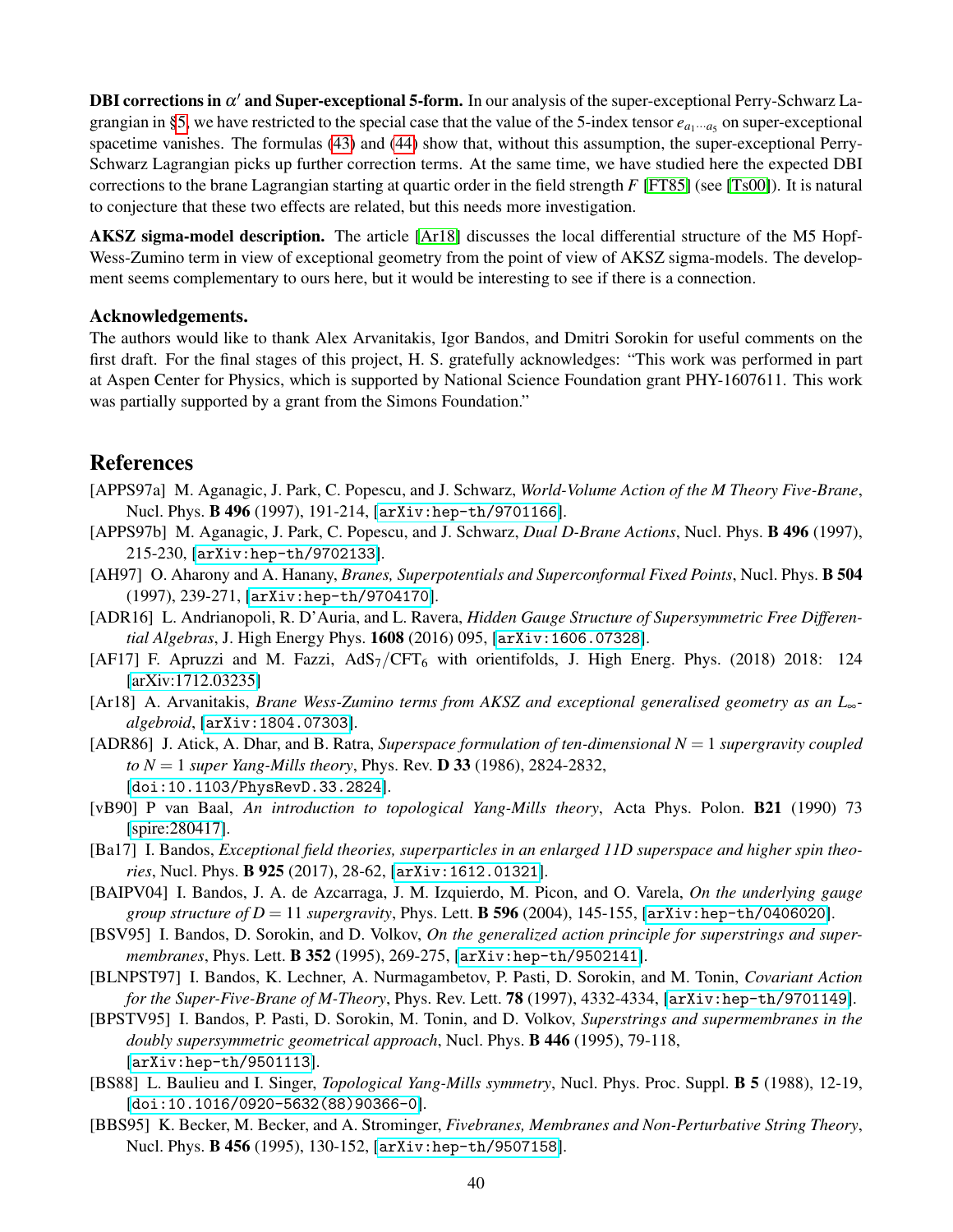- <span id="page-40-7"></span>[BST87] E. Bergshoeff, E. Sezgin, and P. Townsend, *Supermembranes and eleven-dimensional supergravity*, Phys. Lett. B 189 (1987), 75-78, [[spire:248230](http://inspirehep.net/record/248230)].
- <span id="page-40-16"></span>[BBLPT88] L. Bonora, M. Bregola, K. Lechner, P. Pasti, and M. Tonin, *Anomaly-free supergravity and super-Yang-Mills theories in ten dimensions*, Nucl. Phys. B 296 (1988), 877-901, [[doi:10.1016/0550-3213\(88\)90402-6](https://doi.org/10.1016/0550-3213(88)90402-6)].
- <span id="page-40-9"></span>[BM18] V. Braunack-Mayer, *Rational parametrised stable homotopy theory*, PhD thesis, Zürich, 2018, [[ncatlab.org/schreiber/files/VBM](https://ncatlab.org/schreiber/files/VBM_RPSHT.pdf)\_RPSHT.pdf]
- <span id="page-40-8"></span>[BSS18] V. Braunack-Mayer, H. Sati, and U. Schreiber, *Gauge enhancement for Super M-branes via Parameterized stable homotopy theory*, Comm. Math. Phys. 371 (2019), 197-265, [[arXiv:1806.01115](https://arxiv.org/abs/1806.01115)][hep-th].
- <span id="page-40-6"></span>[BuSS18] D. Butter, H. Samtleben, and E. Sezgin, *E*7(7) *Exceptional Field Theory in Superspace*, J. High Energy Phys. 01 (2019) 087, [[arXiv:1811.00038](https://arxiv.org/abs/1811.00038)].
- <span id="page-40-14"></span>[CHS19] S. Cabrera, A. Hanany, and M. Sperling, *Magnetic Quivers, Higgs Branches, and 6d*  $\mathcal{N} = (1,0)$  *Theories*, J. High Energy Phys. (2019) 2019: 71, [[arXiv:1904.12293](https://arxiv.org/abs/1904.12293)].
- <span id="page-40-10"></span>[CDF91] L. Castellani, R. D'Auria, and P. Fre,´ *Supergravity and Superstrings – A geometric perspective*, World Scientific, Singapore, 1991, [[doi:10.1142/0224](https://doi.org/10.1142/0224)].
- <span id="page-40-22"></span>[CL94] A. Candiello and K. Lechner, *Duality in supergravity theories*, Nucl. Phys. B412 (1994) 479-501, [[arXiv:hep-th/9309143](https://arxiv.org/abs/hep-th/9309143)].
- <span id="page-40-3"></span>[Ce14] M. Cederwall, *Fundamental issues in extended geometry*, 8th Mathematical Physics Meeting, Belgrade 2014, [[spire:1477275](http://inspirehep.net/record/1477275)].
- <span id="page-40-4"></span>[CEK13] M. Cederwall, J. Edlund, and A. Karlsson, *Exceptional geometry and tensor fields*, J. High Energy Phys. (2013) 2013: 28, [[arXiv:1302.6736](https://arxiv.org/abs/1302.6736)].
- <span id="page-40-23"></span>[CGNT04] M. Cederwall, U. Gran, B. Nilsson, D. Tsimpis, *Supersymmetric Corrections to Eleven-Dimensional Supergravity*, J. High Energy Phys. 0505 (2005), 052, [[arXiv:hep-th/0409107](https://arxiv.org/abs/hep-th/0409107)].
- <span id="page-40-18"></span>[CvGNSW97] M. Cederwall, A. von Gussich, B. Nilsson, P. Sundell, and A. Westerberg, *The Dirichlet Super-p-Branes in Ten-Dimensional Type IIA and IIB Supergravity*, Nucl. Phys. B 490 (1997), 179-201, [[arXiv:hep-th/9611159](https://arxiv.org/abs/hep-th/9611159)].
- <span id="page-40-1"></span>[CJ79] E. Cremmer and B. Julia, *The SO(8) supergravity*, Nucl. Phys. B 159 (1979), 141-212, [[doi:10.1016/0550-3213\(79\)90331-6](https://doi.org/1016/0550-3213(79)90331-6)].
- <span id="page-40-19"></span>[CAIB00] C. Chryssomalakos, J. de Azcárraga, J. Izquierdo, and C. Pérez Bueno, *The geometry of branes and extended superspaces*, Nucl. Phys. B 567 (2000), 293-330, [[arXiv:hep-th/9904137](http://arxiv.org/abs/hep-th/9904137)].
- <span id="page-40-12"></span>[DNP03] A. Dasgupta, H. Nicolai, and J. Plefka, *An Introduction to the Quantum Supermembrane*, Grav. Cosmol. 8 (2002), 1; Rev. Mex. Fis. 49 S1 (2003), 1-10, [[arXiv:hep-th/0201182](https://arxiv.org/abs/hep-th/0201182)].
- <span id="page-40-5"></span>[D'AF82] R. D'Auria and P. Fré, *Geometric supergravity in D* = 11 *and its hidden supergroup*, Nucl. Phys. **B** 201 (1982), 101–140, [[ncatlab.org/nlab/files/GeometricSupergravity.pdf](http://ncatlab.org/nlab/files/GeometricSupergravity.pdf)]
- <span id="page-40-15"></span>[DHTV14] M. Del Zotto, J. Heckman, A. Tomasiello, and C. Vafa, 6*d Conformal Matter*, J. High Energy Phys. 02 (2015), 054, [[arXiv:1407.6359](https://arxiv.org/abs/1407.6359)].
- <span id="page-40-11"></span>[dWHN88] B. de Wit, J. Hoppe, and H. Nicolai, *On the Quantum Mechanics of Supermembranes*, Nucl. Phys. B 305 (1988), 545-581, [[spire:261702](http://inspirehep.net/record/261702)].
- <span id="page-40-13"></span>[Do10] M. Douglas, *On D* = 5 *super Yang-Mills theory and* (2,0) *theory*, J. High Energy Phys. 1102 (2011), 011, [[arXiv:1012.2880](https://arxiv.org/abs/1012.2880)].
- <span id="page-40-21"></span>[EE12] M. Egeileh and F. El Chami, *Some remarks on the geometry of superspace supergravity*, J. Geom. Phys. 62 (2012), 53-60, [<https://doi.org/10.1016/j.geomphys.2011.09.008>].
- <span id="page-40-17"></span>[ES03] J. Evslin and H. Sati, *SUSY vs E8 Gauge Theory in 11 Dimensions*, J. High Energy Phys. 0305 (2003) 048, [[arXiv:hep-th/0210090](https://arxiv.org/abs/hep-th/0210090)].
- <span id="page-40-2"></span>[Fe18] O. de Felice, *Flux Backgrounds and Exceptional Generalised Geometry*, PhD thesis, Universite Pierre et ´ Marie Curie - LPTHE, [[arXiv:1808.04225](http://arxiv.org/abs/1808.04225)] [hep-th].
- <span id="page-40-0"></span>[FSS13b] D. Fiorenza, H. Sati, and U. Schreiber, *Super Lie n-algebra extensions, higher WZW models, and super p-branes*, Intern. J. Geom. Meth. Mod. Phys. 12 (2015) 1550018 , [[arXiv:1308.5264](http://arxiv.org/abs/1308.5264)].
- <span id="page-40-20"></span>[FSS12a] D. Fiorenza, H. Sati and U. Schreiber, *The E*<sup>8</sup> *moduli 3-stack of the C-field*, Commun. Math. Phys. 333 (2015), 117-151, [\[arXiv:1202.2455\]](https://arxiv.org/abs/1202.2455).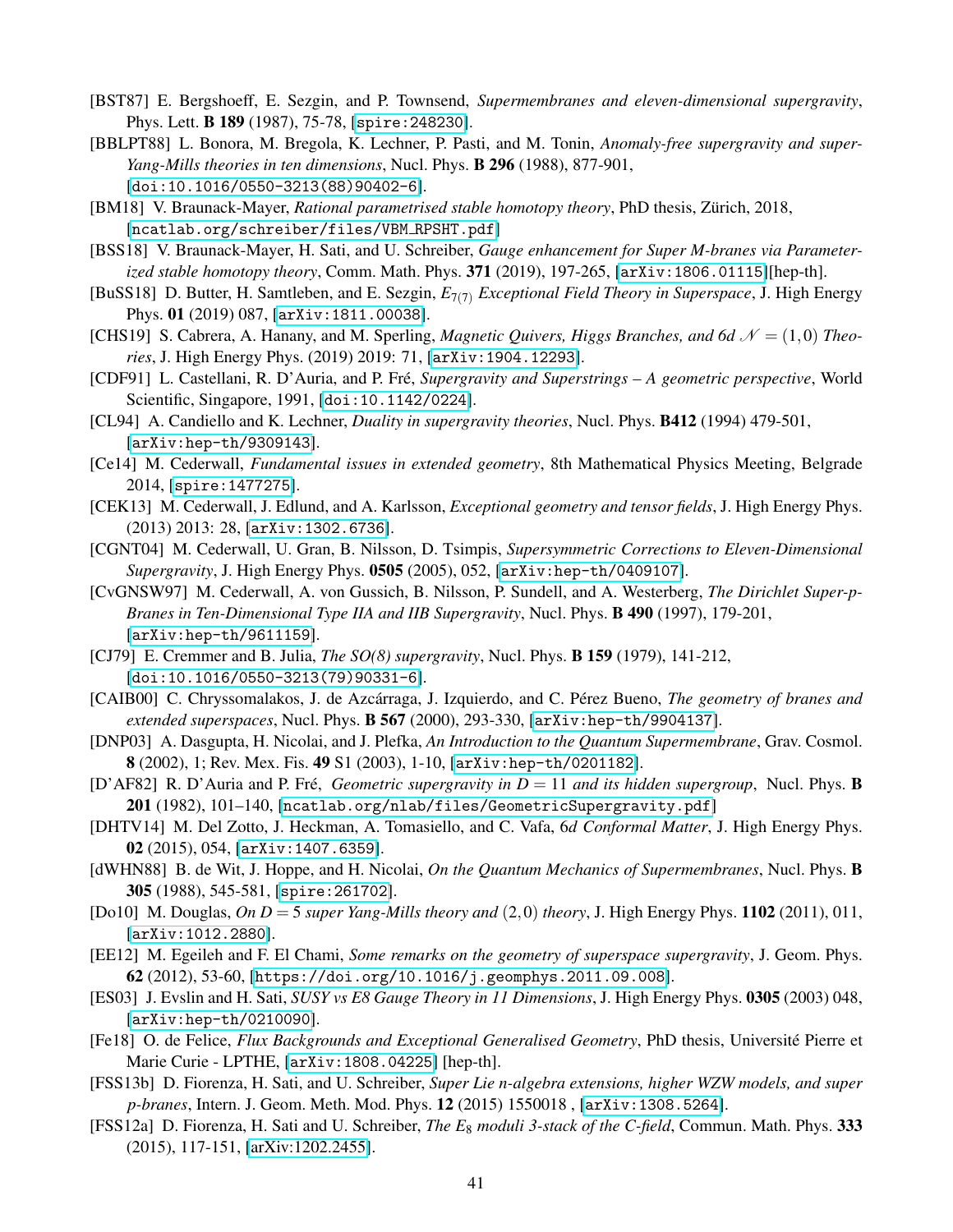- <span id="page-41-22"></span>[FSS12b] D. Fiorenza, H. Sati and U. Schreiber, *Multiple M5-branes, String 2-connections, and 7d nonabelian Chern-Simons theory*, Adv. Theor. Math. Phys. 18 (2014), 229-321, [\[arXiv:1201.5277\]](https://arxiv.org/abs/1201.5277).
- <span id="page-41-14"></span>[FSS15] D. Fiorenza, H. Sati, and U. Schreiber, *The WZW term of the M5-brane and differential cohomotopy*, J. Math. Phys. 56 (2015), 102301, [[arXiv:1506.07557](https://arxiv.org/abs/1506.07557)].
- <span id="page-41-13"></span>[FSS16a] D. Fiorenza, H. Sati, and U. Schreiber, *Rational sphere valued supercocycles in M-theory and type IIA string theory*, J. Geom. Phys. 114 (2017) 91-108, [[arXiv:1606.03206](https://arxiv.org/abs/1606.03206)].
- <span id="page-41-1"></span>[FSS16b] D. Fiorenza, H. Sati, and U. Schreiber, *T-Duality from super Lie n-algebra cocycles for super p-branes*, [Adv. Theor. Math. Phys.](http://www.intlpress.com/site/pub/pages/journals/items/atmp/content/vols/0022/0005/) 22 (2018) no. 5, [[arXiv:1611.06536](https://arxiv.org/abs/1611.06536)].
- <span id="page-41-7"></span>[FSS18] D. Fiorenza, H. Sati, and U. Schreiber, *Higher T-duality of super M-branes*, Adv. Theor. Math. Phys. (2020) [[arXiv:1803.05634](https://arxiv.org/abs/1803.05634)].
- <span id="page-41-0"></span>[FSS19a] D. Fiorenza, H. Sati, and U. Schreiber, *The rational higher structure of M-theory*, Proc. LMS-EPSRC Durham Symposium *Higher Structures in M-Theory*, August 2018, Fortsch. der Phys., 2019, [[doi:10.1002/prop.201910017](https://doi.org/10.1002/prop.201910017)] [[arXiv:1903.02834](https://arxiv.org/abs/1903.02834)].
- <span id="page-41-2"></span>[FSS19b] D. Fiorenza, H. Sati, and U. Schreiber, *Twisted Cohomotopy implies M-theory anomaly cancellation*, Comm. Math. Phys. (2020) [[arXiv:1904.10207](https://arxiv.org/abs/1904.10207)].
- <span id="page-41-3"></span>[FSS19c] D. Fiorenza, H. Sati, and U. Schreiber, *Twisted Cohomotopy implies level quantization of the full 6d Wess-Zumino term of the M5-brane*, [[arXiv:1906.07417](https://arxiv.org/abs/1906.07417)].
- <span id="page-41-24"></span>[FT85] E. Fradkin and A. Tseytlin, *Non-linear electrodynamics from quantized strings*, Phys. Lett. B 163 (1985), 123-130, [[doi:10.1016/0370-2693\(85\)90205-9](https://doi.org/10.1016/0370-2693(85)90205-9)].
- [GT14] D. Gaiotto and A. Tomasiello, *Holography for* (1,0) *theories in six dimensions*, J. High Energy Phys. 12 (2014) 003, [[arXiv:1404.0711](https://arxiv.org/abs/1404.0711)].
- <span id="page-41-17"></span>[GKST01] E. Gorbatov, V.S. Kaplunovsky, J. Sonnenschein, S. Theisen, and S. Yankielowicz, *On Heterotic Orbifolds, M Theory and Type I' Brane Engineering*, J. High Energy Phys. 0205 (2002), 015, [[arXiv:hep-th/0108135](https://arxiv.org/abs/hep-th/0108135)].
- <span id="page-41-9"></span>[GS84] M. Green and J. Schwarz, *Covariant description of superstrings*, Phys. Lett. B 136 (1984), 367-370, [[spire:193596](http://inspirehep.net/record/193596)].
- <span id="page-41-12"></span>[GM13] P. Griffiths and J. Morgan, *Rational Homotopy Theory and Differential Forms*, Progress in Mathematics vol. 16, Birkhaüser, 2013, [[doi:10.1007/978-1-4614-8468-4](https://doi.org/10.1007/978-1-4614-8468-4)].
- <span id="page-41-4"></span>[Gu16] A. Guijosa, *QCD, with Strings Attached*, Int. J. Mod. Phys. E 25 (2016), 1630006, [[arXiv:1611.07472](https://arxiv.org/abs/1611.07472)].
- <span id="page-41-21"></span>[GuSt99] V. W. Guillemin and S. Sternberg, *Supersymmetry and Equivariant de Rham Theory*, Springer-Verlag, Berlin, 1999.
- <span id="page-41-18"></span>[HZ97] A. Hanany and A. Zaffaroni, *Branes and Six Dimensional Supersymmetric Theories*, Nucl. Phys. B 529 (1998), 180-206, [[arXiv:hep-th/9712145](https://arxiv.org/abs/hep-th/9712145)].
- <span id="page-41-20"></span>[HZ99] A. Hanany and A. Zaffaroni, *Issues on Orientifolds: On the brane construction of gauge theories with* SO(2*n*) *global symmetry*, J. High Energy Phys. 9907 (1999) 009, [[arXiv:hep-th/9903242](https://arxiv.org/abs/hep-th/9903242)].
- <span id="page-41-10"></span>[HM99] J. Harvey and G. Moore, *Superpotentials and Membrane Instantons*, [[arXiv:hep-th/9907026](https://arxiv.org/abs/hep-th/9907026)].
- <span id="page-41-19"></span>[HKLTY15] H. Hayashi, S.-S. Kim, K. Lee, M. Taki, and F. Yagi, *More on 5d descriptions of 6d SCFTs*, J. High Energy Phys. 10 (2016) 126, [[arXiv:1512.08239](https://arxiv.org/abs/1512.08239)].
- <span id="page-41-15"></span>[HR18] J. Heckman and T. Rudelius, *Top Down Approach to 6D SCFTs*, J. Phys. A: Math. Theor. 52 (2018), 093001, [[arXiv:1805.06467](https://arxiv.org/abs/1805.06467)].
- <span id="page-41-16"></span>[HT88] M. Henneaux and C. Teitelboim, *Dynamics of chiral (self-dual) p-forms*, Phys. Lett. B 206 (1988), 650- 654, [[doi:10.1016/0370-2693\(88\)90712-5](https://doi.org/10.1016/0370-2693(88)90712-5)].
- <span id="page-41-11"></span>[Hes06] K. Hess, *Rational homotopy theory: a brief introduction*, Interactions between homotopy theory and algebra, 175-202. Contemp. Math 436 [[arXiv:math.AT/0604626](http://arxiv.org/abs/math.AT/0604626)].
- <span id="page-41-5"></span>[HW95] P. Hořava and E. Witten, *Heterotic and Type I string dynamics from eleven dimensions*, Nucl. Phys. **B** 460 (1996) 506-524, [[arXiv:hep-th/9510209](https://arxiv.org/abs/hep-th/9510209)].
- <span id="page-41-6"></span>[HW96] P. Hořava and E. Witten, *Eleven dimensional supergravity on a manifold with boundary*, Nucl. Phys. **B** 475 (1996) 94-114, [[arXiv:hep-th/9603142](https://arxiv.org/abs/hep-th/9603142)].
- <span id="page-41-23"></span>[Ho97] P. Howe, *Weyl superspace*, Phys. Lett. B 415 (1997), 149-155, [[arXiv:hep-th/9707184](https://arxiv.org/abs/hep-th/9707184)].
- <span id="page-41-8"></span>[HS97] P. Howe and E. Sezgin, *D* = 11*, p* = 5, Phys. Lett. B 394 (1997), 62-66, [[arXiv:hep-th/9611008](https://arxiv.org/abs/hep-th/9611008)].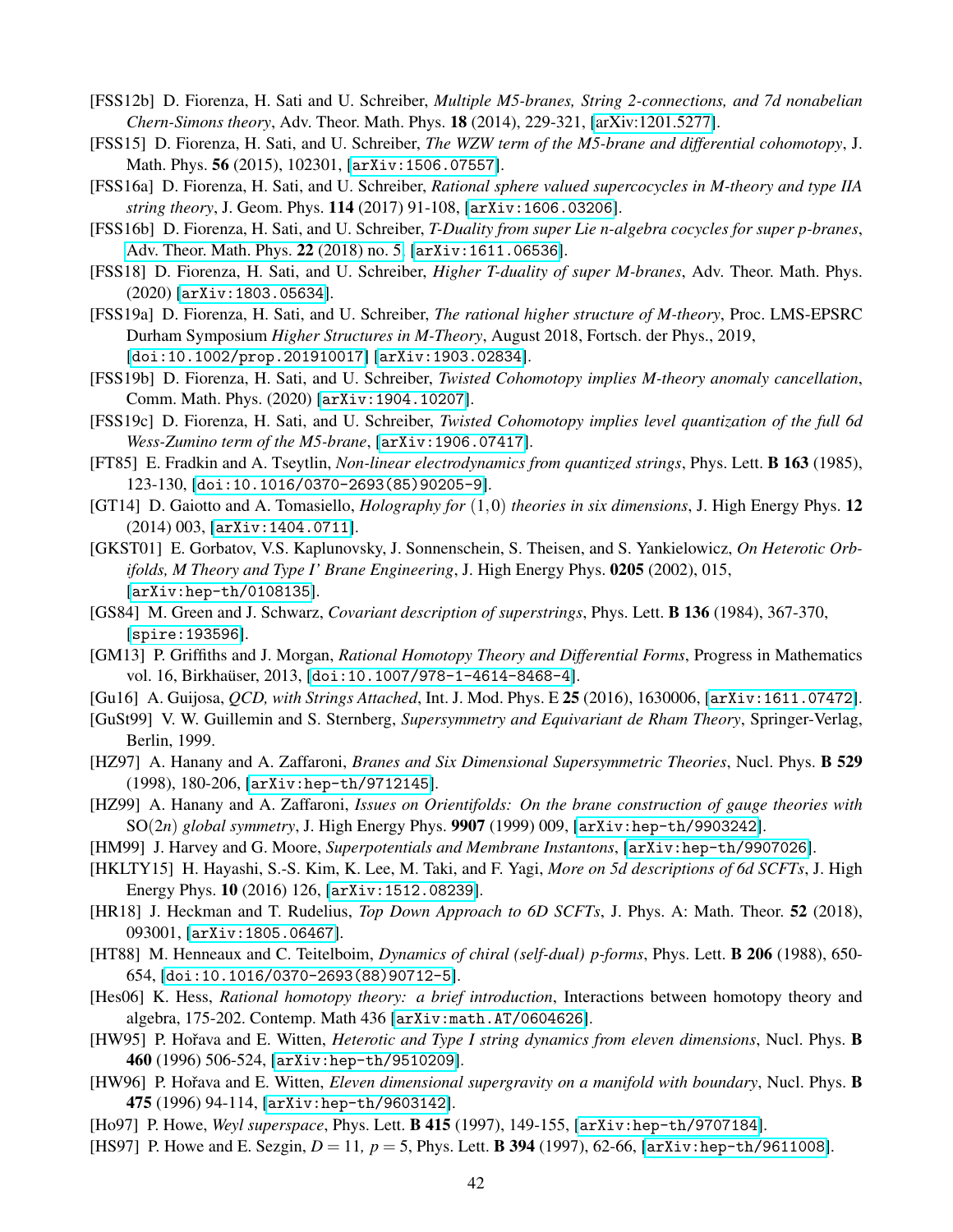- <span id="page-42-12"></span>[HSW97] P. Howe, E. Sezgin, and P. West, *Covariant Field Equations of the M Theory Five-Brane*, Phys. Lett. B 399 (1997), 49-59, [[arXiv:hep-th/9702008](https://arxiv.org/abs/hep-th/9702008)].
- <span id="page-42-10"></span>[HS05] P. Howe and E. Sezgin, *The supermembrane revisited*, Class. Quant. Grav. 22 (2005), 2167-2200, [[arXiv:hep-th/0412245](https://arxiv.org/abs/hep-th/0412245)].
- <span id="page-42-1"></span>[HSS18] J. Huerta, H. Sati, and U. Schreiber, *Real ADE-equivariant (co)homotopy and Super M-branes*, Commun. Math. Phys. 371 (2019), 425-524, [[arXiv:1805.05987](https://arxiv.org/abs/1805.05987)].
- <span id="page-42-7"></span>[Hul07] C. Hull, *Generalised Geometry for M-Theory*, J. High Energy Phys. 0707 (2007), 079, [[arXiv:hep-th/0701203](https://arxiv.org/abs/hep-th/0701203)].
- <span id="page-42-6"></span>[HT95] C. M. Hull and P. K. Townsend, *Unity of superstring dualities*, Nucl. Phys. B 438 (1995), 109-137, [[arXiv:hep-th/9410167](https://arxiv.org/abs/hep-th/9410167)].
- <span id="page-42-13"></span>[JSSW19] B. Jurčo, C. Saemann, U. Schreiber, and M. Wolf, *Higher Structures in M-Theory*, LMS-EPSRC Durham Symposium, Aug. 2018, Fortsch. d. Phys. 2019, [[arXiv:1903.02807](https://arxiv.org/abs/1903.02807)].
- <span id="page-42-17"></span>[KSTY99] V. Kaplunovsky, J. Sonnenschein, S. Theisen, and S. Yankielowicz, *On the Duality between Perturbative Heterotic Orbifolds and M-Theory on*  $T^4/Z_N$ , Nucl. Phys. **B 590** (2000), 123-160, [[arXiv:hep-th/9912144](https://arxiv.org/abs/hep-th/9912144)].
- <span id="page-42-8"></span>[KNS00] K. Koepsell, H. Nicolai, and H. Samtleben, *An exceptional geometry for d=11 supergravity?*, Class. Quant. Grav. 17 (2000), 3689-3702, [[arXiv:hep-th/0006034](https://arxiv.org/abs/hep-th/0006034)].
- <span id="page-42-16"></span>[LPS10] N. Lambert, C. Papageorgakis, and M. Schmidt-Sommerfeld, *M5-Branes, D4-Branes and Quantum 5D super-Yang-Mills*, J. High Energy Phys. 1101 (2011), 083, [[arXiv:1012.2882](https://arxiv.org/abs/1012.2882)].
- <span id="page-42-3"></span>[La19] N. Lambert, *Lessons from M2's and Hopes for M5's*, Proc. of the LMS-EPSRC Durham Symposium: *Higher Structures in M-Theory*, Aug. 2018, Fortschritte der Physik, 2019, [[arXiv:1903.02825](https://arxiv.org/abs/1903.02825)].
- <span id="page-42-22"></span>[Le10] K. Lechner, *Quantum properties of the heterotic five-brane*, Phys. Lett. B 693 (2010), 323-329, [[arXiv:1005.5719](https://arxiv.org/abs/1005.5719)].
- <span id="page-42-21"></span>[Li19] S.-w. Li, *The theta-dependent Yang-Mills theory at finite temperature in a holographic description*, [[arXiv:1907.10277](https://arxiv.org/abs/1907.10277)].
- <span id="page-42-23"></span>[Lo90] J. Lott, *The geometry of supergravity torsion constraints*, Comm. Math. Phys. 133 (1990), 563-615; see [[arXiv:math/0108125](https://arxiv.org/abs/math/0108125)].
- <span id="page-42-19"></span>[MQ86] V. Mathai and D. Quillen, *Superconnections, Thom classes and equivariant differential forms*, Topology 25 (1986), 85-110, [[doi:10.1016/0040-9383\(86\)90007-8](https://doi.org/10.1016/0040-9383(86)90007-8)].
- <span id="page-42-20"></span>[Me06] E. Meinrenken, *Equivariant cohomology and the Cartan model*, Encyclopedia of Mathematical Physics, Elsevier, 2006, [<http://www.math.toronto.edu/mein/research/enc.pdf>].
- <span id="page-42-2"></span>[Mo12] G. Moore, *Applications of the six-dimensional* (2,0) *theories to Physical Mathematics*, Felix Klein lectures, Bonn 2012, [<http://www.physics.rutgers.edu/~gmoore/FelixKleinLectureNotes.pdf>]
- <span id="page-42-0"></span>[Mo14] G. Moore, *Physical Mathematics and the Future*, talk at [Strings 2014,](http://physics.princeton.edu/strings2014/) [<http://www.physics.rutgers.edu/~gmoore/PhysicalMathematicsAndFuture.pdf>]
- <span id="page-42-11"></span>[NS71] A. Neveu and J. Schwarz, *Factorizable dual model of pions*, Nucl. Phys. B31 (1971), 86-112, [[doi:10.1016/0550-3213\(71\)90448-2](https://doi.org/10.1016/0550-3213(71)90448-2)].
- <span id="page-42-18"></span>[NSS12] T. Nikolaus, U. Schreiber, and D. Stevenson, *Principal* ∞*-bundles – General Theory*, J. Homotopy Related Struc. 10 (2015), 749-801, [[arXiv:1207.0248](https://arxiv.org/abs/1207.0248)].
- <span id="page-42-9"></span>[PW08] P. P. Pacheco and D. Waldram, *M-theory, exceptional generalised geometry and superpotentials*, J. High Energy Phys. 0809 (2008), 123, [[arXiv:0804.1362](https://arxiv.org/abs/0804.1362)] [hep-th].
- <span id="page-42-15"></span>[PST96] P. Pasti, D. Sorokin, and M. Tonin, *On Lorentz Invariant Actions for Chiral P-Forms*, Phys. Rev. D 55 (1997), 6292-6298, [[arXiv:hep-th/9611100](https://arxiv.org/abs/hep-th/9611100)].
- <span id="page-42-5"></span>[PST97] P. Pasti, D. Sorokin, and M. Tonin, *Covariant Action for a D* = 11 *Five-Brane with the Chiral Field*, Phys. Lett. B 398 (1997), 41-46, [[arXiv:hep-th/9701037](https://arxiv.org/abs/hep-th/9701037)].
- <span id="page-42-4"></span>[PS97] M. Perry and J. Schwarz, *Interacting Chiral Gauge Fields in Six Dimensions and Born-Infeld Theory*, Nucl. Phys. B 489 (1997), 47-64, [[arXiv:hep-th/9611065](https://arxiv.org/abs/hep-th/9611065)].
- <span id="page-42-14"></span>[Qu69] D. Quillen, *Rational homotopy theory*, The Annals of Mathematics, Second Series, Vol. 90, No. 2 (1969), pp. 205-295 [\[\]](https://www.jstor.org/stable/1970725?seq=1)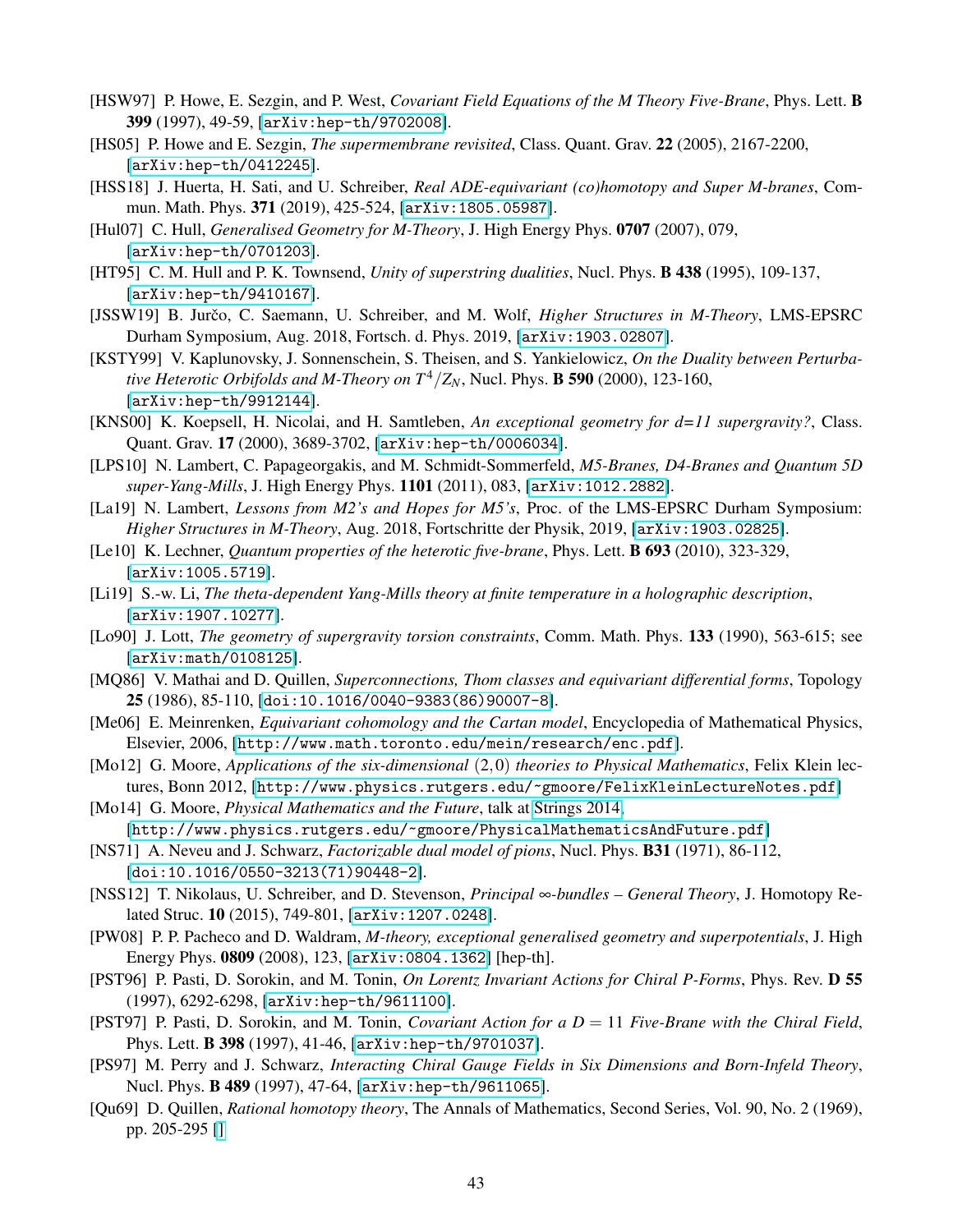- <span id="page-43-13"></span>[R71] P. Ramond, *Dual theory for Free Fermions*, Phys. Rev. D 3 (1971), 2415-2418, [[doi:10.1103/PhysRevD.3.2415](https://doi.org/10.1103/PhysRevD.3.2415)].
- <span id="page-43-2"></span>[Re14] A. Rebhan, *The Witten-Sakai-Sugimoto model: A brief review and some recent results*, EPJ Web of Conferences 95, EDP Sciences, 2015, [[arXiv:1410.8858](https://arxiv.org/abs/1410.8858)].
- <span id="page-43-22"></span>[Sae19] C. Saemann, *Higher Structures, Self-Dual Strings and 6d Superconformal Field Theories*, Fortschritte der Physik, 2019 [\[arXiv:1903.02888\]](https://arxiv.org/abs/1903.02888) [\[doi:10.1002/prop.201910014\]]( https://doi.org/10.1002/prop.201910014)
- <span id="page-43-20"></span>[SL18] C. Saemann and L. Schmidt, *Towards an M5-Brane Model I: A 6d Superconformal Field Theory*, J. Math. Phys. 59 (2018) 043502 [\[arXiv:1712.06623\]](https://arxiv.org/abs/1712.06623)
- <span id="page-43-21"></span>[SL19] C. Saemann, L. Schmidt, *Towards an M5-Brane Model II: Metric String Structures*, [\[arXiv:1908.08086\]](https://arxiv.org/abs/1908.08086)
- <span id="page-43-0"></span>[SS04] T. Sakai and S. Sugimoto, *Low energy hadron physics in holographic QCD*, Prog. Theor. Phys. 113 (2005), 843-882, [[arXiv:hep-th/0412141](https://arxiv.org/abs/hep-th/0412141)].
- <span id="page-43-1"></span>[SS05] T. Sakai and S. Sugimoto, *More on a holographic dual of QCD*, Prog. Theor. Phys. 114 (2005), 1083-1118, [[arXiv:hep-th/0507073](https://arxiv.org/abs/hep-th/0507073)].
- [Sak99] M. Sakaguchi, *IIB-branes and new spacetime superalgebras*, J. High Energy Phys. 0004 (2000) 019, [[arXiv:hep-th/9909143](https://arxiv.org/abs/hep-th/9909143)].
- <span id="page-43-18"></span>[Sat10a] H. Sati, *Geometric and topological structures related to M-branes*, Superstrings, geometry, topology, and *C*<sup>\*</sup>-algebras, 181–236, Proc. Sympos. Pure Math., 81, Amer. Math. Soc., Providence, RI, 2010, [[arXiv:1001.5020](https://arxiv.org/abs/1001.5020)] [math.DG].
- <span id="page-43-19"></span>[Sat10b] H. Sati, *Geometric and topological structures related to M-branes II: Twisted String and String<sup>c</sup> structures*, J. Australian Math. Soc. 90 (2011), 93-108, [\[arXiv:1007.5419\]](https://arxiv.org/abs/1007.5419).
- <span id="page-43-16"></span>[Sat13] H. Sati, *Framed M-branes, corners, and topological invariants*, J. Math. Phys. 59 (2018), 062304, [[arXiv:1310.1060](https://arxiv.org/abs/1310.1060)] [hep-th].
- <span id="page-43-8"></span>[SS18] H. Sati and U. Schreiber, *Higher T-duality in M-theory via local supersymmetry*, Phys. Lett. B 781 (2018), 694-698, [[arXiv:1805.00233](https://arxiv.org/abs/1805.00233)].
- <span id="page-43-17"></span>[SS19] H. Sati and U. Schreiber, *Equivariant Cohomotopy implies tadpole anomaly cancellation* [[arXiv:1909.12277](https://arxiv.org/abs/1909.12277)] [hep-th].
- <span id="page-43-4"></span>[Sc97] J. Schwarz, *Coupling a Self-Dual Tensor to Gravity in Six Dimensions*, Phys. Lett. B 395 (1997), 191-195, [[arXiv:hep-th/9701008](https://arxiv.org/abs/hep-th/9701008)].
- <span id="page-43-10"></span>[So99] D. Sorokin, *Superbranes and Superembeddings*, Phys. Rep. 329 (2000), 1-101, [[arXiv:hep-th/9906142](http://arxiv.org/abs/hep-th/9906142)].
- <span id="page-43-11"></span>[So01] D. Sorokin, *Introduction to the Superembedding Description of Superbranes*, AIP Conf. Proc. 589 (2001), 98, [[arXiv:hep-th/0105102](https://arxiv.org/abs/hep-th/0105102)].
- <span id="page-43-12"></span>[STV89] D. Sorokin, V. Tkach, and D. Volkov, *Superparticles, twistors and Siegel symmetry*, Mod. Phys. Lett. A 4 (1989) 901-908, [[spire:271923](http://inspirehep.net/record/271923)].
- <span id="page-43-3"></span>[Su16] S. Sugimoto, *Skyrmion and String theory*, chapter 15 in: M. Rho, Ismail Zahed (eds.) *The Multifaceted Skyrmion*, World Scientific, 2016, [[doi:10.1142/9710](https://www.worldscientific.com/worldscibooks/10.1142/9710)].
- <span id="page-43-14"></span>[Su77] D. Sullivan, *Infinitesimal computations in topology*, Pub. Math. I.H.É.S. 47 (1977), 269-331, [[http://www.numdam.org/item/?id=PMIHES\\_1977\\_\\_47\\_\\_269\\_0](http://www.numdam.org/item/?id=PMIHES_1977__47__269_0)].
- <span id="page-43-9"></span>[To97] P. Townsend, *M-theory from its superalgebra*, Cargese lectures 1997, [[arXiv:hep-th/9712004](https://arxiv.org/abs/hep-th/9712004)].
- <span id="page-43-23"></span>[Ts00] A. Tseytlin, *Born-Infeld action, supersymmetry and string theory*, in: Mikhail Shifman (ed.) *The many faces of the superworld*, pp. 417-452, World Scientific (2000) [[arXiv:hep-th/9908105](https://arxiv.org/abs/hep-th/9908105)].
- <span id="page-43-15"></span>[vN82] P. van Nieuwenhuizen, *Free Graded Differential Superalgebras*, Istanbul 1982, Proceedings, Group Theoretical Methods In Physics, 228-247, [[spire:182644](http://inspirehep.net/record/182644)].
- <span id="page-43-7"></span>[Va07] S. Vaula, *On the underlying E*<sup>11</sup> *symmetry of the D* = 11 *Free Differential Algebra*, J. High Energy Phys. 0703 (2007), 010, [[arXiv:hep-th/0612130](https://arxiv.org/abs/hep-th/0612130)].
- <span id="page-43-5"></span>[We03] P. West, *E*11*,* SL(32) *and Central Charges*, Phys. Lett. B 575 (2003), 333-342, [[arXiv:hep-th/0307098](https://arxiv.org/abs/hep-th/0307098)].
- <span id="page-43-6"></span>[We11] P. West, *Generalised geometry, eleven dimensions and E*11, J. High Energy Phys. 2012 (2012) 18, [[arXiv:1111.1642](https://arxiv.org/abs/1111.1642)].